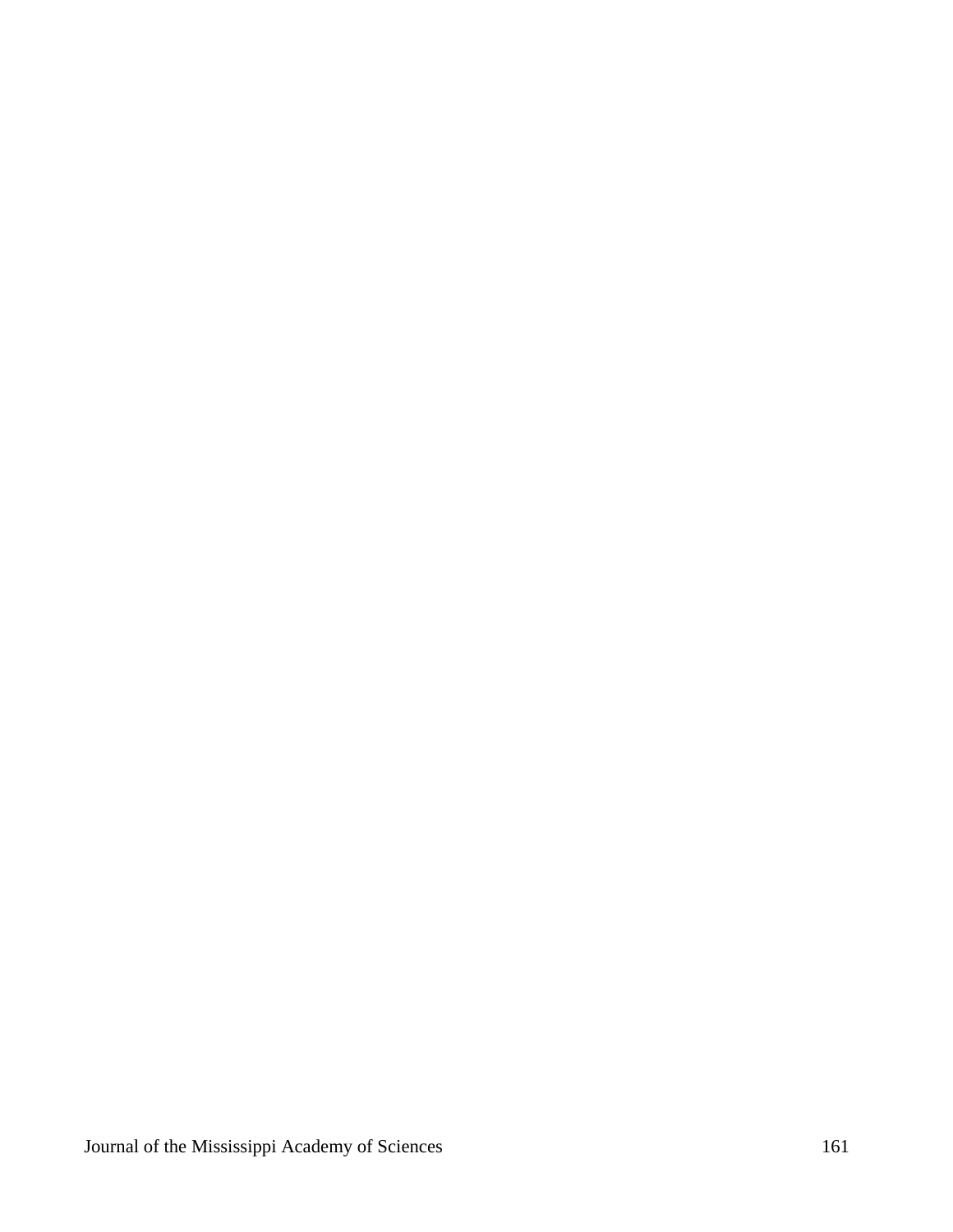#### **OFFICERS OF THE MISSISSIPPI ACADEMY OF SCIENCES**

The Mississippi Academy of Sciences recognizes the following Gold Booth Exhibitor, 2006 Annual Meeting:

> **Base Pair** Dr. Robin Rockhold University of Mississippi Medical Center 2500 North State St. Jackson, MS 39216-4505 601-984-1634 (phone) rrockhold@pharmacology.umsmed.edu



**MISSISSIPPI CENTER** FOR SUPERCOMPUTING RESEARCH



The Mississippi Center for Supercomputing Research (MCSR) provides free, high performance computing cycles and consulting in support of research and instruction, for all interested students, faculty, or researchers associated with any of Mississippi's eight publicly funded institutions of higher learning. The MCSR actively supports the Mississippi Academy of Sciences with regular participation in the Mathematics, Computer Science, and Statistics Division. Please visit http://www.mcsr.olemiss.edu, email assist@mcsr.olemiss.edu, or call 662-915-3922 to inquire about how we might support your HPC research or instructional computing projects at your university. Or, simply apply for an account today at http://www.mcsr.olemiss.edu/accounts.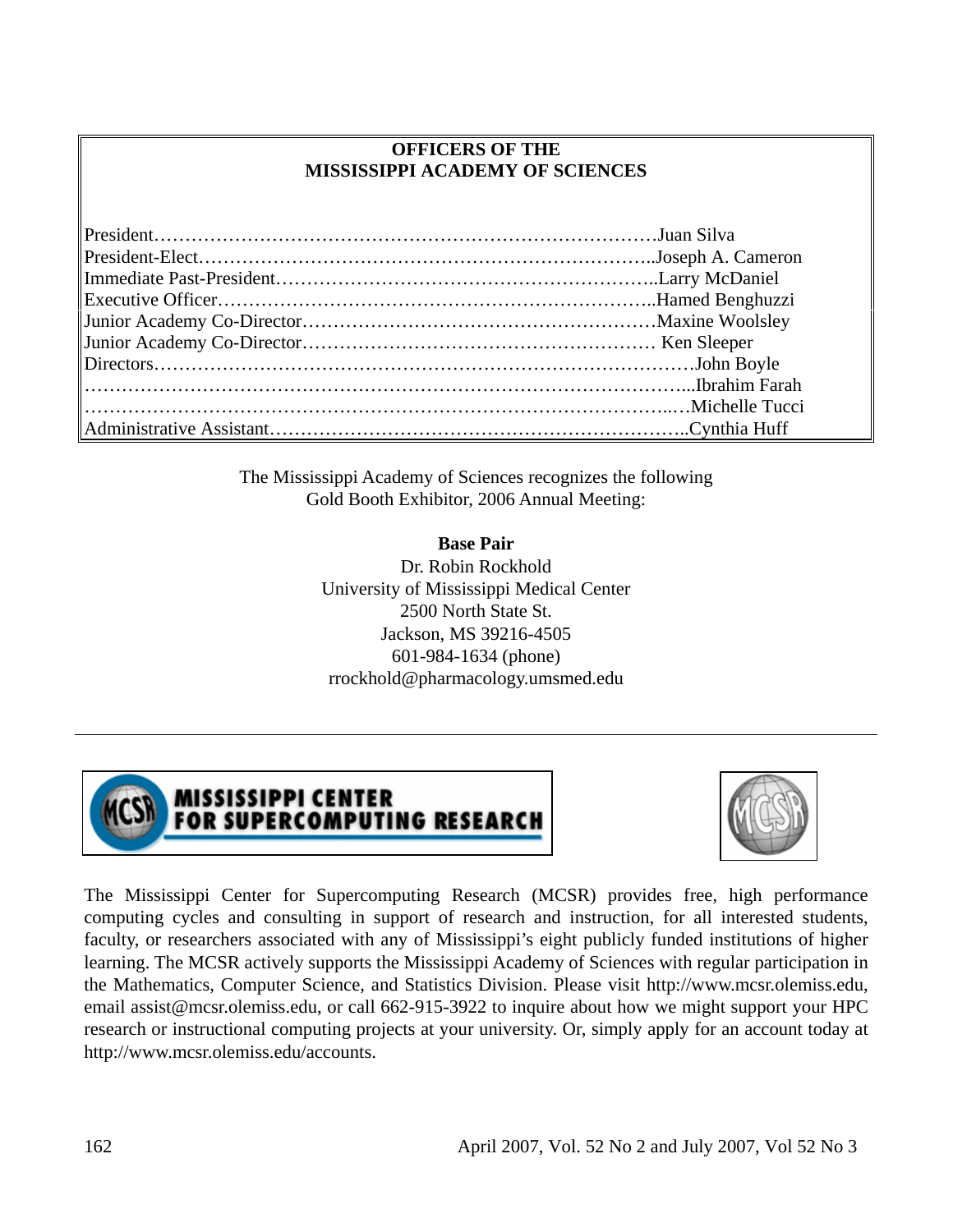#### **Nutsedge Control In Field-Grown Feverfew In Southwest Mississippi**

#### Patrick Igbokwe<sup>1</sup>, Huam, L., Dagher, M., Alipoe, D., and Chukwuma, F., Department of **Agriculture, Alcorn State University, Alcorn State, MS 39096 Corresponding Author: Patrick Igbokwe**

#### **ABSTRACT**

Field studies were used in 1999/2000 and 2000/2001 to investigate 'Black Plastic', 'Weed Barrier' and 'Pine Bark Nugget' (treatments) for purple nutsedge *(Cyperus rotundus)* control in field-grown feverfew (*Tanacetum parthenium).* The effect of mulch applications on feverfew plant growth and shoot mineral compositions, soil properties and economics of production were also investigated. The synthetic mulches (black plastic and weed barrier) had greater control of nutsedge than organic mulch (pine bark nuggets) and unprotected control. Mulch applications influenced branches per plant and shoot dry weight only in 1999/2000 study season. Number of branches was greatest for black plastic but was not significantly different from weed barrier. Shoot dry weight was also greatest for black plastic, but lowest for weed barrier. Plant survival for both study periods was perfect (100%) for all treatments during the first three evaluation periods. The variations during the fourth evaluation period were also not significant. During the 1999/2000 study season shoot potassium was greatest for weed barrier and lowest for pine bark nuggets which had the greatest shoot nitrogen and magnesium compositions. Soil extractable nutrients were greatest for mulch treatments compared to the control, except for potassium. Profitability from treatments varied with study period. Six mil black plastic will control purple nutsedge, increase shoot dry weight and increase profitability more than weed barrier, pine bark nuggets and unprotected control, especially if the desire is to use the mulch materials for more than one growing season. Feverfew transplanted into field plots in October as fall crop in southwest Mississippi will overcome the mild winter in the region and grow to maturity for the following spring or early summer harvest. It is therefore a good alternative crop for farmers with desire to grow medicinal plants in southwest Mississippi.

#### **INTRODUCTION**

 Feverfew (*Tanacetum parthenium)*, a perennial herb belongs to the family Compositae. Its strong and lasting ordor makes it an excellent ingredient in making insect repellents. It is also rich in sesquiterpene lactones essential oils, flavonoid and costic acid. It produces histamine, while inhibiting the production of prostaglandins and serotonin (5- HT) believed to contribute to the onset of migraine headaches. It has the tendency to lower blood pressure, stomach irritation and painful or sluggish menstruation (Hoffman, 1995).

 Feverfew is commercially cultivated in Japan, Africa and Europe. However, like other

herbs, weed competition is a major problem in its successful production. It competes poorly against weeds and grasses. Although weed control is essential to its production, no herbicide is labeled for their control. Moreover, although weeds in crop fields have been suppressed or controlled chemically (Igbokwe, 1996; Porter, 1993; Teasdale and Frank, 1982)) the adverse effects of extensive use of chemicals on human health and the environment cannot be overemphasized. Pesticides can contaminate ground and surface waters (Ritter, 1990; Sachs, 1993), create a hazard to agricultural workers, and leave residues in vegetables (National Research Council, 1987; Zibberman et al., 1991). Most perennial herb gardens benefit from a layer of mulch by assisting with the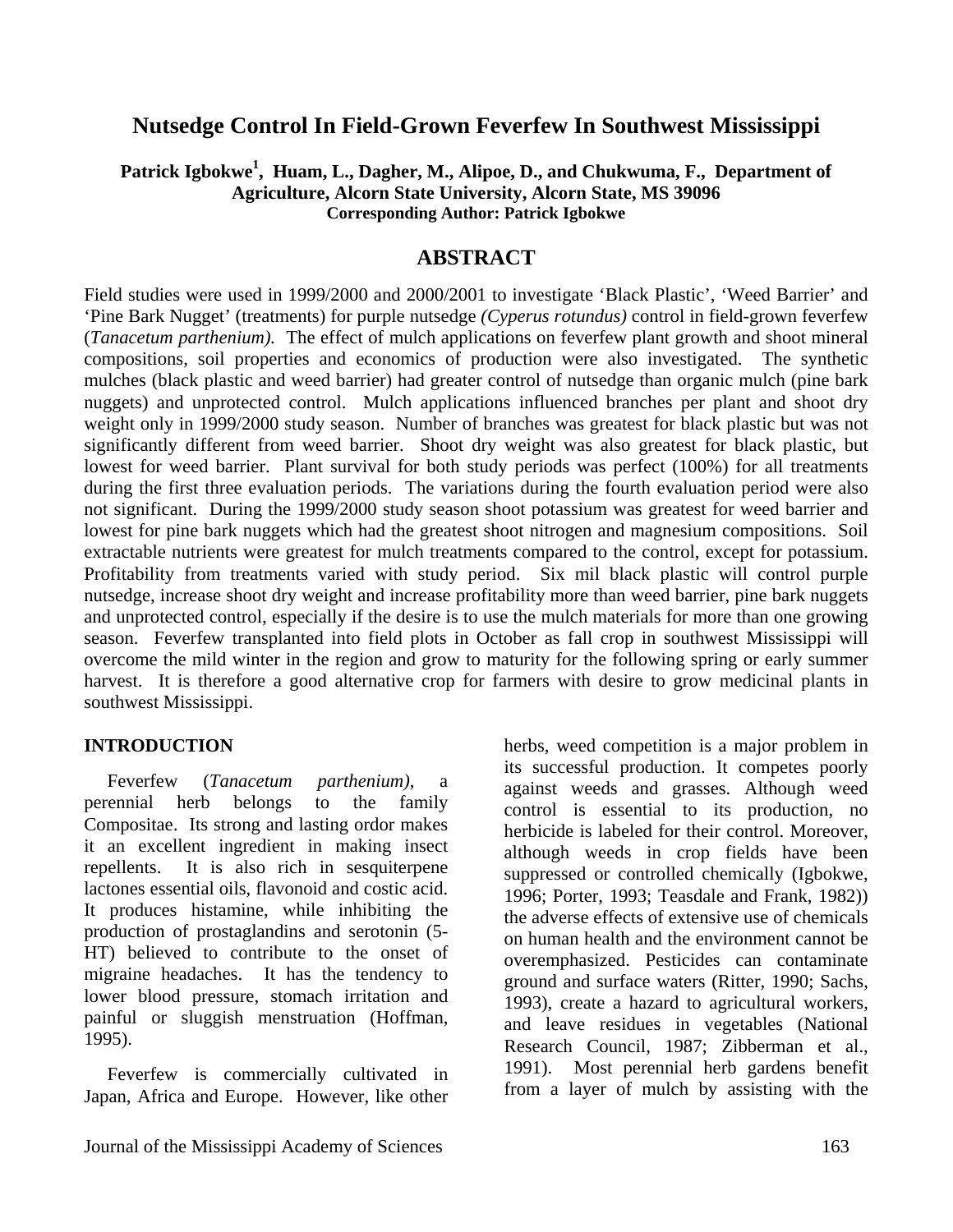uniform distribution of soil temperature and moisture. It also discourages weed growth by blocking light to prevent seed germination (Felty, 1981). Residue mulches improve crop yield through their beneficial effects on soil and water conservation (Lal, 1976), improved soil structure and aeration (Adeoye, 1982), and favorable regulation of soil temperature (Maurya and Lal, 1980). Mulches may control weeds and eliminate the need for cultivation by smothering weed growth and cutting off light from the soil surface. They may be a source of organic matter and nutrients for the soil. Although organic mulches decompose to add plant nutrients to the soil, the high carbon content of many of these materials may contribute to nitrogen deficiency, especially if the mulch is later plowed under (Janick, 1979). High yields of fresh-market basil can be obtained from plants grown in double-rows with an in-row plant spacing of 15 to 23 cm, on raised beds with black, polyethylene mulch and drip irrigation (Davis, 1993).

This study determined the effects of mulch applications on weed control, plant growth, soil characteristics, and profitability.

#### **MATERIALS AND METHODS**

 Two synthetic mulches (black plastic and weed barrier) and one organic mulch (pine bark nuggets) were evaluated for purple nutsedge (*Cyperus rotundus L.)* control in field-grown feverfew (*Tanecetum parthenium)*. The effect of mulch application on plant survival, growth and mineral composition, soil extractable macronutrients, and economics of production were also evaluated. The study was conducted on a Memphis silt loam soil, in a completely randomized design (CRD) with three replications of each mulch application (treatment).

 On October 26, 1999 field plot was disked for the first time. The second disking plus bed preparation were done one week later. Soil samples collected at 0-20 cm soil depth before

disking and at the end of each growing season were analyzed for extractable nutrients (P, K, Ca, Mg), soil acidity and percent organic matter. Cations were analyzed by atomic absorption spectrometry; soil acidity by barium chloridetriethanolamine method; and organic matter by wet and dry combustion techniques. Fertilization at bed preparation with half nitrogen (42.0 Kg/ha N), and full doses of phosphorus (112 Kg/ha  $P_2O_5$ ) and potassium (112 Kg/ha  $K_2O$ ) were based on soil test results. Additional nitrogen fertilization was through the slits, one month later. Mulching for weed control was either with 6-mil black plastic, weed barrier or pine bark nuggets. The unprotected beds served as control. Pine bark nugget thickness ranged from 5.0 to 7.5 cm. A total of 63 feverfew seedlings, were transplanted into each of the three rows within each bed at 0.3 m within- and between-row one day after bed preparation, for a total of 189 seedlings per bed. Transplanting on mulched beds was through slits, 15.0 cm in diameter, whereas unmulched beds were conventionally transplanted. Irrigation with hose was done at transplanting and during the second nitrogen application period, and overhead sprinklers were used as needed each growing season

 Weed counts were made on December 7, 1999, February 17, May 26, and June 22, 2000. Purple nutsedge which pierced through each mulch and transplanting slits were counted, pulled and discarded, whereas, feverfew plants standing at each weed count were recorded as plant survival. Those in unmulched control plots were also counted, pulled and discarded with other weeds not under investigation. The averages for weed count and plant survival were reported for each treatment and the control.

 A total of five randomly selected plants from each of the three rows within each bed under each treatment and control were used for data collection on plant growth (canopy height, canopy width, stem diameter, branches per plant and shoot dry weight) and quality (mineral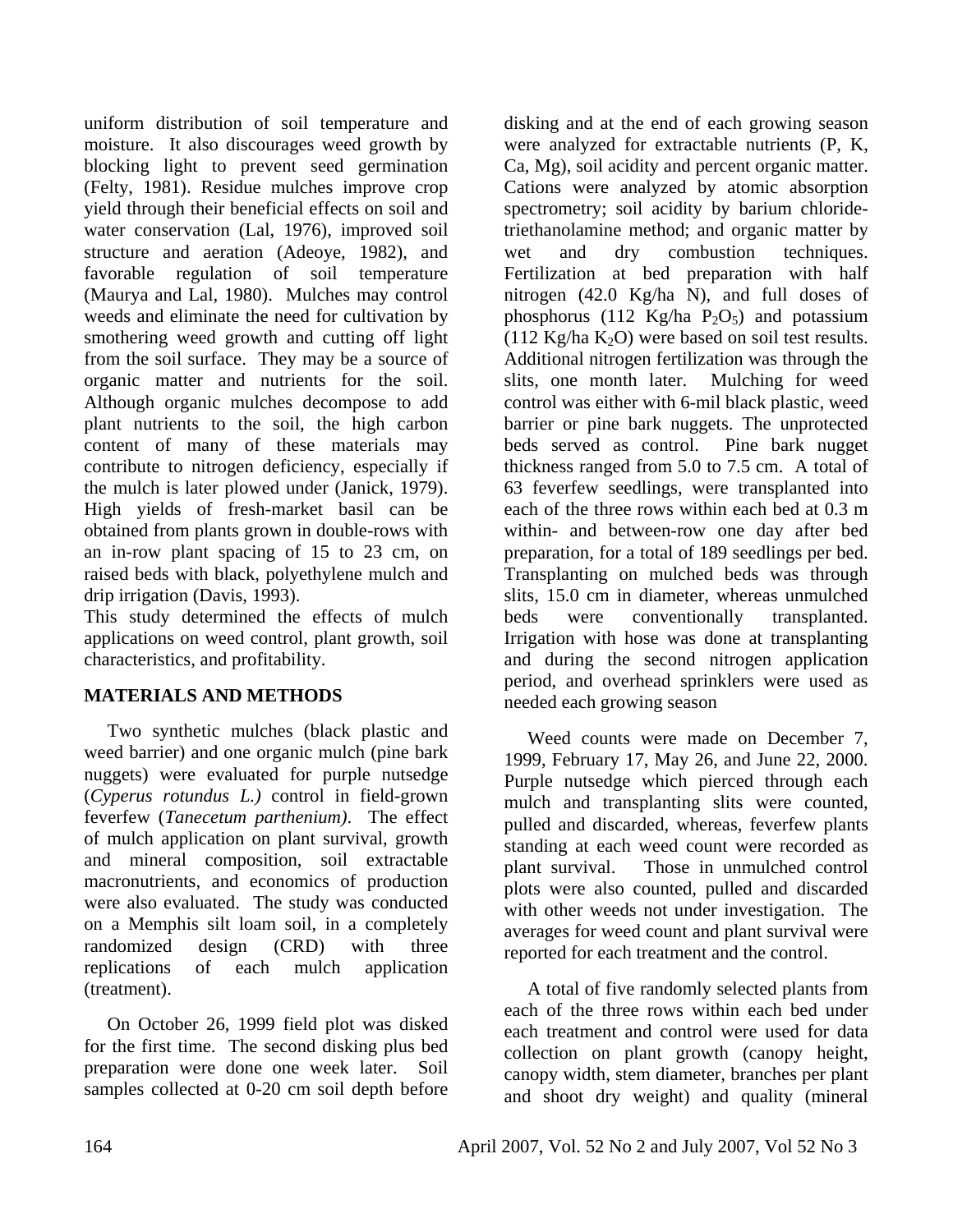compositions). Canopy height was measured from soil surface to the highest point of the canopy at natural stand. Canopy widths were average values for measures taken in North-South and East-West directions. Stem diameter was determined with a caliper at soil level; branches per plant as offshoots from the main stem; and shoot dry weight as the value after oven-drying plant shoot samples at 70° C for 24 hours. Some of the dry samples ground in a Wiley Mills® to pass through 20 mesh sieve were used to determine plant shoot mineral compositions. All data were analyzed by analysis of variance and means separated by Fisher's least significant difference (LSD) test (Steel and Torrie, 1980). All input requirements for mulched and unmulched plots were determined. Summary of estimated costs and returns were used to compare the relative profitability due to treatments. Input costs included purchased mulch materials and applications, purchased fertilizers, planting and plot maintenance. Sales from shoots at \$23.75 per kilogram of dry weight represented the returns for each treatment and control. Profitability was gross income less input costs.

 On October 12, 2000 fields were again prepared for the second study season. The unprotected beds were tilled and built up as for the first study season. Existing nutsedge and other weeds on the protected beds were handpulled, making sure that the synthetic mulches were not mechanically damaged. Desired thickness for pine bark nugget was restored with additional mulch application. Seedlings were transplanted into all beds, one day after bed preparation. Plant survival and weed counts were taken on Nov. 27, 2000, Feb. 14, May 25, and June 2, 2001. Data collection on plant growth, mineral compositions, profitability was as for the first study period. Soil samples collected at 0-20 cm soil depth were used for the determination of soil extractable nutrients, acidity and organic matter. All analyses were as for the first study season.

 Preplant soil extractable nutrients were high for phosphorus, potassium and calcium, and was very high for magnesium. Soil acidity was pH 7.3 whereas, soil organic matter was 1.0% (Table 1). Post harvest extractable phosphorus, calcium and soil acidity were highest for black plastic; potassium was highest for the control; and both magnesium and soil organic matter were highest for the pine bark nugget. After two years of study, the average extractable nutrients were slightly increased for treatments except for potassium. Both soil acidity and organic mater were slightly increased. In general, soil extractable nutrient values suggest that feverfew may not be a heavy feeder, and could have the potential for enhancing soil fertility if roots are allowed to decompose after each growing season, and soil movement restricted with synthetic or organic mulches.

 In the first study season, plant survival was perfect (100%) for the treatments and the control during the first three evaluation periods (Table 2). Plant survival was also perfect for black plastic and the control at the fourth evaluation period but was not significantly different from weed barrier and pine bark nuggets. In the second study season, plant survival was as for the first study season during the first three evaluation periods. Plant survival was perfect for weed barrier and control, at fourth evaluation period but was not significantly different from black plastic and pine bark nuggets. High levels of feverfew plant survival due to each mulch treatment and control indicate that with high soil macronutrient levels, 7.3 to 7.7 soil reaction range, and 1.0 to 1.5% soil organic matter level, feverfew could be grown as fall crop in southwest Mississippi if other growth factors are not limiting. This suggests that feverfew could be a good addition to fall crops grown by farmers in Mississippi and other southern States with mild winter, however, seedlings must be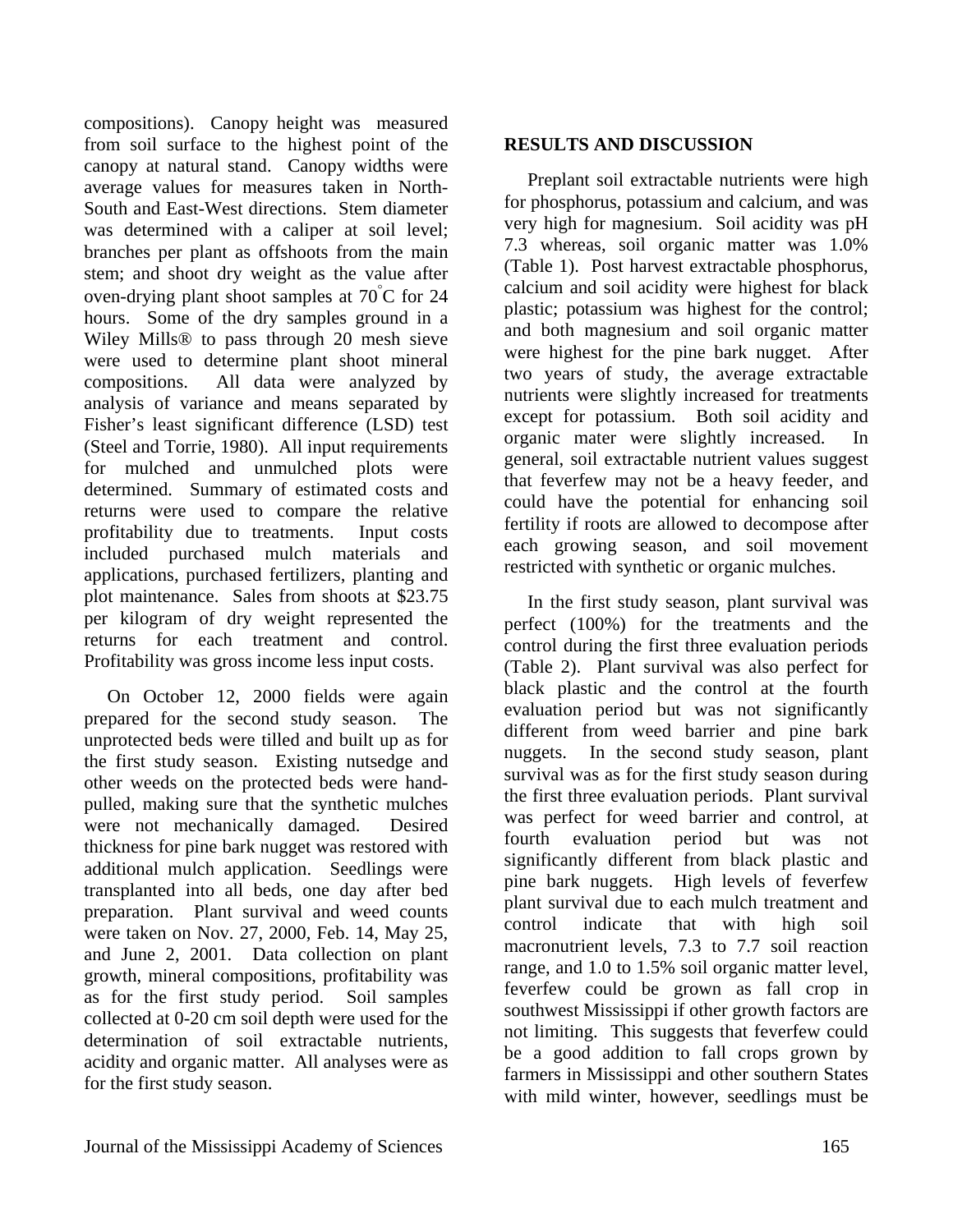transplanted into field plots by the third week in October, or earlier to allow for proper plant establishment before the first killing frost late in November, and greater plant survival.

Black plastic provided perfect control of purple nutsedge during both study seasons, whereas weed barrier and black plastic provided similar control during the second study season (Table 3). The untreated plots (control) had the greatest weed populations but were generally not significantly different from plots covered with pine bark nuggets. The ability of 6-mil black plastic to provide better control of purple nutsedge during both evaluation periods compared to other treatments and control could suggest the importance of mulch thickness and lack of perforations in the prevention of nutsedge seed germination and smothering of seedlings. The extent of the control will depend among other factors such as the type, thickness and duration of mulch materials.

 In 1999-2000 study season, mulch treatments did not influence feverfew growth components except for the number of branches and shoot dry weight (Table 4 ). Both components were highest for the black plastic mulch and lowest for the pine bark mulch. In 2000-2001 mulch treatment did not influence the growth components ( Table 4 ). During the first study season, the number of branches per plant was greatest for black plastic, but were not different from weed barrier. Shoot dry weight was greatest for black plastic, and lowest for weed barrier (Table 4). Treatments did not influence growth components significantly during the second study period. Although variations in growth components were not generally significant, black plastic which had the greatest number of branches per plant and shoot dry weight in the first season seems to favor shoot growth more than other treatments and the control. However, the difference is dependent on the growing season.

 Shoot mineral compositions were not significantly different except for potassium, which was greatest for weed barrier, and lowest

for pine bark nuggets during the first study period (Table 5). During the second study period, shoot mineral compositions were not different except for nitrogen, which was greatest for pine bark nuggets, and lowest for black plastic. The general nonsignificant variations in feverfew shoot mineral compositions suggest that mulching may not significantly influence soil nutrient uptake in locations with high soil extractable nutrients, proper soil acidity and high soil organic matter level in southwest Mississippi. Profitability was greatest for pine bark nuggets, and lowest for weed barrier during the first study season (Table 6). During the second study period, profitability was greatest for black plastic and lowest for the control. Profitability seems to depend more on the cost of mulch material purchase and plant growth than labor cost for mulched plots, but not for unprotected control. Using synthetic mulches for more than one growing season will reduce cost of production that leads to increase in profitability. The 6-mil black plastic which can be used for more than two growing seasons is more economical than weed barrier or pine bark nuggets for the control of purple nutsedge in feverfew plots.

#### **CONCLUSIONS**

 Mulching can control purple nutsedge in field-grown feverfew; however the extent of control will vary with type of mulch and duration of application. Feverfew seedlings transplanted into field plots during the second or third week in October as fall crop will overcome the mild winter in southwest Mississippi, grow to maturity for the following spring or early summer harvest. It could be a good alternative crop for farmers with the desire to grow medicinal plants as fall crops in the region. Using 6-mil black plastic or similar mulch materials that could remain effective for two or more consecutive years will reduce the cost of production to enhance profitability.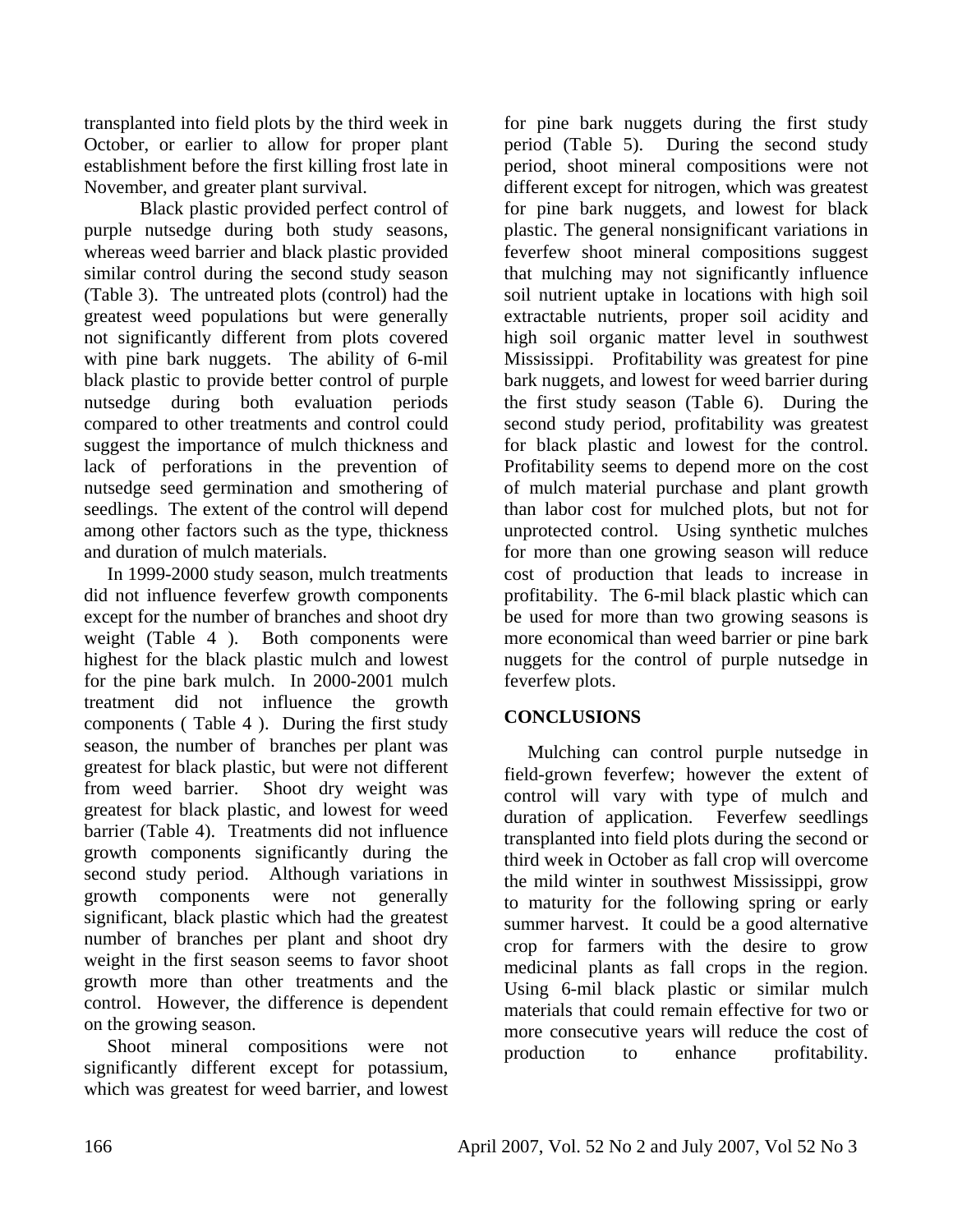#### **Table 1. Field plot soil properties**

|                      |            |            |             | Soil Extractable Nutrients Level (Kg·ha <sup>-1</sup> ) | <b>Soil</b>                                              | <b>Soil Organic</b>     |
|----------------------|------------|------------|-------------|---------------------------------------------------------|----------------------------------------------------------|-------------------------|
| <b>Treatment</b>     | ${\bf P}$  | K          | Ca          | Mg                                                      | <b>Acidity</b><br>(pH)                                   | <b>Matter</b><br>$(\%)$ |
|                      |            |            |             |                                                         | <b>Preplant Soil Fertility Level (1999)</b> <sup>1</sup> |                         |
|                      | 108.4<br>H | 230.0<br>H | 4290.2<br>H | 852.7<br>$H+$                                           | 7.1                                                      | 1.1                     |
|                      |            |            |             |                                                         | Postharvest Fertility Level $(2001)^2$                   |                         |
| <b>Black Plastic</b> | 169.1      | 221.7      | 5062.8      | 843.0                                                   | 7.7                                                      | 1.2                     |
| <b>Weed Barrier</b>  | 134.8      | 193.8      | 4506.5      | 899.8                                                   | 7.6                                                      | 1.3                     |
| Pine Bark Nugget     | 115.7      | 188.4      | 4117.5      | 905.7                                                   | 7.4                                                      | 1.5                     |
| Control              | 110.6      | 280.0      | 4314.2      | 855.7                                                   | 7.3                                                      | 1.0                     |
| $LSD(P=0.05)$        | 7.9        | 9.6        | 115.0       | 31.5                                                    | 0.1                                                      | 0.2                     |

<sup>1</sup><br>Values represent the soil property before this study, where H<sup>+</sup>= very high; H = high nutrient level. **2 Values represent the soil properties after two years of study.** 

**Table 2. Mulching effect on plant survival.** 

| <b>Treatment</b>     | <b>First</b> | <b>Second</b>          | <b>Third</b> | <b>Fourth</b> |
|----------------------|--------------|------------------------|--------------|---------------|
|                      |              | 1999-2000 <sup>1</sup> |              |               |
| <b>Black Plastic</b> | 100.0        | 100.0                  | 100.0        | 100.0         |
| <b>Weed Barrier</b>  | 100.0        | 100.0                  | 100.0        | 96.8          |
| Pine Bark Nugget     | 100.0        | 100.0                  | 100.0        | 95.2          |
| Control              | 100.0        | 100.0                  | 100.0        | 100.0         |
| $LSD(P=0.05)$        | <b>NS</b>    | <b>NS</b>              | <b>NS</b>    | <b>NS</b>     |
|                      |              | $2000 - 2001^2$        |              |               |
| <b>Black Plastic</b> | 100.0        | 100.0                  | 100.0        | 98.4          |
| <b>Weed Barrier</b>  | 100.0        | 100.0                  | 100.0        | 100.0         |
| Pine Bark Nugget     | 100.0        | 100.0                  | 100.0        | 96.8          |
| Control              | 100.0        | 100.0                  | 100.0        | 100.0         |
| $LSD(P=0.05)$        | <b>NS</b>    | <b>NS</b>              | <b>NS</b>    | <b>NS</b>     |

**1 Plant survival counts for 1999-2000.** 

**2 Plant survival counts for 2000-2001.**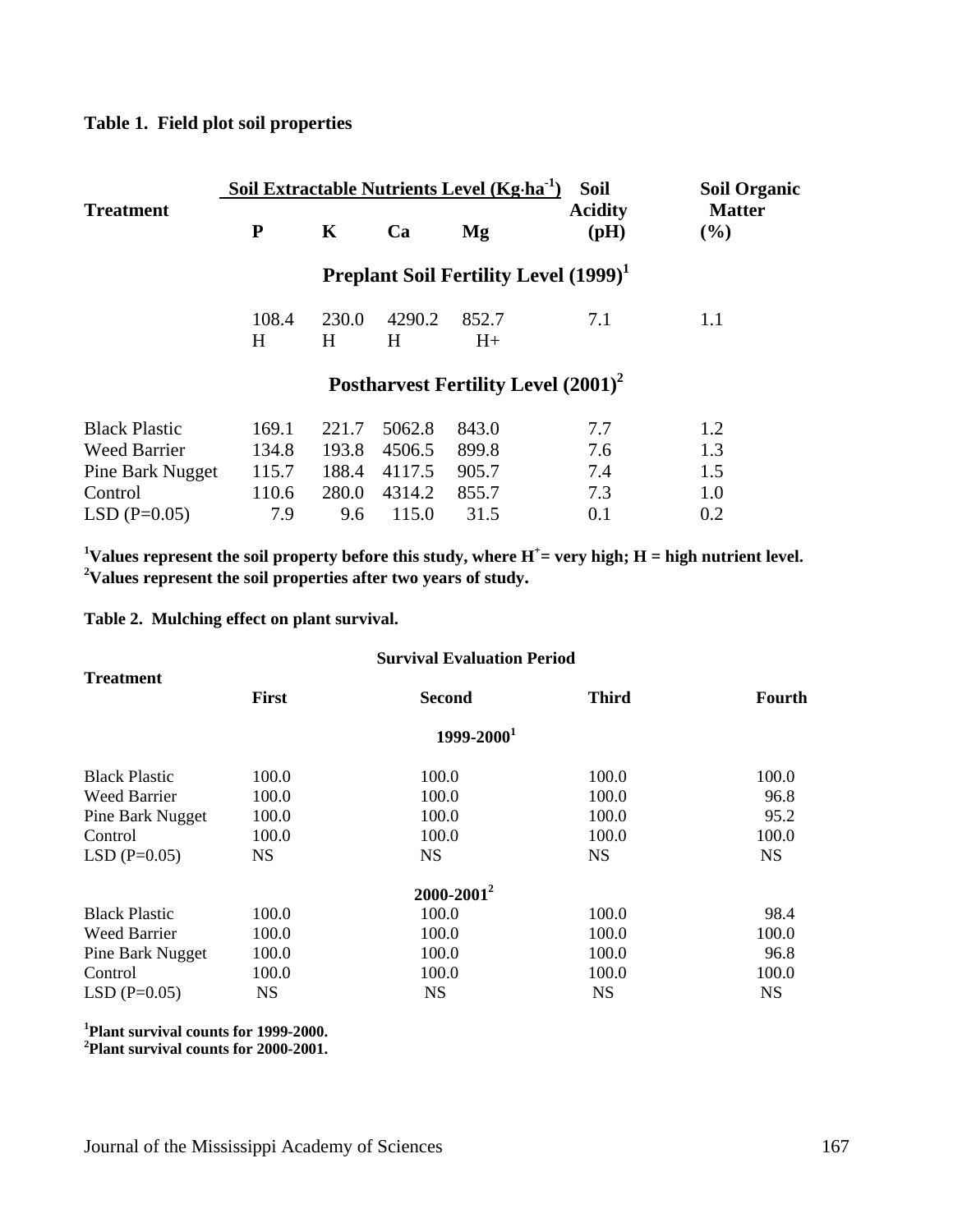#### **Table 3. Mulching effect on purple nutsedge control**

| <b>Treatment</b>     | <b>First</b> | <b>Second</b>   | <b>Third</b> | Fourth | <b>Total Count</b> |
|----------------------|--------------|-----------------|--------------|--------|--------------------|
|                      |              | $1999 - 2000^1$ |              |        |                    |
| <b>Black Plastic</b> | 0.0          | 0.0             | 0.0          | 0.0    | 0.0                |
| <b>Weed Barrier</b>  | 0.0          | 0.0             | 2.7          | 8.3    | 11.0               |
| Pine Bark Nugget     | 34.0         | 30.0            | 17.0         | 20.0   | 101.7              |
| Control              | 39.0         | 35.2            | 23.0         | 20.7   | 118.3              |
| $LSD(P=0.05)$        | 12.7         | 11.5            | 2.9          | 6.0    | 6.5                |
| $LSD(P=0.01)$        | 19.3         | 17.5            | 4.8          | 9.1    | 9.8                |
|                      |              | $2000 - 2001^2$ |              |        |                    |
| <b>Black Plastic</b> | 0.0          | 0.0             | 0.0          | 0.0    | 0.0                |
| <b>Weed Barrier</b>  | 0.0          | 0.0             | 0.0          | 0.0    | 0.0                |
| Pine Bark Nugget     | 3.7          | 3.4             | 4.3          | 1.0    | 12.3               |
| Control              | 19.7         | 4.0             | 5.7          | 3.0    | 32.3               |
| $LSD(P=0.05)$        | 1.2          | 1.0             | 1.8          | 1.0    | 1.8                |
| $LSD(P=0.01)$        | 1.8          | 1.5             | 2.7          | 1.5    | 2.8                |

**1 First, Second, Third and Fourth. 2 First, Second, Third and Fourth.** 

#### **Table 4. Mulching effect on feverfew growth components Plant Growth Components**

| <b>Treatment</b><br>(Mulching) | <b>Canopy</b><br>Height<br><----------- | Canopy<br>Width<br>--------CM-----------------------> | <b>Stem</b><br><b>Diameter</b> | <b>No. of Branches</b><br><b>Per Plant</b> | <b>Shoot Dry</b><br>Weight<br>(kg/plant) |
|--------------------------------|-----------------------------------------|-------------------------------------------------------|--------------------------------|--------------------------------------------|------------------------------------------|
|                                |                                         |                                                       | $1999 - 20001$                 |                                            |                                          |
| <b>Black Plastic</b>           | 63.5                                    | 35.3                                                  | 1.2                            | 25.6                                       | 0.019                                    |
| <b>Weed Barrier</b>            | 54.8                                    | 30.6                                                  | 1.0                            | 22.0                                       | 0.014                                    |
| Pine Bark Mulch                | 60.6                                    | 27.0                                                  | 1.0                            | 10.8                                       | 0.017                                    |
| Control                        | 60.6                                    | 27.5                                                  | 1.0                            | 11.0                                       | 0.016                                    |
| $LSD(P=0.05)$                  | <b>NS</b>                               | <b>NS</b>                                             | <b>NS</b>                      | 3.9                                        | 0.004                                    |
| $LSD(P=0.01)$                  | <b>NS</b>                               | <b>NS</b>                                             | <b>NS</b>                      | 5.5                                        | <b>NS</b>                                |
|                                |                                         |                                                       | $2000 - 2001^2$                |                                            |                                          |
| <b>Black Plastic</b>           | 96.1                                    | 61.6                                                  | 0.80                           | 14.7                                       | 0.016                                    |
| <b>Weed Barrier</b>            | 97.7                                    | 55.0                                                  | 0.82                           | 14.0                                       | 0.013                                    |
| Pine Bark Mulch                | 89.2                                    | 50.5                                                  | 0.86                           | 12.1                                       | 0.011                                    |
| Control                        | 80.8                                    | 51.9                                                  | 0.80                           | 13.4                                       | 0.014                                    |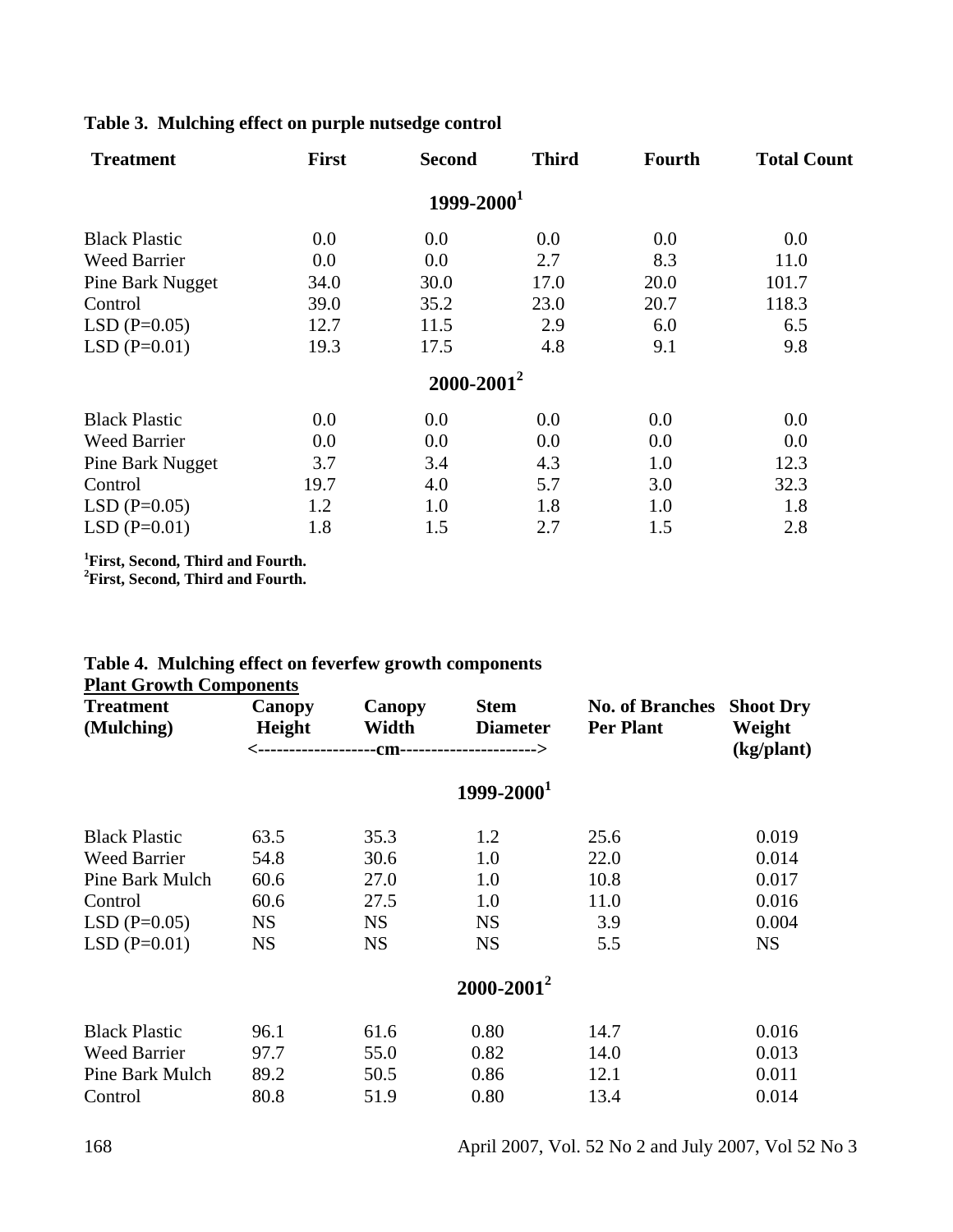| $LSD(P=0.05)$ | <b>NS</b> | <b>NS</b> | <b>NS</b> | <b>NS</b> |
|---------------|-----------|-----------|-----------|-----------|
| $LSD(P=0.01)$ | <b>NS</b> | <b>NS</b> | NS        | NS        |

**1 Data collected at the end of the first year of study. 2 Data collected at the end of the second year of study.** 

#### **Table 5. Mulching effect on feverfew shoot mineral composition**

| <b>Shoot Mineral Composition</b><br><b>Treatment</b> |           |           |                 |           |           |           |
|------------------------------------------------------|-----------|-----------|-----------------|-----------|-----------|-----------|
| (Mulching)                                           | N         | ${\bf P}$ | K               | Ca        | Mg        | S         |
|                                                      |           |           | $-9/0$          |           |           |           |
|                                                      |           |           | $1999 - 2000^1$ |           |           |           |
| <b>Black Plastic</b>                                 | 1.6       | 0.28      | 3.1             | 0.48      | 0.15      | 0.10      |
| <b>Weed Barrier</b>                                  | 1.8       | 0.34      | 3.9             | 0.58      | 0.21      | 0.12      |
| Pine Bark Mulch                                      | 1.7       | 0.22      | 2.2             | 0.45      | 0.18      | 0.11      |
| Control                                              | 1.6       | 0.30      | 3.1             | 0.50      | 0.17      | 0.10      |
| Average                                              | 1.7       | 0.29      | 3.1             | 0.50      | 0.18      | 0.11      |
| $LSD(P=0.05)$                                        | <b>NS</b> | <b>NS</b> | 1.2             | <b>NS</b> | <b>NS</b> | <b>NS</b> |

#### **Shoot Mineral Composition Treatment**

| N               | P         | K         | Ca        | Mg            | S         |  |  |  |
|-----------------|-----------|-----------|-----------|---------------|-----------|--|--|--|
| $2000 - 2001^2$ |           |           |           |               |           |  |  |  |
| 2.6             | 0.43      | 7.0       | 0.42      | 0.89          | 0.19      |  |  |  |
| 3.2             | 0.47      | 9.0       | 0.52      | 1.05          | 0.20      |  |  |  |
| 5.5             | 0.42      | 8.5       | 0.53      | 1.55          | 0.24      |  |  |  |
| 5.0             | 0.49      | 8.5       | 0.52      | 1.55          | 0.24      |  |  |  |
| 4.1             | 0.45      | 8.3       | 0.50      | 1.26          | 0.22      |  |  |  |
| 0.8             | <b>NS</b> | <b>NS</b> | <b>NS</b> | 0.41          | <b>NS</b> |  |  |  |
| 1.1             | <b>NS</b> | <b>NS</b> | <b>NS</b> | <b>NS</b>     | <b>NS</b> |  |  |  |
|                 |           |           |           | $\frac{0}{0}$ |           |  |  |  |

**1 Data collected after the first year of study. 2 Data collected after the second year.**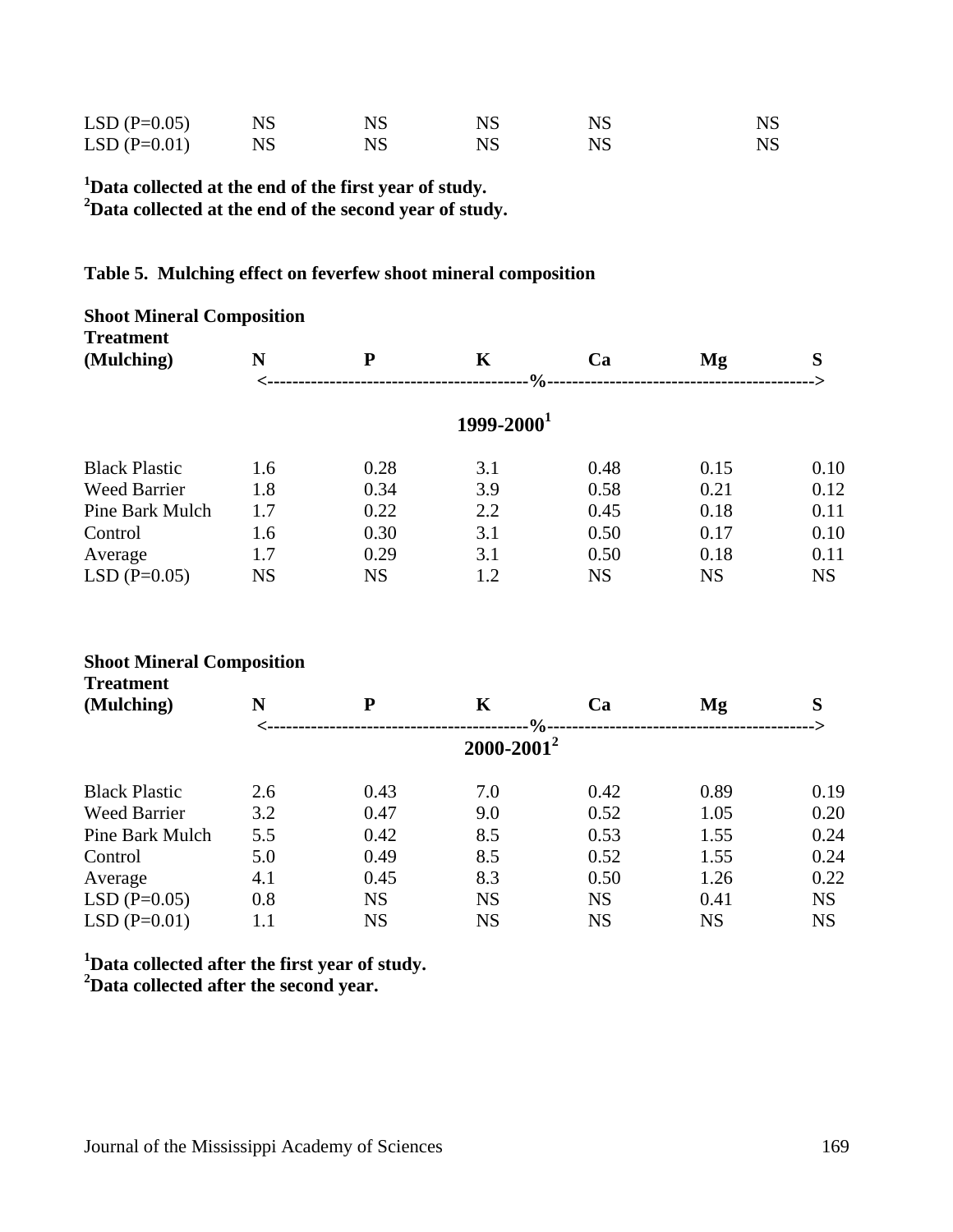| <b>Treatment</b><br>(Mulching)                                       | Production <sup>1</sup><br>costs<br>\$)      | Marketable <sup>2</sup><br>dry shoot<br>\$) | Total <sup>3</sup><br>sale<br>\$)            | Total <sup>4</sup><br>profit<br>\$)          |
|----------------------------------------------------------------------|----------------------------------------------|---------------------------------------------|----------------------------------------------|----------------------------------------------|
|                                                                      |                                              | 1999-2000                                   |                                              |                                              |
| Black plastic<br><b>Weed Barrier</b><br>Pine bark nuggets<br>Control | 24,772.3<br>27,140.2<br>19,490.0<br>24,362.5 | 2,111.1<br>1,556.0<br>1,889.0<br>1,778.0    | 50,138.9<br>36,955.0<br>44,863.7<br>42,227.5 | 25,366.6<br>9,814.8<br>25,373.8<br>17,865.0  |
|                                                                      |                                              | 2000-2001                                   |                                              |                                              |
| Black plastic<br><b>Weed Barrier</b><br>Pine bark nuggets<br>Control | 6,102.0<br>6,102.0<br>11,156.6<br>24,362.5   | 1,777.8<br>1,444.4<br>1,222.2<br>1,555.6    | 42,222.3<br>34,304.5<br>29,027.3<br>6,945.5  | 36,120.8<br>28,202.5<br>17,870.7<br>12,583.0 |

**Table 6. Summary of estimated costs and returns per hectare.** 

<sup>1</sup>Total costs include materials, supplies and labor.<br><sup>2</sup>Marketable leaf and flower dry weights based on 11,111 plants per hectare.<br><sup>3</sup>Total sales at \$23.75 per kilogram, based on average unit price from

**herb catalogs.** 

**4 Total sales minus production costs.**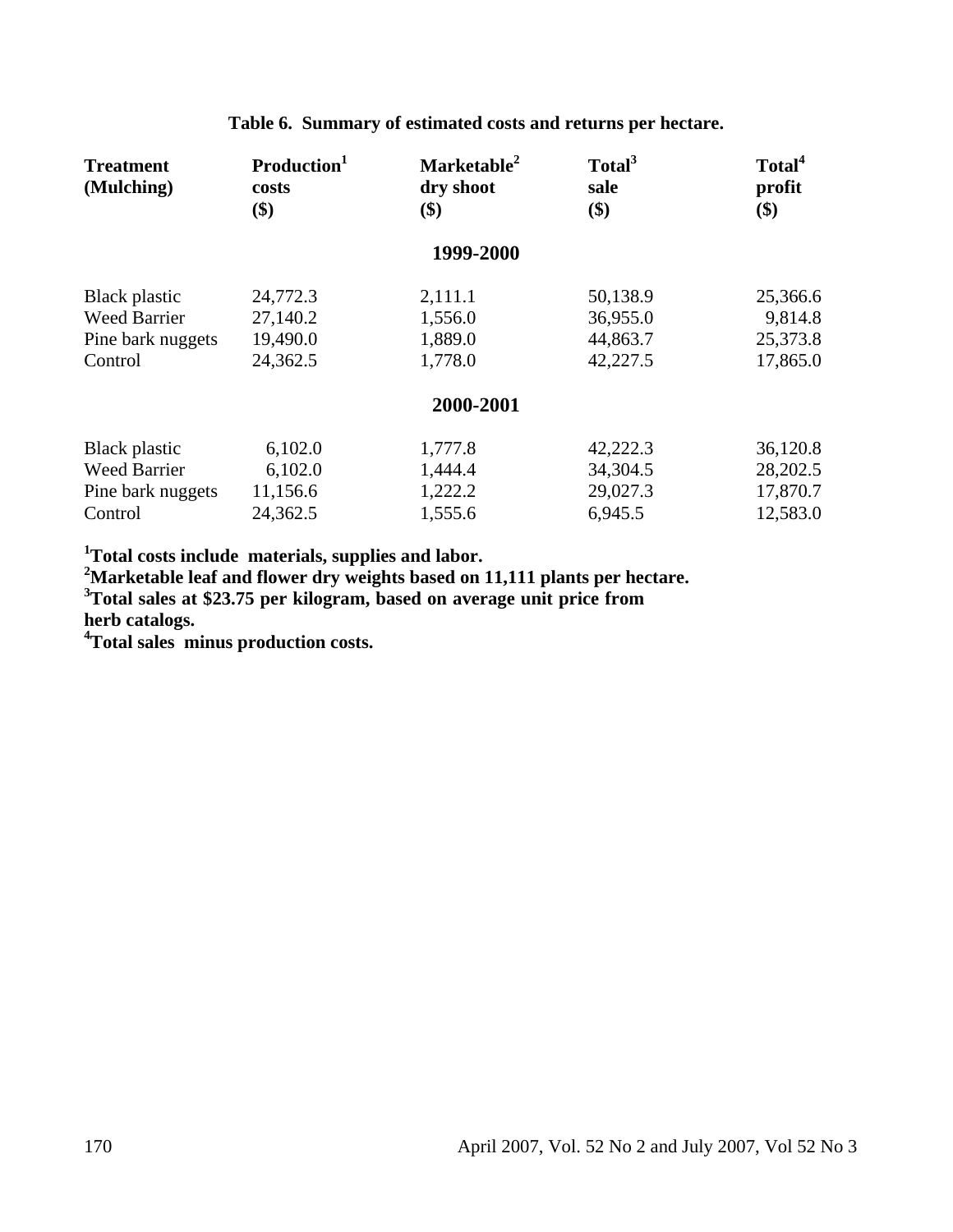#### **LITERATURE CITED**

- Adeoye, K.B. 1982. Effect of tillage depth on physical properties of a tropical soil and on yield of maize, sorghum, and cotton. Soil and Tillage Res. 2:115-231.
- Davis, J.M. 1993. In-row plant spcing and yields of fresh-market basil. J. Herbs, Spices and Medicinal Plant 2(1):35-43.
- Felty, S.L. 1981. Grown herbs for the kitchen. Garden Way Publishing Bulletin, A-61.
- Hoffman, D. 1995. The holistic herbal. The Elements books, Inc. Great Britain and USA pg 73.
- Igbokwe, P.E. 1996. Mulching for nutsedge control in field grown peppers. J. Vegetable Production 2(1):47-52.
- Janick, J. 1979. Horticultural science,  $3<sup>rd</sup>$  ed. W. H. Freeman and Company. San Francisco, USA. Pp. 310-318.
- Lal, R. 1976. No-tillage effects on soil properties under different crops in Western Nigeria. Soil Sci. Soc. Am. J. 40:766-768.
- Maurya, R.R. and R. Lal 1980. Effects of different mulch materials on soil properties, root growth and yield of maize and cowpea. Field Crops Res. 4:33-46.
- National Research Council. 1987. Regulating pesticides in food: The Delany paradox. National Academy Press. Washington, D.C.
- Porter, W.C. 1993. Sedge control in sweetpotatoes. Biennial Report of Vegetable Research in Southern United States, Hawaii, and Puerto Rico. P 88.
- Ritter, W.F. 1990. Pesticide contamination of groundwater in the United States - a review. J. Env. Sci. Health B25:1-29.
- Sachs, C.E. 1993. Growing public concern over pesticides in food and water, Pp. 380-389. *In D. Pimental* and H. Lehman, eds. The pesticide question: Environmental, economic, and ethics. Chapman and Hall.
- Steele, G.D.R. and J.H. Torrie. 1980. Principles and Procedures of Statistics: A Biometrical Approach. McGraw-Hill Inc. New York.
- Teasdale, J. R. and J.R. Frank. 1982. Weed control system for narrow and wide row snapbean population. J. Amer. Soc. Hort. Sci. 107(6):1164-1167.
- Zibberman, D., A. Schmitz, G Casterline, F. Lichtenberg, and I.B. Siebert. 1991. The economics of pesticide use and regulation. Sci. 253:518-522.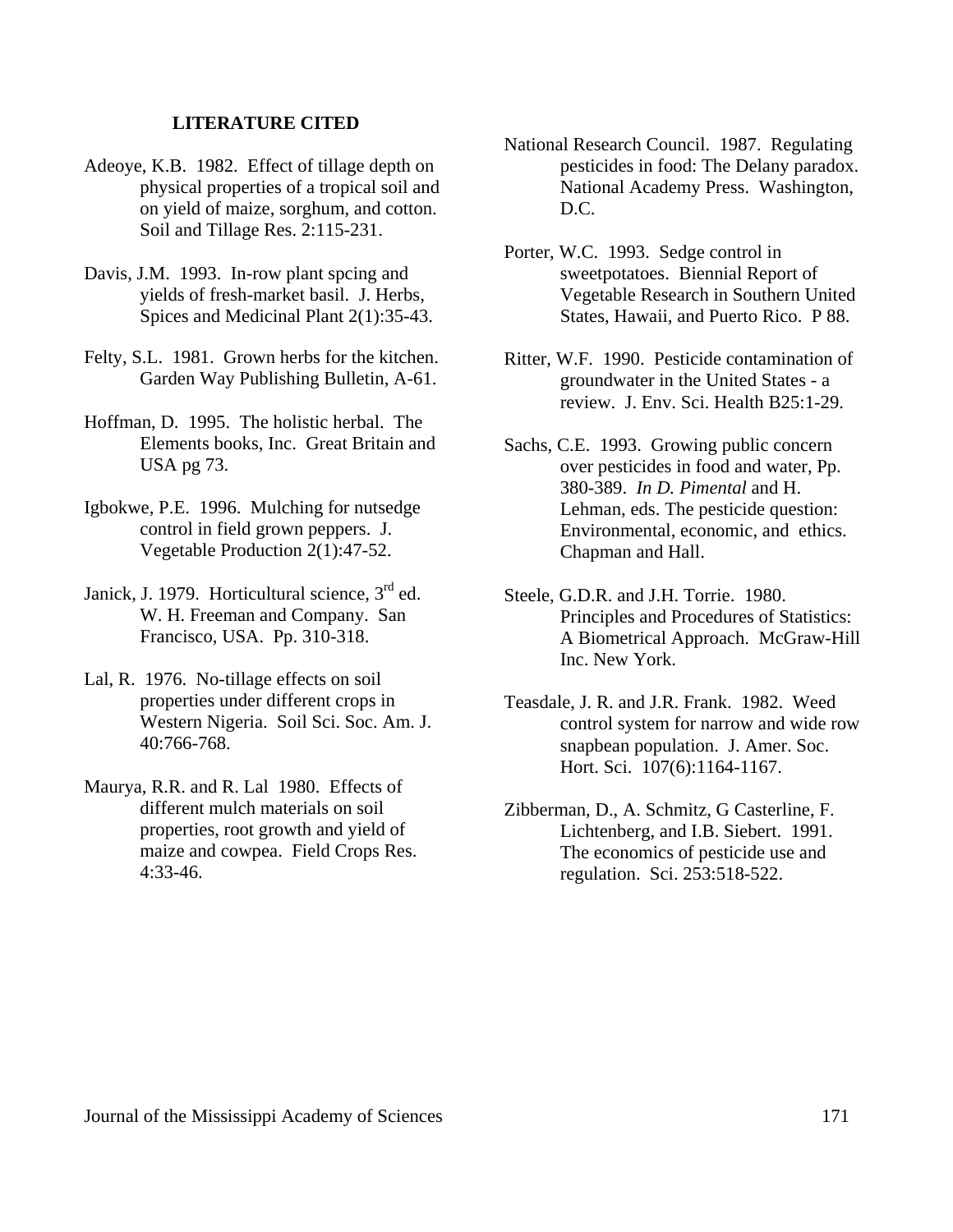#### **An Experimental Exercise Used to Determine if Mississippi's Science Framework Is Adequately Preparing High School Graduates to Make Informed Decisions about Groundwater**

**Rodney W. Beasley\*, Burnett Hamil, James May and Darrel Schmitz, Mississippi State University, Mississippi State, MS 39762 Corresponding Author: Rodney Beasley** rwb3@msstate.edu

#### **Abstract**

According to the National Science Education Standards, eighth graders should possess appropriate knowledge about groundwater and its role in sustaining life on Earth. There were two groups of students studied, Mississippi eighth graders and earth science students at Mississippi State University. Both groups were tested to identify what types of ideas they possess about groundwater. This information can be invaluable information for high school and postsecondary science teachers in addressing students' prior conceptions. In addition, the data could provide science educators insight on where curriculum revisions in the science framework are needed. Both groups were given one multiple choice question and one drawing exercise. The multiple choice question and drawing were both scored by a rubric for evidence of understanding the formation, movement, and storage of groundwater. It is to be noted that from five Mississippi public schools, 92 percent of the eighth graders have naïve conceptions concerning groundwater. Seventy-two percent of the undergraduate college students have naïve conceptions concerning groundwater. These results show that there are some gaps within the secondary science curricula.

#### **Introduction and Background**

 The aims of the present study are to show the importance of earth science in secondary schools. There is a need to make earth science more available and more relevant to the Mississippi Science Framework in 2006. So that students will be exposed to a wider variety of rigorous and relevant science activities within the science curriculum, a proposal was made during the Science Framework Revision Workshop of the Mississippi Department of Education (MDE) in October 2005. Mississippi State University is taking the lead in promoting these changes to secondary science education with the Department of Geosciences as the resource for secondary teachers as the proposed change occurs. Currently, the science framework has some gaps so that many students are not ready

for Biology I as freshmen. The geosciences could be the bridge for such a gap, because the geosciences bring together biology, chemistry, and physics and make those subjects more relevant to the students. In addition to integrating the natural sciences, they bring political, social, economics, and mathematics concepts to the minds of the students. Students' interest can be sparked and directed more to the sciences by bringing things together in such a way.

 This study examines Mississippi eighth graders' understanding of groundwater and compares their understanding to that of earth science students at Mississippi State University. This will provide support for a science framework with more rigor and relevance in the geosciences at the secondary level in Mississippi. MDE is interested in the *Rigor/Relevance Framework* (International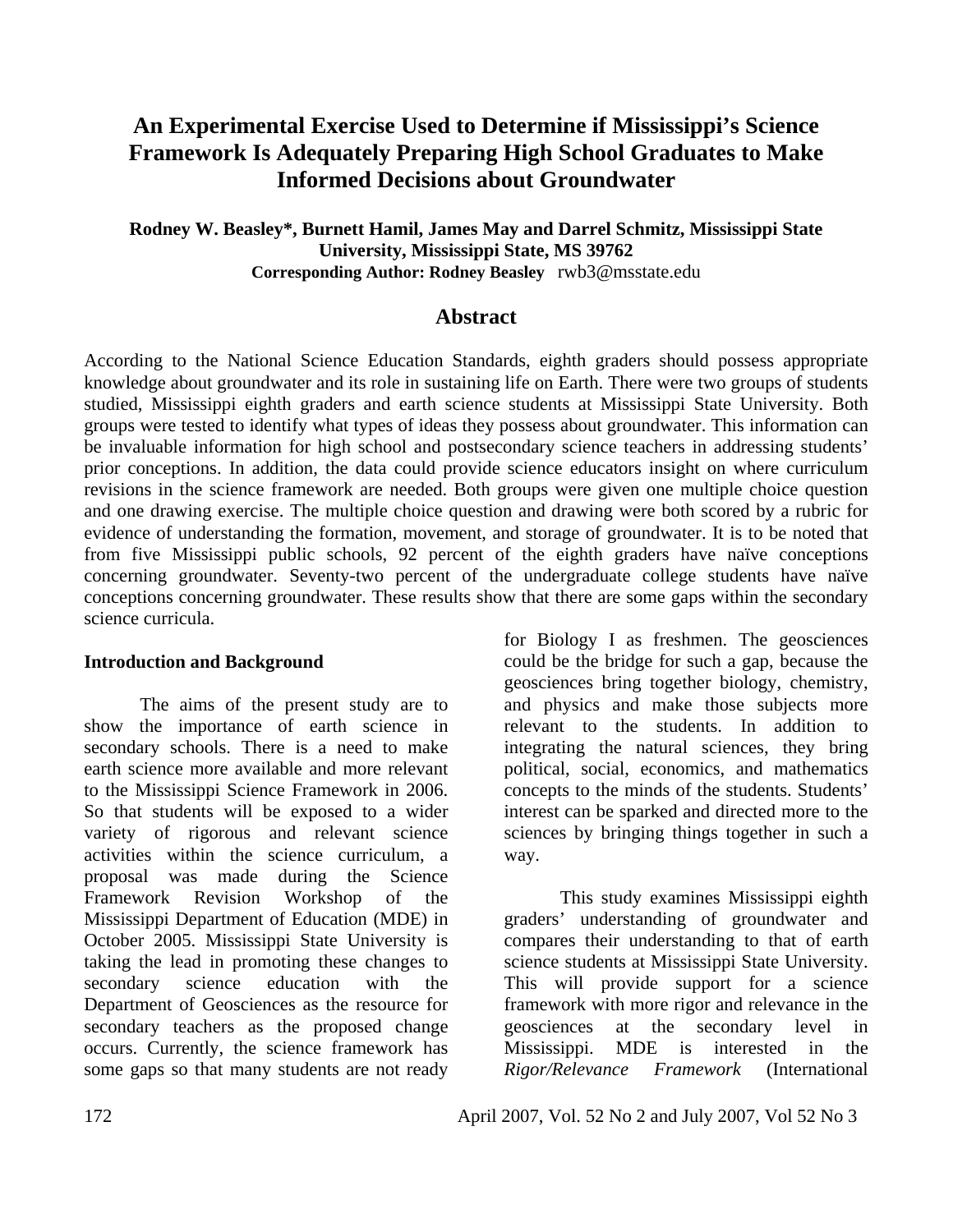Center for Leadership in Education, n.d.), a framework tool examines curriculum, instruction, and assessment. It uses a familiar knowledge taxonomy (Bloom's Taxonomy), while encouraging a move to application of knowledge. The *Rigor/Relevance Framework* (International Center for Leadership in Education, n.d.) helps make explicit the relevance of learning to the real world, broadening the historically narrow focus on acquisition of knowledge (Miles, 2005). Thus, during the 2006 Mississippi Science Framework Revision, the committee is challenged with this integration into all sciences, and the geosciences could be the component that brings all disciplines together for science, math, and technology so that the National Science Education Standards are addressed in a proper manner.

 Several states, such as Georgia, New York, and Pennsylvania, have already realized the importance of geosciences as a vector for integration. In 2004, the Commonwealth of Pennsylvania passed into law the environment and earth science (ESE) standards as core content knowledge for all public school students. As a result, the Pennsylvania Department of Education, the Department of Environmental Protection, the Center for Environmental Education, and the State System of Higher Education formed a partnership to survey all teacher preparation institutions in the state (Mastrilli, 2005).

There are several research reports that support such movements as that of the Pennsylvania law. According to Orion and Kail (2005), students have considerable difficulties in understanding the basic concepts underlying the scientific inquiry, and that "The Rock Cycle" and "The Water Cycle" have the potential to help in developing such understanding. In their study, Orion and Kail (2005) found an unexpected gender difference. Girls

Journal of the Mississippi Academy of Sciences 173

outperformed boys in scientific thinking on both the pretest and the posttest involving the rock cycle and the water cycle. The unique character of geosciences methodology, with structuredinquiry and meta-cognitive activities, served as an appropriate framework for students to develop basic scientific thinking. Recent science education reform efforts have encouraged the development of hands-on laboratory and field activities to improve the high school science curriculum (Trop, Krockover, and Ridgway, 2000). In addition, many science education reform recommendations call for active learning styles that contain critical thinking and problem solving rather than passive learning (Rimal and Stieglitz, 2000). Trop, Krockover, and Ridgway (2000) presented research that students are more likely to understand hydrological concepts through real world experiences in their study of 528 high school students.

With all these facts in mind, we wanted some comparison data that would start to show the gaps between eighth grade and undergraduate earth science students. Showing the gaps in the curriculum will make a compelling case to the MDE for geosciences integration into the new science framework. We identified one such gap as that of the understanding of groundwater by both eighth graders and undergraduate earth science students. According to the *National Science Education Standards* (1996), eighth graders should possess appropriate knowledge about groundwater. If they master the standards, students are more likely to carry that knowledge with them through secondary school without reinforcement.

#### **Method**

 This paper reports on one aspect of a larger research study conducted to examine understanding of groundwater principles and processes held by children and adults. The study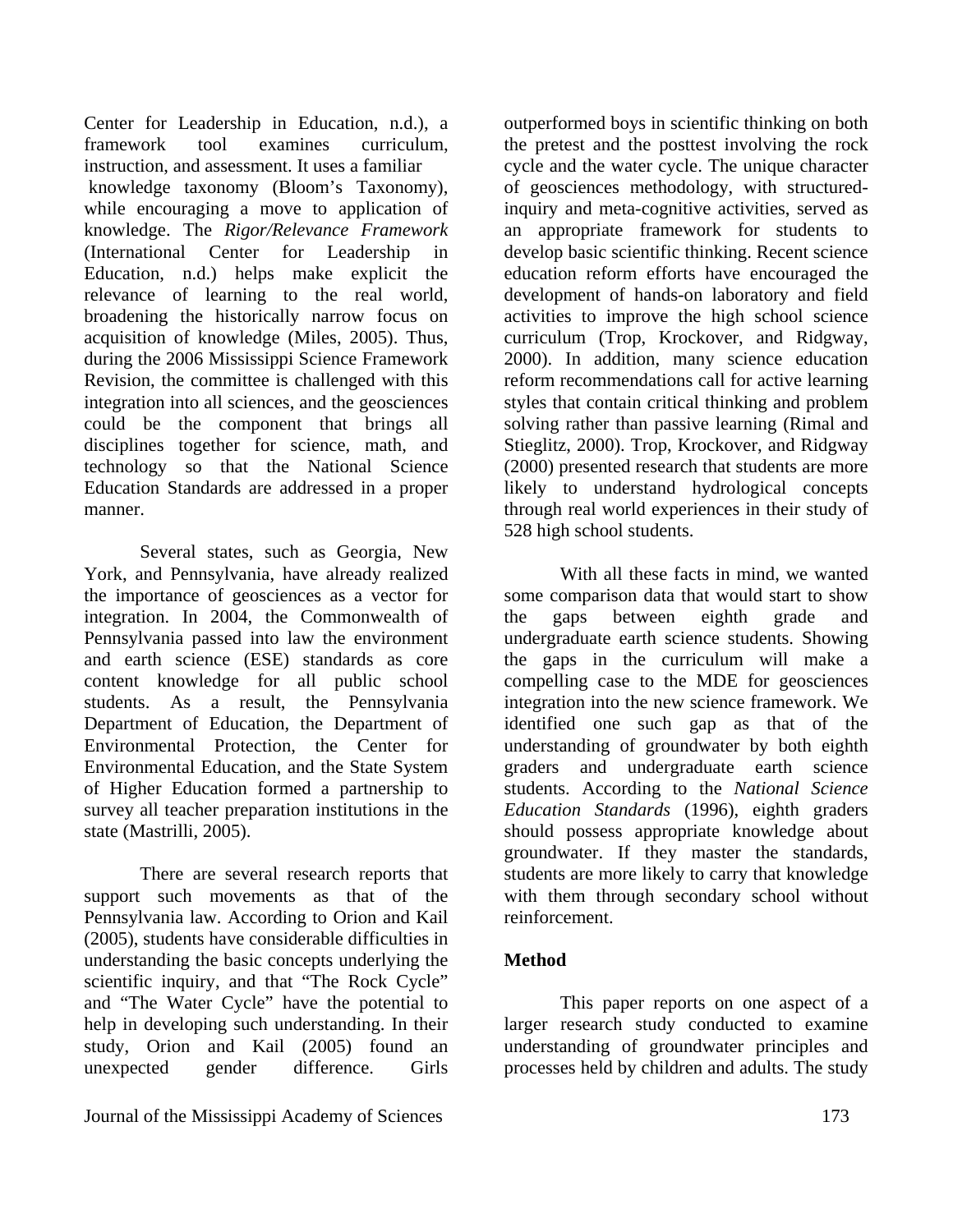is limited in scope (i.e., just including Mississippi students). The insights gained, however, will aid in developing and refining the Mississippi Science Framework so that it meets the needs of students. There are larger scale studies being conducted at Purdue University for the purpose of gaining a more complete and accurate picture of teaching and learning about groundwater in the U.S. and abroad (Dickerson, Callahan, Sickle, and Hay, 2005).

 First, before any students were studied, we sought approval from the Institutional Review Board for the Protection of Human Subjects in Research (IRB) at Mississippi State University. The IRB addressed such issues as confidentiality of all students' information and voluntary participation. Students were assured that all information would remain confident and that there was no possibility of risk or discomfort during this research project. Assurance was given to students who refused participation and those who chose to discontinue participation at any point during the study that there would be no penalty or loss of benefits because of their choice. After students gave their informed consent, they were included in the study. As well, parental approval was necessary in order for eighth graders to participate with a licensed school teacher as the researcher.

 We used Dickerson and Dawkins' (2004) methodology set forth in the article, "Eighth Grade Students' Understanding of Groundwater" in the *Journal of Geoscience Education*. The methods for both the eighth graders and the undergraduate college students were the same. A total of 115 eighth grade students from five different Mississippi public school districts participated. The participants reflected the demographic composition of the schools in areas of race, socioeconomic status,

and gender. While there was a broad skill base among students, most students had a D average or better. In the eighth grade classes, the focus was explicitly on groundwater in only one fiftyminute class period during a nine-week course. At the beginning of the period, the students were given instructions about the survey. The survey consisted of two questions: (a) one multiple choice item and (b) one open response drawing prompt. A multiple choice item and rubric developed by Dickerson & Dawkins (2004) was used to evaluate the students in a pre-test and post-test design (see Table 1). The drawing prompt was included to check for evidence of understanding of groundwater formation, movement, and storage. At the end of the fifty-minute period of instruction and modeling of groundwater flow, the students engaged in discussion about the survey and had many reflections about groundwater movement.

The MSU earth science students reflected the same demographic composition of the public schools. However, there were some differences in age and gender. There were more females than males with ages ranging from 17 to 31. The race distribution was similar to the race distribution in the public schools. A total of 124 MSU earth science students participated in the study. In the undergraduate lab on hydrology, the earth science students were given the same survey and fifty-minute lecture/modeling session as the eighth graders were given. Toward the end of the session, the earth science students were engaged in discussion and reflections about the survey. However, the college students had fewer reflections than the eighth graders. Their survey was also graded by the rubric shown in Table 1.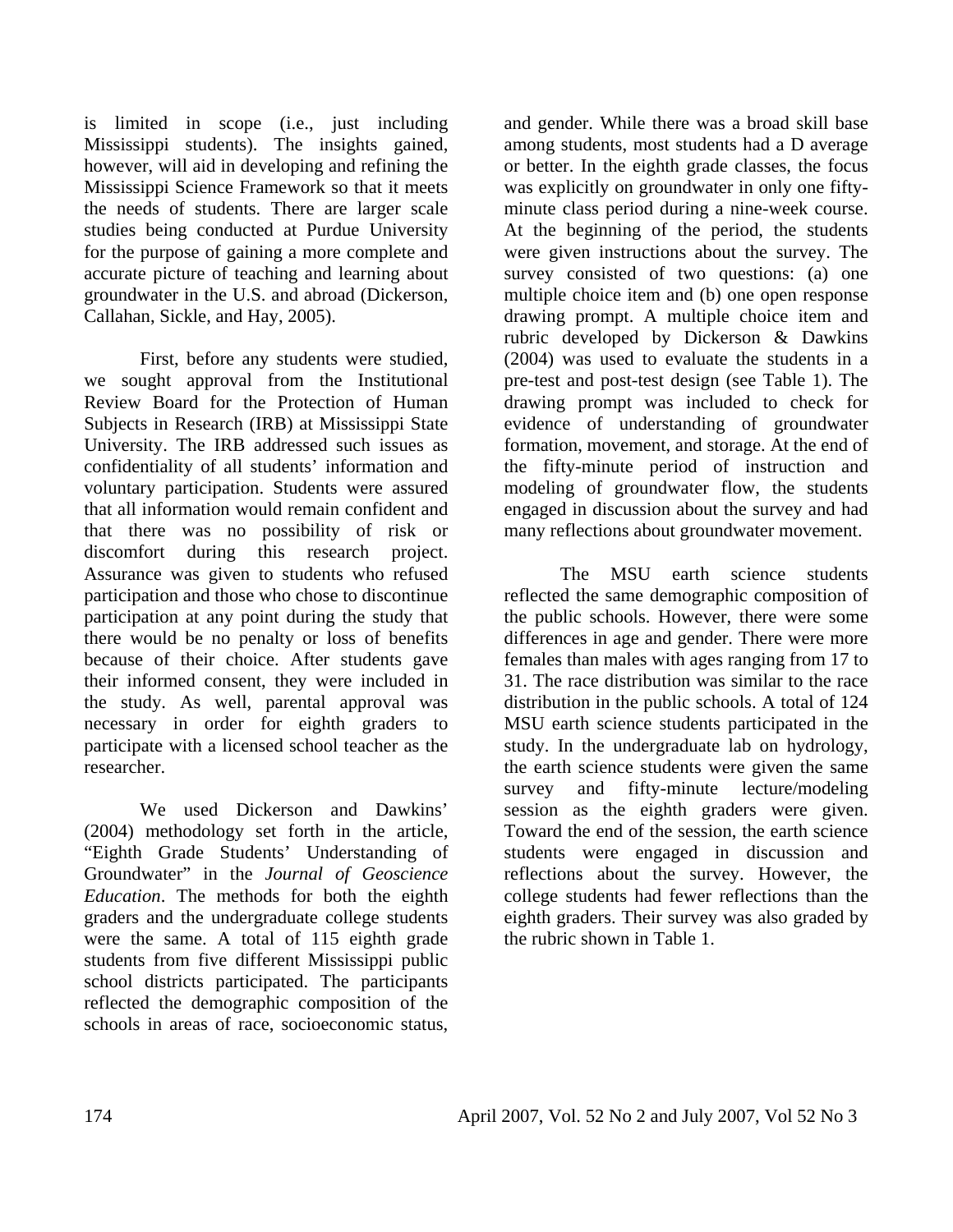| <b>Item</b>  | If a person drilled a well to get groundwater, from where would this water come? (Choose all that apply.)<br>A. river<br>B. sand layer<br>C. underground pool<br>D. water tower<br>E. soil<br>spigot or faucet<br>F.<br>G. solid/fractured rock<br>H. underground stream<br>lake<br>L<br>city water supply |                                                                                                                                           |  |  |
|--------------|------------------------------------------------------------------------------------------------------------------------------------------------------------------------------------------------------------------------------------------------------------------------------------------------------------|-------------------------------------------------------------------------------------------------------------------------------------------|--|--|
| <b>Score</b> | <b>Definition of Level</b>                                                                                                                                                                                                                                                                                 | <b>Classification of Level</b>                                                                                                            |  |  |
| 2            | Approaching a scientifically appropriate<br>understanding of groundwater                                                                                                                                                                                                                                   | Answer only includes one or more of the following:<br>B, G, and/or E                                                                      |  |  |
|              | Understands that groundwater occurs beneath the<br>surface of the earth, but does not understand how<br>groundwater functions                                                                                                                                                                              | Answer may but does not have to include any of the<br>following: B, G, E<br><b>AND</b><br>Must include one or both of the following: C, H |  |  |
| $\Omega$     | Does not understand that groundwater resides<br>beneath the surface of the earth or in what medium                                                                                                                                                                                                         | Any combination not listed above                                                                                                          |  |  |

#### **Table 1. Multiple Choice Item and Rubric.**

#### **Results**

 Of the 115 eighth graders who completed the multiple choice item, 33 students received a score of 1 and 5 students received a score of 2, thus leaving 77 students (67% of the eighth grade population tested) with no understanding that groundwater resides beneath the surface of the earth or in what medium. Over all 92% of the eighth graders from Mississippi schools have a naïve conception about groundwater. Of the 124 MSU earth science students who completed the multiple choice item, 56 students received a score of 1 and 15 students received a score of 2, thus leaving 53 students (43% of the MSU earth science population tested) with no understanding that groundwater resides beneath the surface of the earth or in what medium. Insight into these data reveals that one-half of the earth science students enrolled at MSU have some

understanding that groundwater occurs beneath the surface of the earth, but they still do not

understand how groundwater functions. Over all 72% have naïve conceptions about groundwater. A possible reason for this misunderstanding could be that students were not required to study earth science after eighth grade, and it is apparent that the 115 tested eighth grade students did not have a scientifically appropriate understanding of groundwater.

 Both groups of students frequently used the phrases "underground stream" and "underground pool" in labeling their drawings. Additionally, words and phrases such as "pores," "water table," "aquifer," and "flows" appeared in many of the drawings that contained "underground pools" or "underground streams." In most cases, the vernacular terms such as "underground streams" were disconnected from the typically scientific terms such as "pores" and "pressure." In almost all drawings, pores do not connect in any way to the underground pool. The isolation of groundwater concepts commonly occurred in the student drawings.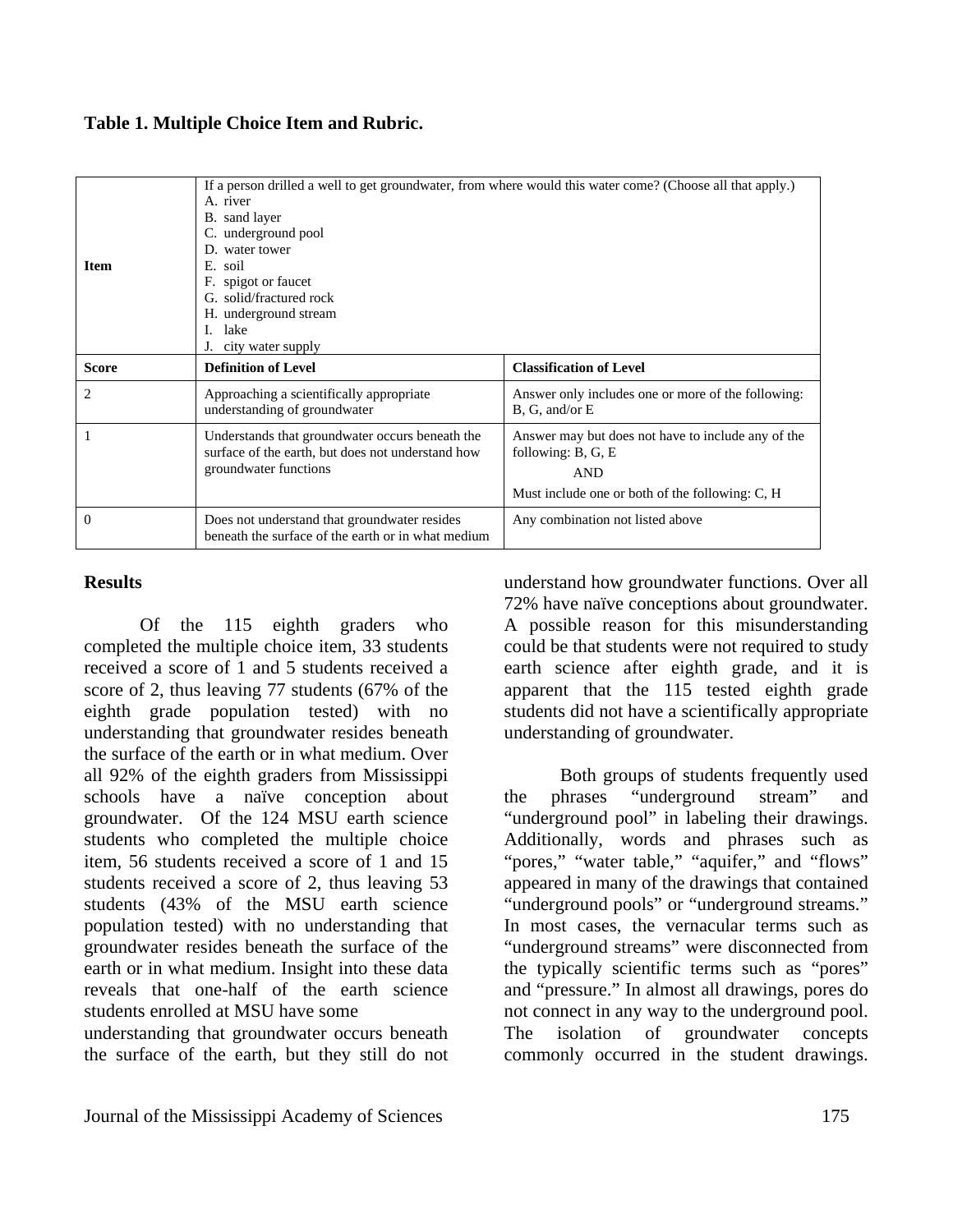Additional in-depth research is needed to determine the nature of the conceptions these drawings represent.

 From the multiple choice survey question, the most frequent answers included river (A), underground pool (C), underground stream (H), and lake (I). All students who completed the survey included one or more of these answers. These answers reflect the results of the study of Dickerson and Dawkins (2004) who studied eighth graders with no comparison group.

#### **Conclusions**

 Both groups of students hold naïve conceptions concerning groundwater, although the nature of those conceptions is not easily recognized because of the way that groundwater concepts are typically explained. Even at the introductory level, students may have some difficulty with the interdisciplinary nature of hydrogeology as they struggle to understand the interconnection among topics in geology, physics, chemistry, and mathematics. One reason for the difficulty of understanding the interdisciplinary nature may be the lack of reinforcement of integrated science in the high school science framework. The teaching of earth science and integrative science stops in the eighth grade for a majority of Mississippi students. It stops because it is not in the science framework and teachers lack training in how to integrate the sciences.

 One way to address students' inappropriate conceptions involves more rigor and relevance in the science education framework. In many cases, more comprehensive instruction in science education would require teachers themselves to get more training. Thus, there would be a need for workshops that address these topics. National Science

Foundation grants would be a start in implementing these new integrated methods of teaching science. Another option would be for teachers to assist students in better visualization of groundwater concepts along with other topics in the geosciences. However, oversimplified models could prompt students to develop disconnected, isolated notions of groundwater concepts that yield incomplete and inaccurate concepts (Dickerson and Dawkins, 2004).

 According to Dickerson and Dawkins (2004), among the first steps in addressing students' misconceptions of groundwater is the recognition by science educators and the scientific community that this is a problem area. Mississippi's science educators are sending high school graduates out into the real world without common science knowledge about critical issues such as groundwater management. Changing the science framework to bridge these necessary gaps in science education could lie within the geosciences to make Mississippi's high school graduates more informed citizens. Thus, scientists who are in positions to educate teachers and citizens in the community can contribute enormously by examining their own roles and practices. Perhaps most importantly, science teachers can and should increase their own accurate understanding of the content and exercise great care in choosing appropriate strategies and materials as they prepare to teach. Educational programs in hydrogeology are often criticized as being too theoretical. Responding to this call for education and training, Auburn University worked with high schools and undergraduate programs to make them more of a hands-on experience and relevant to students' lives (Lee, 1998). Reform is needed in our Mississippi science framework, teacher education, and undergraduate programs for Mississippi students to be prepared for the real world.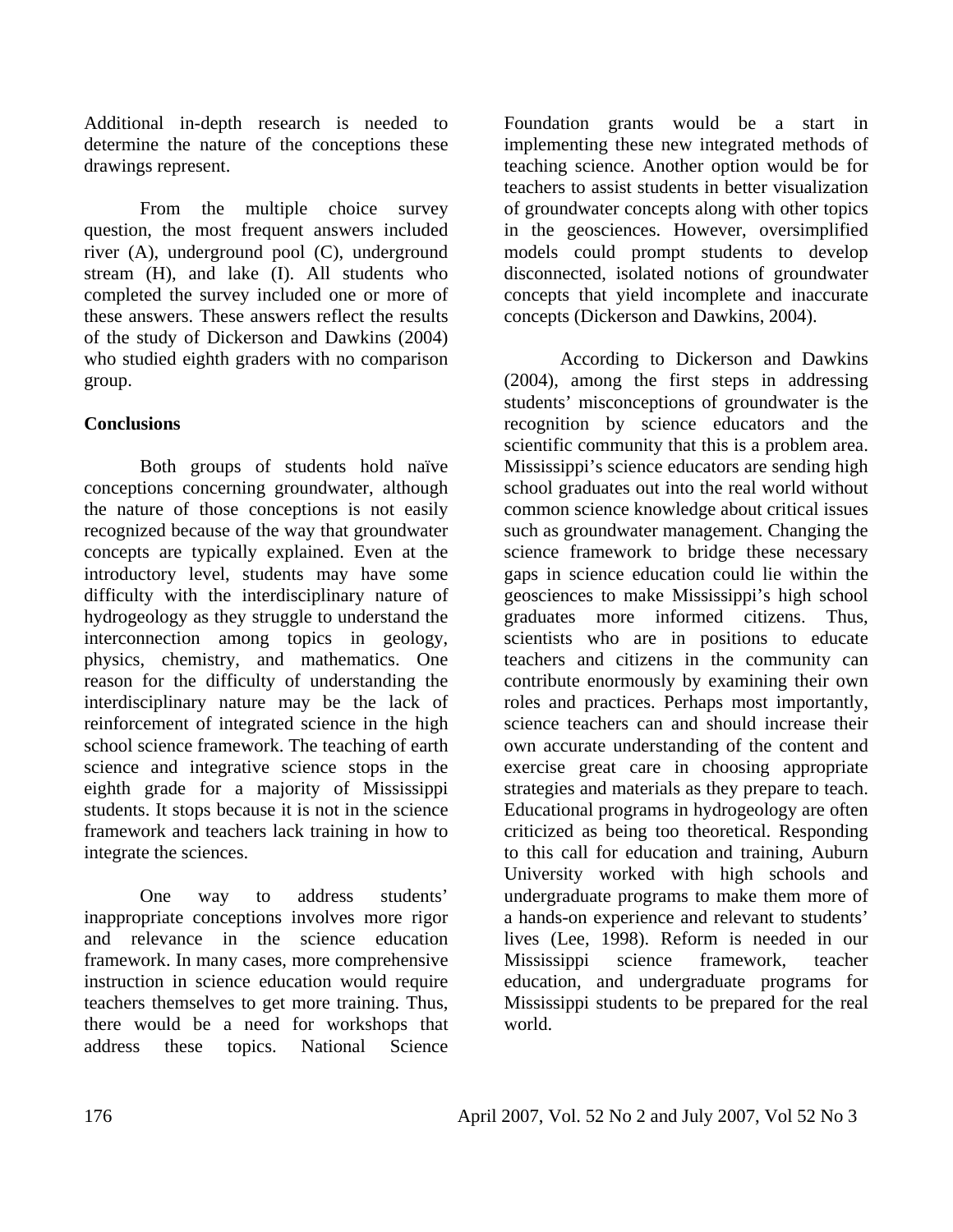#### **References**

- Dickerson, D., Callahan, T. J., Sickle, M. V., and Hay, G., 2005, Students' conceptions of scale regarding groundwater, Journal of Geoscience Education, v. 53, p. 374-380.
- Dickerson, D., and Dawkins, K., 2004, Eighth grade students' understanding of groundwater, Journal of Geoscience Education, v. 52, p. 178-181.
- International Center for Leadership in Education, Rigor/relevance framework, http://www.daggett.com/rigor.html
- Lee, M., 1998, Hands-on laboratory exercises for an undergraduate hydrology course, Journal of Geoscience Education, v. 46, p. 433.
- Mastrilli, T., 2005, Environmental education in Pennsylvania's elementary teacher education programs: A statewide report, The Journal of Environmental Education, v. 36, p. 22-30.
- Miles, J., 2003, Increasing the rigor and relevance of the curriculum. New York: International Center Press.
- National Science Education Standards, 1996, Washington, D.C., National Academy Press.
- Orion, N., and Kail, K., 2005, The effect of an earth-science learning program on students' scientific thinking skills, Journal of Geoscience Education, v. 53, p. 387-393.
- Rimal, N., and Stieglitz, R. D., 2000, Hands on learning for geoscience concepts, Journal of Environmental Education, v. 62, p. 277-284.
- Trop, J. M., Krockover, G. H., and Ridgway, K. D., 2000, Integration of field observations with laboratory modeling for understanding hydrologic processes in an undergraduate earth science course, Journal of Geoscience Education, v. 45, p. 514-521.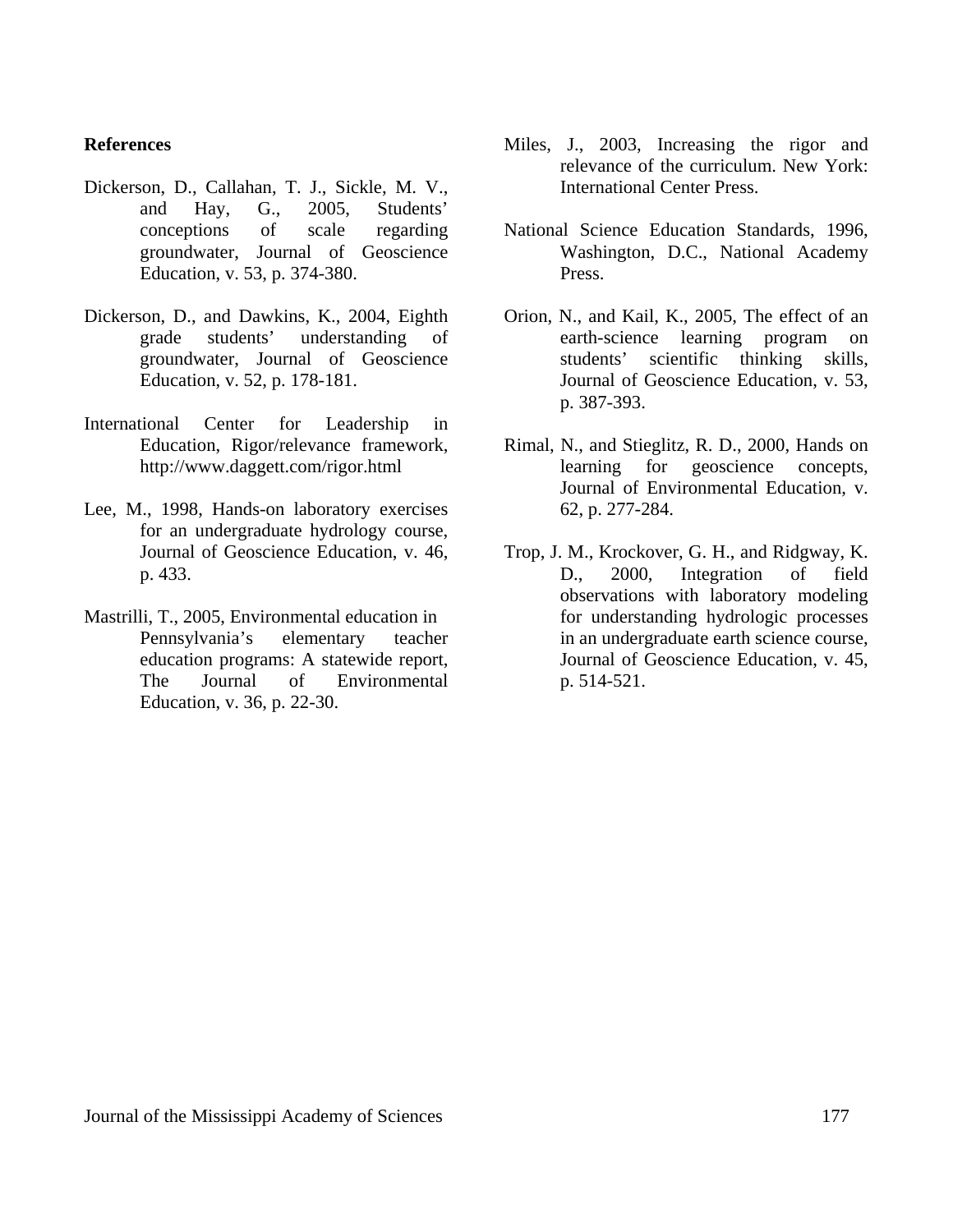#### **A Discussion of Binomial Interval Estimators on the Boundary**

**Jake Olivier and Warren L. May** 

Division of Biostatistics Department of Preventive Medicine University of Mississippi Medical Center 2500 North State Street Jackson, MS 39216 **Corresponding Author: Jake Olivier** jolivier@prevmed.umsmed.edu

#### **ABSTRACT**

Often in biomedical research, a binary outcome variable has minimal expected value, for example, mortality for aspirin users. For moderate sample sizes, it is not uncommon to observe zero successes in these instances. Confidence interval estimation, in this case, may be more informative than hypothesis testing. There is an appeal to using one-sided confidence intervals for this special case; however, this practice is arguably inappropriate unless the decision is made a priori. The commonly used Wald intervals, as presented in most elementary textbooks, are known to perform poorly, particularly when the proportions are near zero or one. Further, for zero observed successes, the Wald interval estimate is [0,0]. A method of confidence interval construction based on the score statistic has been shown to outperform the Wald intervals. This paper will review binomial parameter confidence interval estimates for uncommon events.

#### Introduction

In pharmaceutical research there are numerous binary events for which the expected proportion is low. For example, the presence of a life threatening adverse effect during postmarketing testing when none have been observed during pre-marketing clinical trials. In the realm of scientific study, a binary outcome with  $x = 0$  observed successes is an often ignored issue, and sometimes incorrectly interpreted as indicating  $\pi = 0$ . Elementary texts typically use a normal approximation, inverted from a Wald statistic, to estimate  $\pi$ under the condition min $\{ n\pi, n(1-\pi) \} \ge 5$ . There is no guarantee this condition is met since  $\pi$  is unknown. Brown, et al. (2001) discussed problems even when the criterion is met. Further, if  $p = x/n$  is used to estimate  $\pi$ ,

 $np = 0$  for the zero success case regardless

of sample size. There have been several papers written on the subject of interval estimation for the binomial in this special case, each offering possible solutions (Wilson, 1927; Louis, 1981; Hanley and Lippman-Hand, 1983; Newcombe, 1998; Agresti and Coull, 1998).

This issue is exacerbated by small sample sizes. As sample sizes increase, and thus more information is obtained from the population, observing zero successes is less likely to happen by chance. Note that  $P(X=0) = (1 - \pi)^n$ , a decreasing function of sample size for fixed  $\pi$ , with  $\pi = 0$  being a notable exception. It is thus important to treat an experiment where  $n = 500$  differently than from, say,  $n = 10$ .

The polar opposite of this case,  $x = n$ 

178 April 2007, Vol. 52 No 2 and July 2007, Vol 52 No 3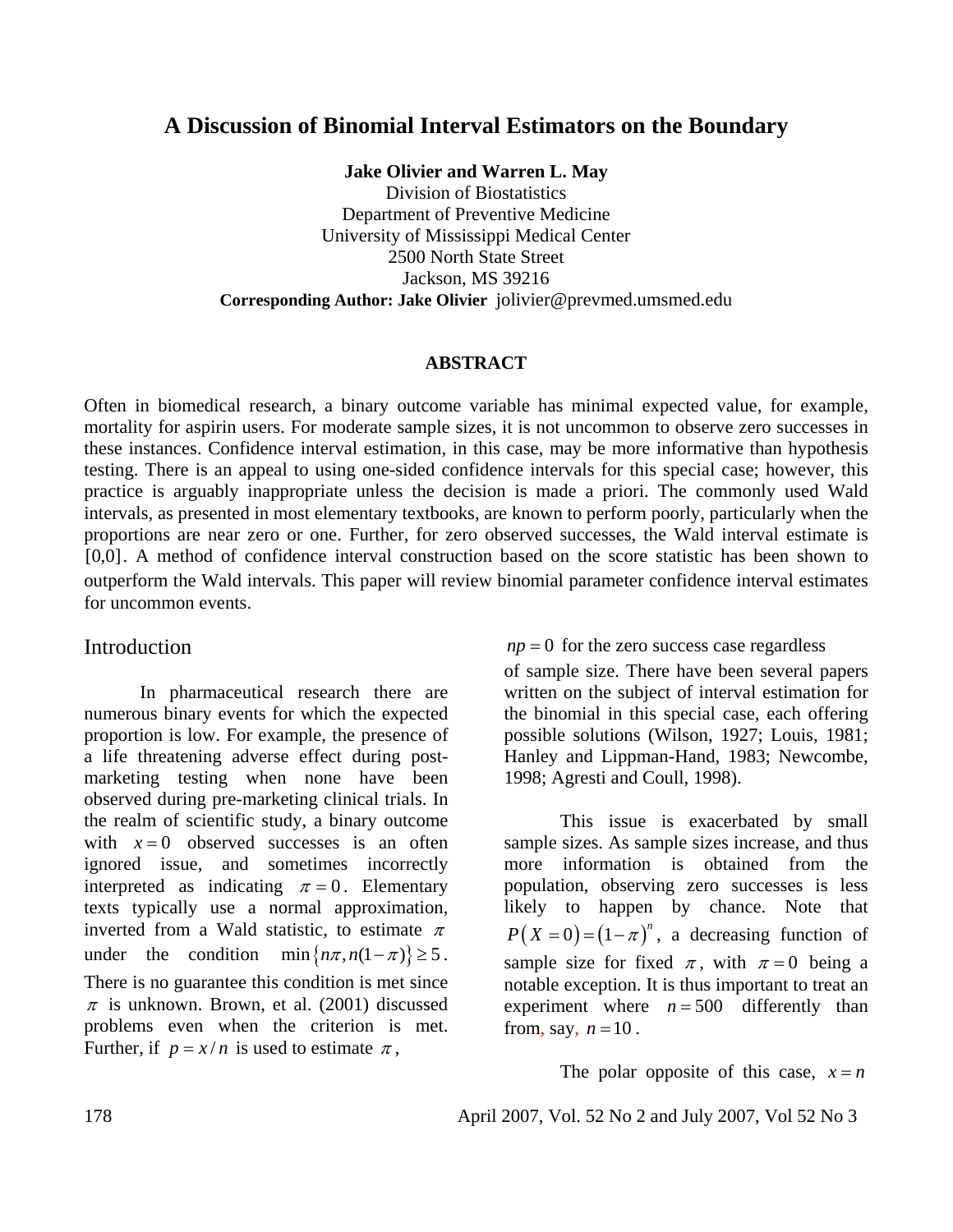observed successes, is also of great importance. Yet, a binomial distribution can be defined by either the number of successes as well as by the number of failures. Interpretations made from confidence intervals estimated from  $x=0$ successes and  $x = 0$  failures are equivalent, thus a discussion of the case where  $x = n$  successes has been omitted. In the following, we present some of the issues with interval estimators, in general, with a specific focus in case zero successes are observed.

#### Methods

The most common interval estimate of the binomial parameter, found in most textbooks, is computed by inverting the Wald statistic given by

$$
z = \frac{p - \pi}{\sqrt{\frac{p(1-p)}{n}}}
$$

where  $p = x/n$  is the maximum likelihood estimate (mle) of  $\pi$ . The resulting interval estimate is

$$
p \pm Z_{\alpha/2} \sqrt{p(1-p)/n}.
$$

This interval has been shown to perform adequately outside of extreme cases; the  $x = 0$ case being one of the two most extreme. Note that the Wald interval is only valid when  $p \in (0,1)$ , as the interval estimate is reduced to either of the singular values {0,1} on the endpoints. Further, the variance estimate, using the invariance property of the mle  $p$ , is 0 when  $p \in \{0,1\}$ . Again, we discuss the case when  $p = 0$  with similar indications when  $p = 1$ .

For the zero case, the Wald interval fails on a couple of additional counts. It is symmetric about  $p = 0$  and produces an interval that includes negative values, yet  $\pi \in [0,1]$ . Further, the variance estimate implies  $P(success) = 0$ . Unfortunately, however, most elementary textbooks present the Wald intervals; Brown, et al. (2001) mention only one text that offers an alternative.

Using an exact approach, Louis (1981) developed a confidence interval for the zero case. The probability of observing zero successes (or *n* failures) is  $P(X = 0) = (1 - \pi)^n$ . A one-sided  $(1 - \alpha)100\%$  confidence interval, as advocated by Louis, is constructed using the solution to  $\alpha = (1 - \pi)^n$ , given by  $\left[ 0, 1 - \alpha^{1/n} \right]$ . For large sample sizes using

$$
\lim_{n\to\infty} n(1-\alpha^{1/n})=-\ln(\alpha),
$$

the interval estimate is  $[0, -\ln(\alpha) / n]$ . When  $\alpha = 0.05$ , the interval is approximately  $\left[0,3/n\right]$ , or the "rule of three." A similar method using a two-sided 95% confidence interval approach is  $[0,3.69/n]$ , where  $\alpha/2 = 0.025$  is used in lieu of  $\alpha$  in the above formula. Hanley and Lippman-Hand (1983) mention several other extensions to the "rule of three." Perhaps a more conservative approach would warrant using a "rule of four" with  $4/n$  representing an upper boundary.

Near the boundary, one-sided confidence intervals are less conservative than two-sided intervals. The coverage probabilities in this region are highly erratic (Brown, et al., 2001). Therefore, the more conservative two-sided approach should be used to account for this unreliability. Further, the construction of onesided confidence intervals should be determined before data are collected and not ad hoc. The common practice of using one-sided intervals when  $x = 0$  and two-sided intervals when  $x > 0$ is inconsistent. Analogous to deciding a priori whether to perform a one-sided or two-sided hypothesis test, the data should not dictate the method of interval construction.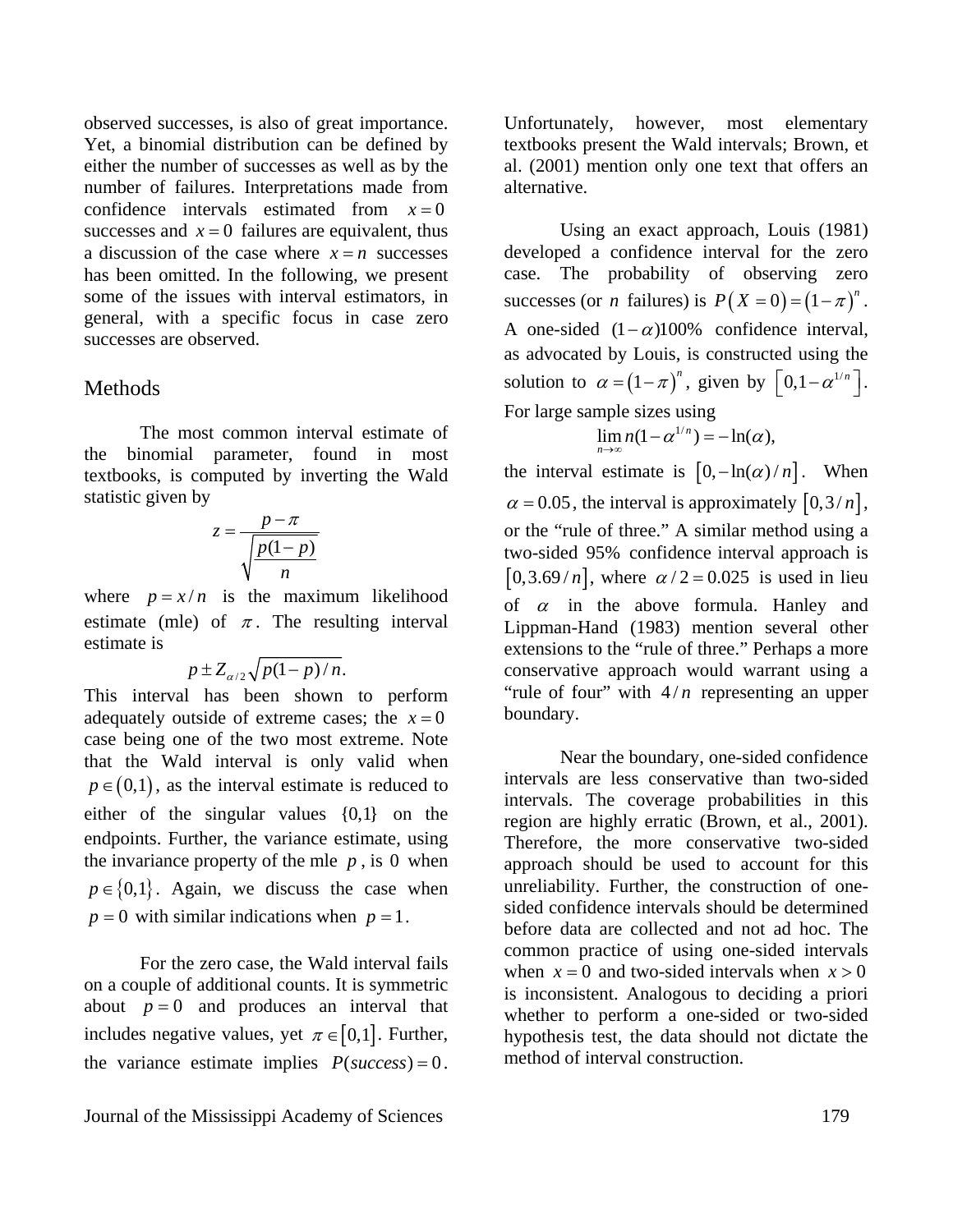An alternative to the Wald interval construction is based on inverting the score statistic,

$$
z = \frac{p - \pi}{\sqrt{\frac{\pi(1 - \pi)}{n}}}.
$$

This interval, first discussed by Wilson (1927), is constructed in a similar manner to the Wald while using the exact variance,  $\pi(1 - \pi) / n$ , instead of the invariant estimate,  $p(1 - p) / n$ . As noted by Olivier and May (2006), the inversion of the score statistic can be written as a weighted estimator

$$
(1-w)p+(w)\frac{1}{2}\pm Z_{\alpha/2}\sqrt{(1-w)\frac{p(1-p)}{n+Z_{\alpha/2}^2}+(w)\frac{1}{4(n+Z_{\alpha/2}^2)}}
$$

where the weight is

$$
w = \frac{Z_{\alpha/2}^2}{n + Z_{\alpha/2}^2}.
$$

Note that the maximum binomial variance of 1/4 occurs at  $\pi = 1/2$ . As sample size approaches infinity, *w* tends to zero and the Wilson intervals converge to the Wald intervals. Whereas for small samples, the Wilson estimate depends more on the most conservative estimate of  $\pi$ ,  $p=1/2$ .

For the case of  $x=0$  successes, the Wilson interval simplifies to  $[0, w]$ .

For those who argue for the use of one-sided intervals, the Wilson interval is interestingly constructed as two-sided, yet it is inherently one-sided in that zero is always the lower limit. Thus the need for truncating the interval is ameliorated and there is no need to apply ad hoc methods as a special case when  $x = 0$ . If onesided confidence intervals are decided upon a priori, one would use  $Z_{\alpha}$  in the definition of *w*.

Regarding the coverage probabilities for the Wilson intervals, Chebyshev's inequality guarantees a minimum coverage of  $(1 - 1/Z_{\alpha/2}^2)$ for the Wilson intervals since the population variance, not the sample variance, is used in the calculation. For 95% intervals, the minimum coverage for the Wilson intervals is about 75% without making any distributional assumptions. In fact the global minimum coverage for the binomial parameter occurs at  $\pi \approx 0.176/n$  for a minimum coverage probability of at least 82.4% for the Wilson intervals (Olivier and May, 2006). There is, however, no such guarantee for the Wald intervals or its derivatives where the variance is estimated from the sample.

Wilson (1927) commented that if using *estimate*  $\pm 2 \times s.e.$  (which implies the lack of a distributional assumption) is a valid alternative to a 95% confidence interval, then Wilson's point estimate simplifies to

$$
(1-w)p + (w)\frac{1}{2} = \frac{x+2}{n+4} .
$$

Agresti and Coull (1998) inserted Wilson's point estimate into the Wald interval calling the resulting interval the "add two successes and two failures adjusted Wald interval." We refer to this interval as the Wilson/Agresti/Coull interval (WAC). Wilson (1927) also discusses using  $p^* = (x+1)/(n+2)$  as a point estimate. The WAC interval estimate can be written as

$$
\frac{x+2}{n+4} \pm Z_{\alpha/2} \sqrt{\frac{(x+2)(n-x+2)}{(n+4)^3}}
$$

which is truncated to a one-sided interval as

$$
\left[0,\frac{2}{n+4}+Z_{\alpha/2}\sqrt{\frac{2(n+2)}{(n+4)^3}}\right]
$$

for the zero success case. It is worth noting that the Wilson intervals are a proper subset of the WAC intervals (Agresti and Caffo, 2000).

The Wilson intervals are based on inverting the binomial test statistic and are thus theoretically justified. The WAC intervals are overly conservative, especially on the boundary. In addition, the minimum coverage probability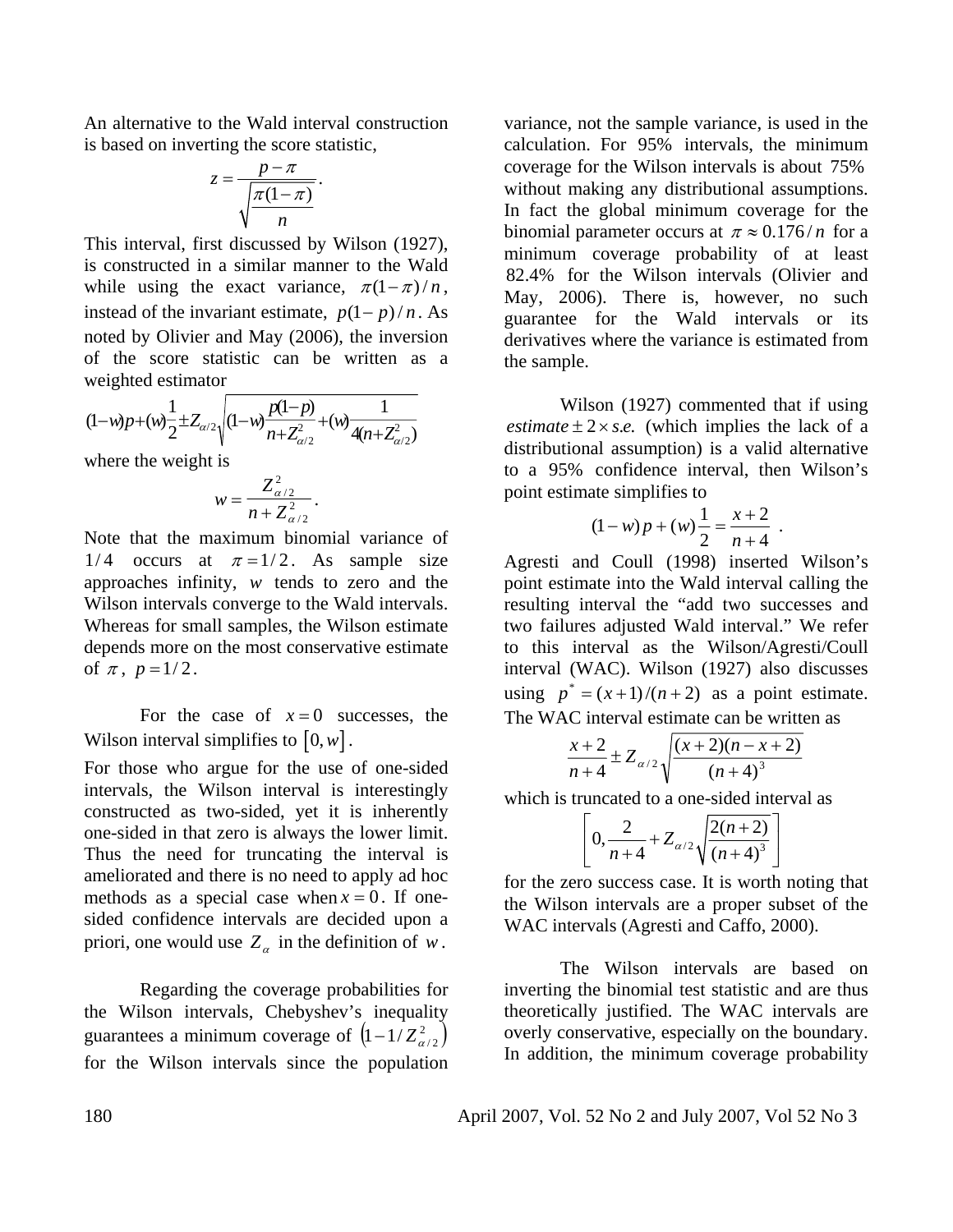can be guaranteed with the Wilson intervals but not with the Wald intervals. One line of reasoning for using the Wald or adjusted Wald intervals seems to center on a didactic argument that they are easier to teach. We note that with the case of  $x = 0$ , the Wilson intervals are simply  $[0, w]$  and a  $2\sigma$  interval comparable to WAC is  $4/(n+4)$ , an alternative to the "rule of four."

#### Examples

In a recent meeting with a colleague, there was a discussion regarding two samples in which he observed zero negative effects. The sample sizes for the two studies were  $n = 10$ and  $n = 359$ , respectively. Since larger sample sizes provide more information about the population, the more likely  $\pi = 0$  when  $x = 0$ as *n* increases. Intuitively, then, observing zero successes is a more significant finding for  $n = 359$  than for  $n = 10$ .

As mentioned previously, a hypothesis test might not be appropriate in studies where small proportions are expected; alternatively, a confidence interval estimate of  $\pi$  would be more informative. For the zero observed successes case, the upper limit of each interval is often interpreted as an approximate representation of the maximum value of  $\pi$  for a specific sample size. Inferences can be made by comparing the upper limit with the largest acceptable value of  $\pi$ , or *maximum allowable risk*. Wilson (1927) offered the interpretation that if the true parameter is outside the interval  $[0, w]$ , the probability of observing 0 successes is  $\alpha$ .

For the current example, the researcher expected a priori to find at least some negative effect, so a one-sided confidence interval would not be appropriate. The upper 95% confidence limit for each sample is presented in Table 1 for

Journal of the Mississippi Academy of Sciences 181

the WAC, Wilson and Hanley intervals. Note that when  $n = 10$ , both the WAC and Hanley intervals are more conservative than the Wilson interval. Yet for  $n = 359$ , all three estimates are similar. As sample size increases, all three upper endpoints converge to the same value, namely 0 . Figure 1 makes note of their convergence behavior.



#### **Figure 1. The upper limit of two-sided** 95% **binomial confidence intervals for zero observed successes**.

In practice, the concern is how large does a sample size need to be to claim a treatment is a complete success (or failure). From a design perspective, if the maximum allowable risk is known, an appropriate sample size can be computed from each interval. Letting  $\pi_a$  be the maximum allowable risk, the sample size is  $n = Z^2(1 - \pi_a) / \pi_a$  for the Wilson interval and  $n = 3.69 / \pi_a$  for the Hanley interval. The WAC interval does not solve readily for  $n$ . However, the sample size is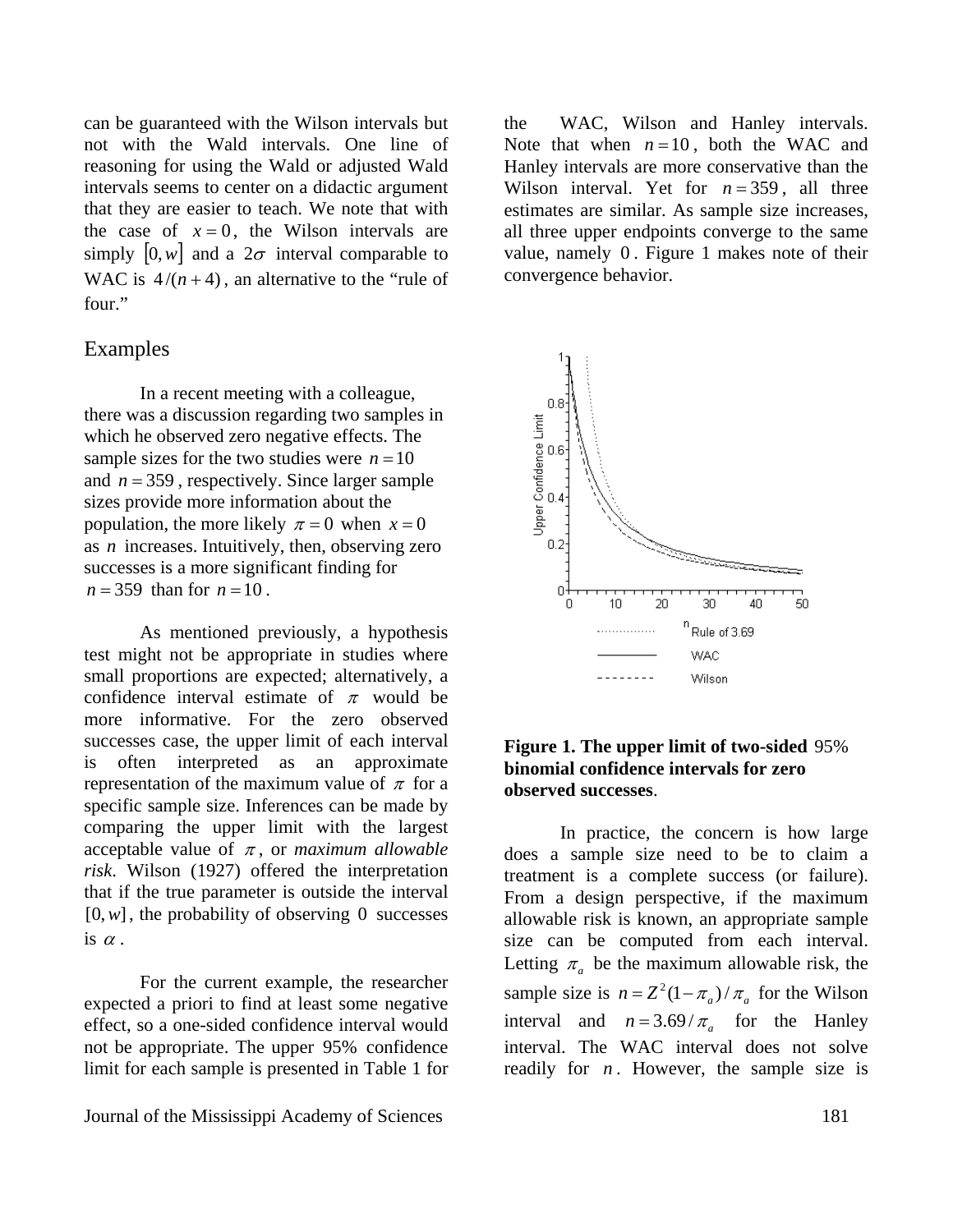roughly  $n = (4.8 - 4\pi_a) / \pi_a$  using the large sample approximation

$$
\frac{2}{n+4} + Z_{\alpha/2} \sqrt{\frac{2(n+2)}{(n+4)^3}} \approx \frac{4.8}{n+4} .
$$

Table 2 summarizes sample size calculations for the cases when the maximum allowable risk is  $1/100$  and  $1/1000$ . The WAC sample size calculation is much more conservative than the other intervals (see Figure 2 for a more comprehensive perspective).

#### **Discussion**

Most elementary statistics texts present binomial parameter confidence intervals defined on the open interval  $(0,1)$ , although  $\pi \in [0,1]$ . Procedures for estimates near the boundary are too often ignored. We have presented three alternatives to the Wald intervals. One-sided intervals are inappropriate a priori and should thus be avoided. The WAC interval is more conservative than the Wilson interval (often unnecessarily). The Hanley and Wilson intervals perform similarly; however, the Wilson estimate is the only inherently one-sided interval and thus the need for truncating the lower limit ad hoc is ameliorated. Interestingly, Agresti and Coull (1998) advocate the use of the Wilson intervals as a didactic tool, as well as Santner (1998). When estimating the binomial parameter on the boundary, we also recommend using the Wilson interval.

**Table 1. Comparison of the 95% interval upper limits when observing**  $x = 0$  **success among**  $n = 10$ and  $n = 359$  trials.

|            | Formula                                                   | $n=10$   | $n = 359$ |
|------------|-----------------------------------------------------------|----------|-----------|
| Wald       | [0,0]                                                     | $\Omega$ | 0         |
| <b>WAC</b> | $\frac{2}{n+4}+Z_{\alpha/2}\sqrt{\frac{2(n+2)}{(n+4)^3}}$ | 0.326    | 0.013     |
| Wilson     | w                                                         | 0.277    | 0.011     |
| Hanley     | 3.69/n                                                    | 0.369    | 0.010     |

| Table 2. Comparison of sample size estimates for maximum allowable risk. |  |  |
|--------------------------------------------------------------------------|--|--|

|            | Formula                 | $\pi_{a} = 0.01$ | $\pi_{a} = 0.001$ |
|------------|-------------------------|------------------|-------------------|
| Wald       | none                    |                  |                   |
| <b>WAC</b> | $(4.8-4\pi_a)/\pi_a$    | 476              | 4796              |
| Wilson     | $Z^2(1-\pi_a)/\pi_a$    | 381              | 3836              |
| Hanley     | $3.69/\pi$ <sub>a</sub> | 369              | 3690              |

182 April 2007, Vol. 52 No 2 and July 2007, Vol 52 No 3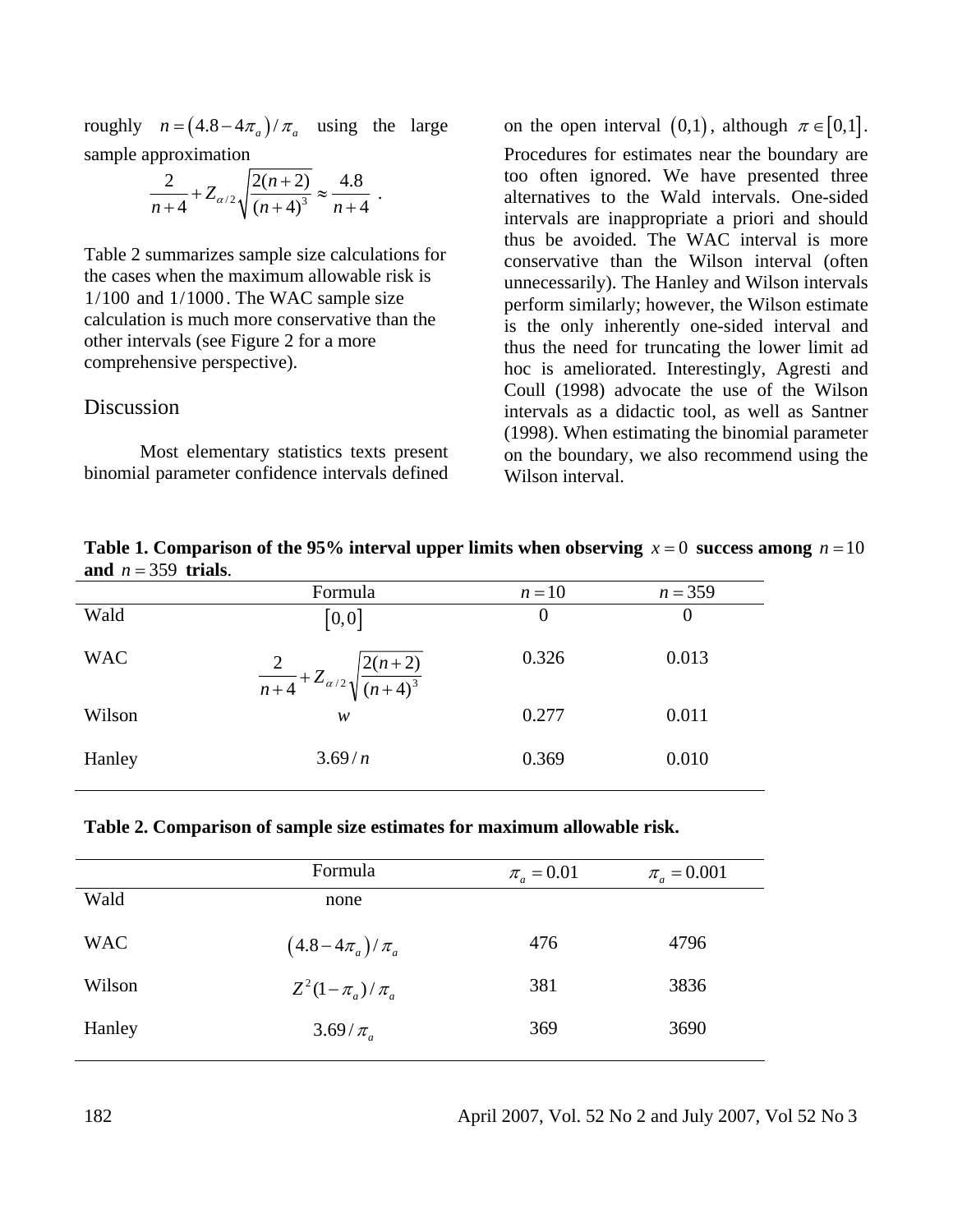#### References

- Agresti, A., Caffo, B. 2000. Simple and effective confidence intervals for proportions and differences of proportions result from adding two successes and two failures. Amer. Stat. 54:280-288.
- Agresti, A., Coull B.A. 1998. Approximate is better than "exact" for interval estimation of binomial proportions. Amer. Stat. 52:119-126.
- Brown, L., Cai, T., DasGupta A. 2001. Interval estimation for a binomial proportion. Stat. Sci. 16:101-117.
- Hanley, J.A., Lippman-Hand A. 1983. If nothing goes wrong, is everything all right? J. Amer. Stat. Assoc. 249:1743- 1745.
- Louis, T.A. 1981. Confidence intervals for a binomial parameter after observing no successes. Amer. Stat. 35:154.
- Newcombe, R. 1998. Two-sided confidence intervals for the single proportion: Comparison of seven methods. Stat. Med. 17:857-872.
- Olivier, J., May, W.L. 2006. Weighted confidence interval construction for binomial parameters. Stat. Meth. Med. Res. 15:37-46.
- Santner, T.J. 1998. Teaching large-sample binomial confidence intervals. Teach. Stat. 20:20-23.
- Wilson, E.B. 1927. Probable inference, the law of succession, and statistical inference. J. Amer. Stat. Assoc. 22:209-212.

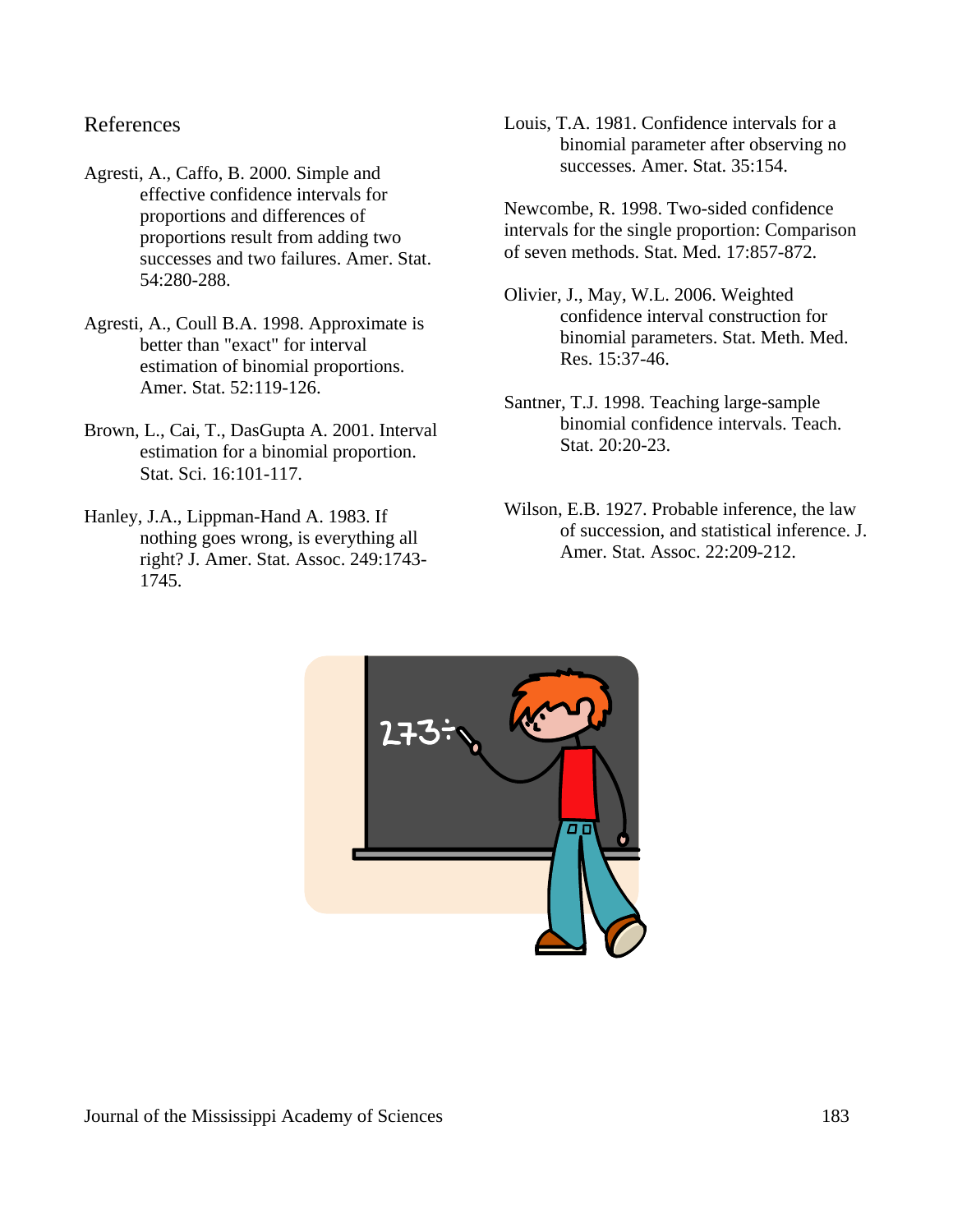#### **MISSISSIPPI ACADEMY OF SCIENCES Seventy-first Annual Meeting – Program Errata**

#### **AGRICULTURE AND PLANT SCIENCE**

#### **FRIDAY AFTERNOON, FEBRUARY 23 New Posters, Friday, 3:00p.**

#### **CHARACTERIZATION OF OXIDATION PRODUCTS FROM CATFISH OIL AND BIODIESEL**

Supanee Danviriyakul<sup>1</sup>, Ashli E. Brown<sup>2\*</sup>, William E. Holmes<sup>3</sup>, Elizabeth C. Rogers<sup>3</sup>, and Juan L. Silva<sup>2</sup>, <sup>1</sup>Chandrakasem Rajabhat University. Bangkok, Thailand; <sup>2</sup>Mississippi State University, and <sup>3</sup> Mississippi State Chemical Laboratory, Mississippi State, MS 39762.

 The stability of biodiesel depends on the quality of the feedstock, transesterification process, environmental conditions, and other factors. Oxidation of biodiesel can lead to lower engine performance and shorter life. Oil breakdown can occur through hydrolysis of triglycerides and through oxidation of fatty acid methyl esters (FAMEs), resulting in low molecular weight FAs and/or polymerized molecules of very high MW. Polymerization can result in increased viscosity of the biodiesel and failure to meet ASTM standards. Catfish oil was trasesterified with excess methanol and sodium hydroxide and refined. The resulting product was heated to 80 and 110°C, with and without air. The oxidation products were analyzed using GC/MS and LC/MS. These highly selective analytical techniques allow identification and monitoring of these products. Samples stored without available oxygen did not produce significant ROOH or conjugated dienes, and the acid number remained low. When the samples were stored open to air, ROOH and conjugated dienes both increased. The acid number and viscosity increased more in samples exposed to air than for samples not exposed to air

#### **UTILIZING ZEBRAFISH AS A MODEL FOR FISH DISEASES.**

L. Petrie-Hanson, P. Khosravi, C.M. Hohn and L. Hanson. Mississippi State University, Mississippi State, MS 39762.

 Aquaculture, or the production and rearing of aquatic animal species, is rapidly growing throughout the world to replace dwindling natural resources. Channel catfish production is the largest aquaculture enterprise in the United States. The leading cause of loss in channel catfish (*Ictalurus punctatus*) production is disease, with very high losses occurring at the fry stocking to fingerling stage. The leading cause of fry/fingerling loss is Enteric Septicemia of Catfish (ESC), with 57.8% of fry/fingerling producers reporting losses. Providing broad protection against multiple pathogens at an early developmental stage is especially critical in extensive aquaculture because very young fish are placed in extremely vulnerable situations. Research investigating disease progression in channel catfish fry is difficult because channel catfish take 3 years to mature, and spawn once a year, so the availability of fry for developmental immunology studies is limited. Additionally, the genome of this species has not been sequenced, and micro array reagents are limited. These factors negatively impact developmental immunology and infectious disease research of this commercially important fish. Alternatively, zebrafish reproduce by three months of age, spawn weekly, are hardy and easy to maintain. The zebrafish genome has recently been sequenced; so characterizing the interaction of zebrafish and pathogens can be more readily investigated at the molecular level. We are investigating disease progression of several fish pathogens utilizing the zebrafish model.

#### **CELLULAR, MOLECULAR AND DEVELOPMENTAL BIOLOGY**

#### **THURSDAY AFTERNOON, FEBRUARY 22**

**Moved Lecture, 2:00p. Moved to Health Sciences, Poster, Friday, 9:30a.** 

DELETION AND EPITOPE-TAGGING OF CELL CYCLE GENES USING UNCLONED PCR FUSION PRODUCTS AND HOMOLOGOUS RECOMBINATION IN *ASPERGILLUS NIDULANS*

**Moved Lecture, 3:30p. Moved to Lecture, Friday, 10:15a.**

EXPRESSION ANALYSIS OF THE MOLD-SPECIFIC M46 GENE IN FIVE STRAINS OF THE PATHOGENIC FUNGUS *HISTOPLASMA CAPSULATUM*

**Moved Lecture, 3:45p. Moved to Lecture, Friday, 10:30a.**

THE CO-EXPRESSION OF AMPKA, AMPKB, AND AMPK'' FROM *TRYPANOSOMA BRUCEI*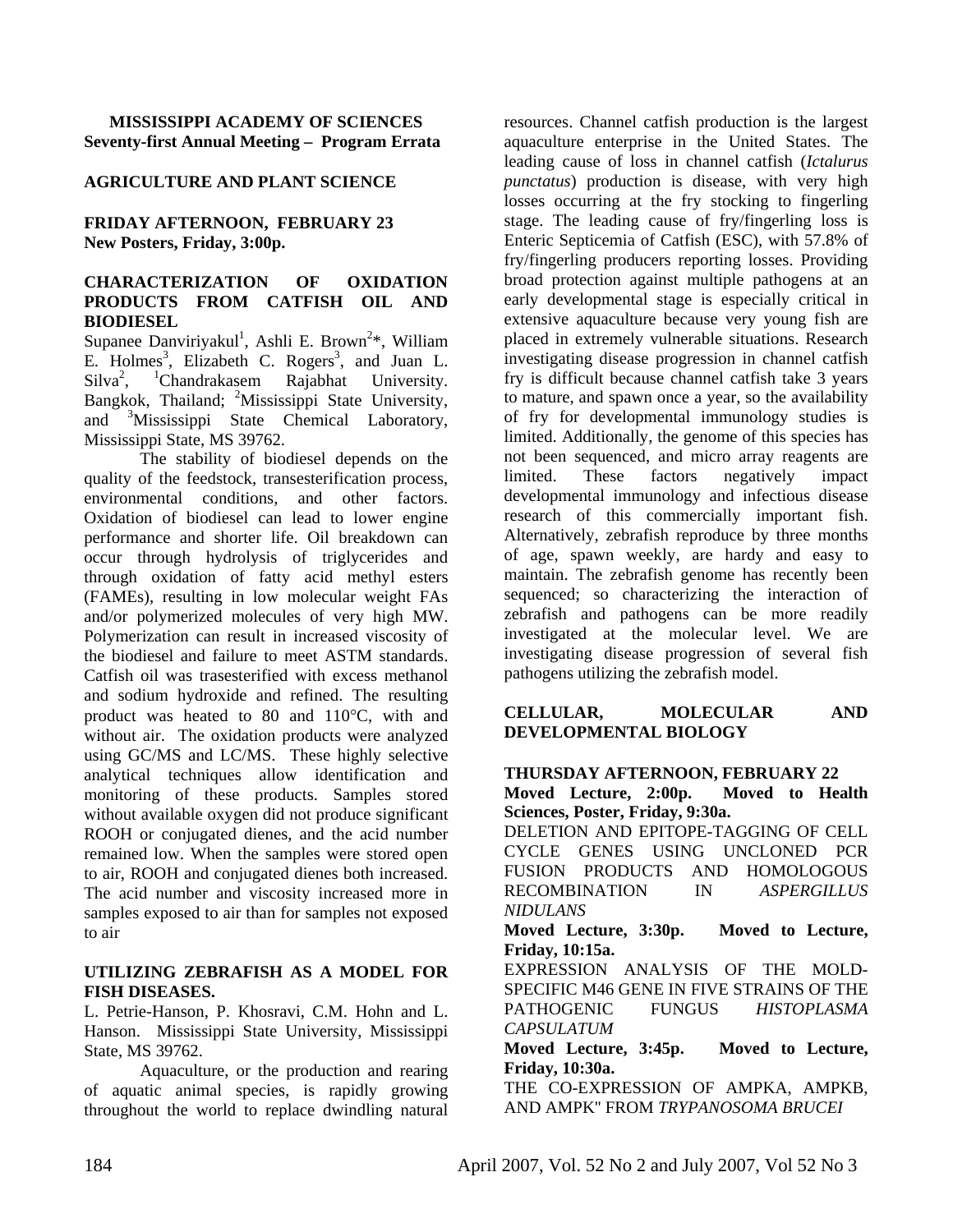#### **FRIDAY MORNING, FEBRUARY 23 New Lecture, 10:45a.**

A NOVEL APPROACH FOR IDENTIFYING POLYMORPHIC SIMPLE SEOUENCE REPEAT MARKERS IN GOSSYPIUM USING GENE-ENRICHED DNA SEQUENCES

Linda Ballard<sup>1\*</sup>, Abigail Newsome<sup>2</sup>, and Brian E. Scheffler<sup>1</sup>,  $1$ <sup>1</sup>USDA-ARS-MSA Genomics Laboratory, Stoneville, MS 38776, <sup>2</sup>Mississippi Valley State University, Itta Bena, MS 38941

 Over the last decade, the use of simple sequence repeats (SSRs) has greatly advanced the development of molecular markers. However, many of these SSRs are not proximal to genes even though many are derived from genomic DNA and can be linked to genes of interest. In addition, they can be related to potentially less desirable repetitive DNA regions from which to develop markers. Efforts to use expressed sequence tag sequences (ESTs) derived from coding DNA have provided a number of SSRs, but they are typically not polymorphic due to strong selection pressure to preserve the coding region. Polymorphism between parental lines or within a population are desirable characteristics of SSRs. The USDA MSA Genomics Laboratory generated 27,186 sequences from a pilot methylation filtration project involving four species of *Gossypium*. A novel technique was developed to screen this data for non-coding regions which contain SSRs associated with genes. Primers were designed for the selected SSRs. A *Gossypium* panel was genotyped using these primers and polymorphic SSRs were determined and categorized. within *G. hirsutum* and between five other *Gossypium* species of the Cotton Microsatellite Database panel.

#### **New Lecture, 11:00a.**

ROS INDUCED GERM LINE GENOMIC INSTABILITY (GI) IN THE HUMAN TESTIS Megid,  $W^{2,3}$ , Bacher,  $J^3$ , Bedran,  $W^1$ ., Prolla, T.<sup>4</sup>, Menendez, C.<sup>1</sup> Lucena, E<sup>5</sup>. and Kent-First, M.G<sup>1,2</sup>  $1$ Mississippi State University,  $2$ <sup>2</sup>University of Wisconsin, Madison, WI; <sup>3</sup>Promega Madison, WI; <sup>4</sup>University of Wisconsin, Madison, WI, 5 CECOLFES, Bogota, Columbia.

The male germline is susceptible to damage that result from pro-mutagenic changes having the potential to generate mutations, including defects in mismatch repair (MMR), recombination errors, and DNA or chromatin fragmentation, specifically DNA

strand breaks. Pro-mutagenic changes may be induced, for example, in the abortive apoptosis pathway, by deficiencies in natural processes such as recombination and chromatin packaging that involve the induction of DNA strand breaks, and by oxidative stress. Single and double DNA strand breaks are particularly frequent in DNA isolated from the ejaculates of sub-fertile men, as is aneuploidy and other indicators of genomic instability (GI). Men with this type of testis profile are at risk of developing testicular tumors.

There exists a need in the art for improved methods of evaluating germline specific genomic instability and to define the mechanism that leads to DNA strand breaks and/or chromosome instability. Detection of microsatellite and chromosomal instability will allow assessment of risk for testicular cancer, detection of acute exposure to ROS or mutagens, and monitoring of exposure over time. In our studies we have identified specific microsatellite repeats that are sensitive to ROS exposure in human and mouse cells. We have determined that these microsatellites are highly unstable in the germ line (sperm) of infertile men. We have shown that a significant subset of these infertile men followed over time develop germ cell tumors (testicular cancer). Results demonstrate that this genomic instability is a part of a ROS induced mutator phenotype in the testis that leads to tumorogenesis. ROS induced DNA strand breaks lead to progressive alterations in the testis including MSI and CIS. Though the normal DNA repair mechanisms are unaffected, ROS induced damage overrides the cells ability to repair DNA strand breaks leading to progressive alterations in the testis including MSI and CIS and tumor formation. The completion of this project provides a valuable clinical research tool to identify men at risk of testicular cancer and to track tumor progression.

#### **FRIDAY AFTERNOON, FEBRUARY 23**

#### **Canceled Poster, 3:00p**

EFFECT OF HETEROTROPHY ON OXIDATIVE STRESS IN THE HERMATYPIC CORAL *CAULASTREA ECHINULATA* 

#### **Canceled Poster, 3:00p**

CULTURE MAKES A DIFFERENCE IN DEVELOPMENT AND MOLECULAR BIOLOGY OF PORCINE PREIMPLANTATION EMBRYOS IN VITRO

**Moved Poster, 3:00p. Moved to Health Sciences,**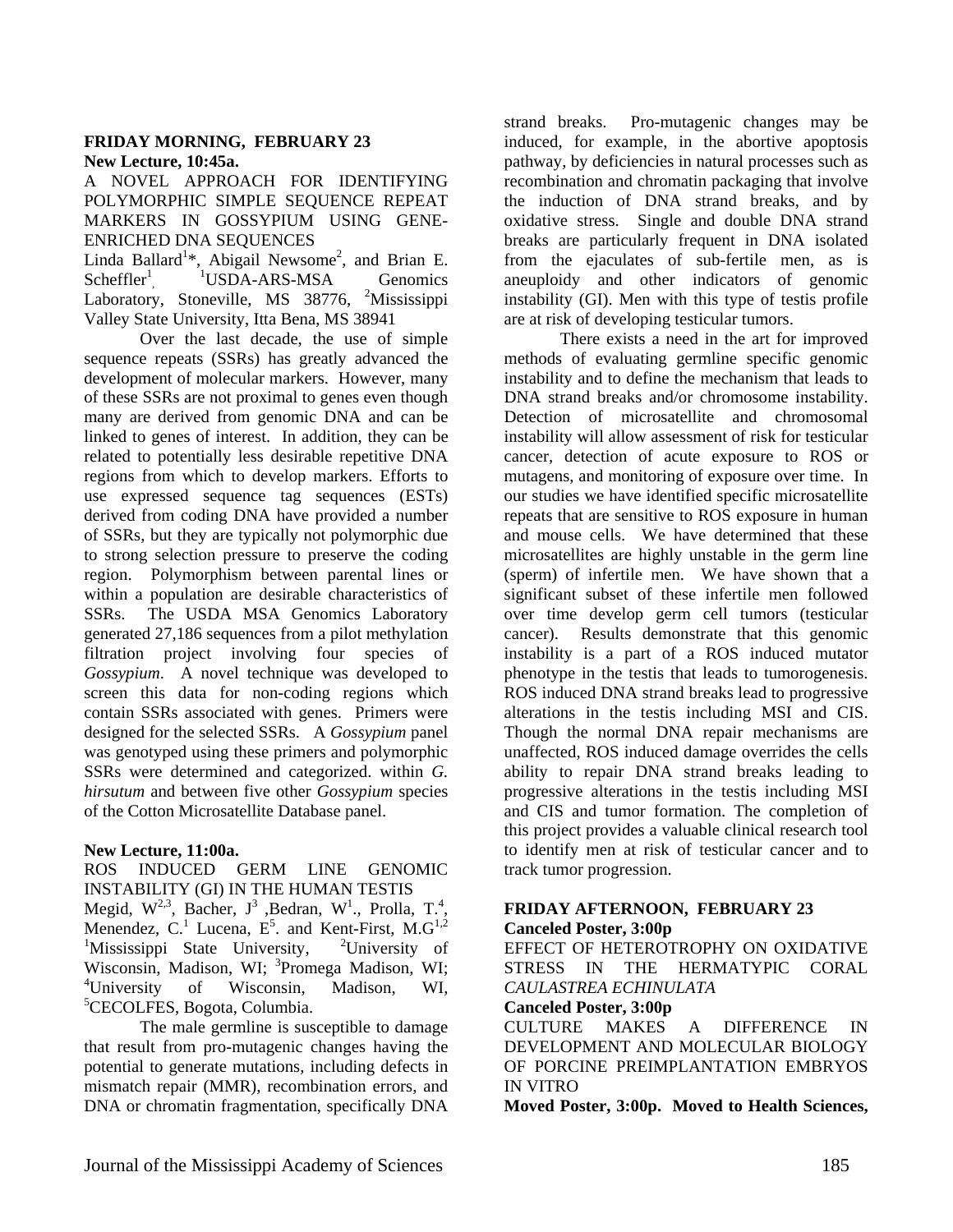**Poster, Friday, 10:30a**.

EFFECTS OF VALPROATE AND ALCOHOL ON CADHERIN EXPRESSION

#### **HEALTH SCIENCES**

#### **THURSDAY MORNING, FEBRUARY 22**

**Moved Lecture, 9:00a. Moved to Poster, Friday, 10:30a**

COMPARISON OF GENE EXPRESSION IN MALIGNANT GASTRIC AND ENDOMETRIAL TUMORS

**Moved Poster, 9:30a. Moved to Lecture, Thursday, 11:00a**

CHARACTERIZATION OF PEDIATRIC PNEUMOCOCCAL OTITIS MEDIA ISOLATES

**New Poster, 9:30a. Moved from Cellular, Molecular and Developmental Biology Lecture, Thursday, 2:00p.**

DELETION AND EPITOPE-TAGGING OF CELL CYCLE GENES USING UNCLONED PCR FUSION PRODUCTS AND HOMOLOGOUS RECOMBINATION IN *ASPERGILLUS NIDULANS*

**Canceled Lecture, 11:00a**

GENERATIONAL AGE DIFFERENCES IMPACT THE COLLEGE CLASSROOM

#### **THURSDAY AFTERNOON, FEBRUARY 22**

**Moved Lecture, 3:00p. Moved to Friday, 10:30a poster session** 

BLOOD PRESSURE IS NOT SALT SENSITIVE IN OBESE DOGS

**Canceled Lecture, 3:30p**

THE EFFECT OF ELLAGIC ACID ADMINISTERED INTRAPERITONEALLY AND ORALLY IN *TRYPANOSOMA LEWISI* INFECTED RATS

#### **FRIDAY MORNING, FEBRUARY 23**

**New Poster, 10:30a. Moved from Cellular, Molecular, and Developmental Biology, Poster, Friday, 3:00p.** 

EFFECTS OF VALPROATE AND ALCOHOL ON CADHERIN EXPRESSION

**New Posters, 10:30a** 

#### **CHOLESTEROL PRODUCTION INHIBITOR (STATIN) INCREASED BONE HEALING IN SURGICALLY CREATED FEMORAL DEFECT IN AN ANIMAL MODEL**

Felix Adah<sup>1</sup>, Hamed Benghuzzi<sup>1</sup>, Michelle Tucci<sup>1</sup>,

George Russell<sup>1</sup>, and Barry England<sup>2</sup>. <sup>1</sup>University of Mississippi Medical Center, Jackson, MS and <sup>2</sup>University of Michigan Medical School, Ann Arbor, MI

 This study investigated the effects of dual delivery of statin and vancomycin on the healing process of a femoral defect injury using tricalcium phosphate lysine (TCPL) delivery system in an animal model. The experimental design consisted of 14 rats divided into the following three groups: Group I animals  $(n=5)$  served as the intact control without treatment. Group II animals  $(n=5)$  were subjected to a surgically induced defect (2 mm, midshaft of the right femur) and implanted (IM) with TCPL capsules loaded with vancomycin (20mg) (TCPL-AB). Group III animals (n=4) were operated on in a similar fashion as Group II, and subsequently implanted with TCPL capsules loaded vancomycin (20 mg) plus statin (5 mg). The animals were euthanized at 30 days postimplantation using overdose of isoflourane. The right femurs were then harvested in addition to the vital organs, the reproductive organs, and sample of the adjacent skeletal muscles. The hard and soft tissues were evaluated histopathologically by following laboratory standard techniques. The results of this study indicated that statin plus vancomycin treated animals healed in a greater magnitude than the sham group (independent evaluators (p<0.001)). Histomorphometric analysis demonstrated that exposure to sustained delivery of statin resulted in increased in cortical width and periosteal area compared to the sham group  $(p<0.05)$ . In conclusion, data obtained from this study demonstrated that sustained delivery of statin resulted in a remarkable increase in osteogenic activity.

#### **BETA-2-MICROGLOBULIN COMPARED WITH SIX OTHER ANTIGENS FOR THE DETECTION OF HUMAN REPRODUCTIVE CANCERS**

Mary J. Guo\*, Michelle Branson, Sabrina Bryant, Margaret Jackson, James T. Johnson, and Margot Hall, University of Southern Mississippi, Hattiesburg, MS 39406

 Human reproductive cancers are a major problem in the United States. In 2006, there were  $\sim$ 475,810 new cases (breast 212,920, ovarian 20,180, testicular 8, 250, prostate 234,460) and  $\sim 84,000$  deaths (breast 40,970, ovarian 15,310,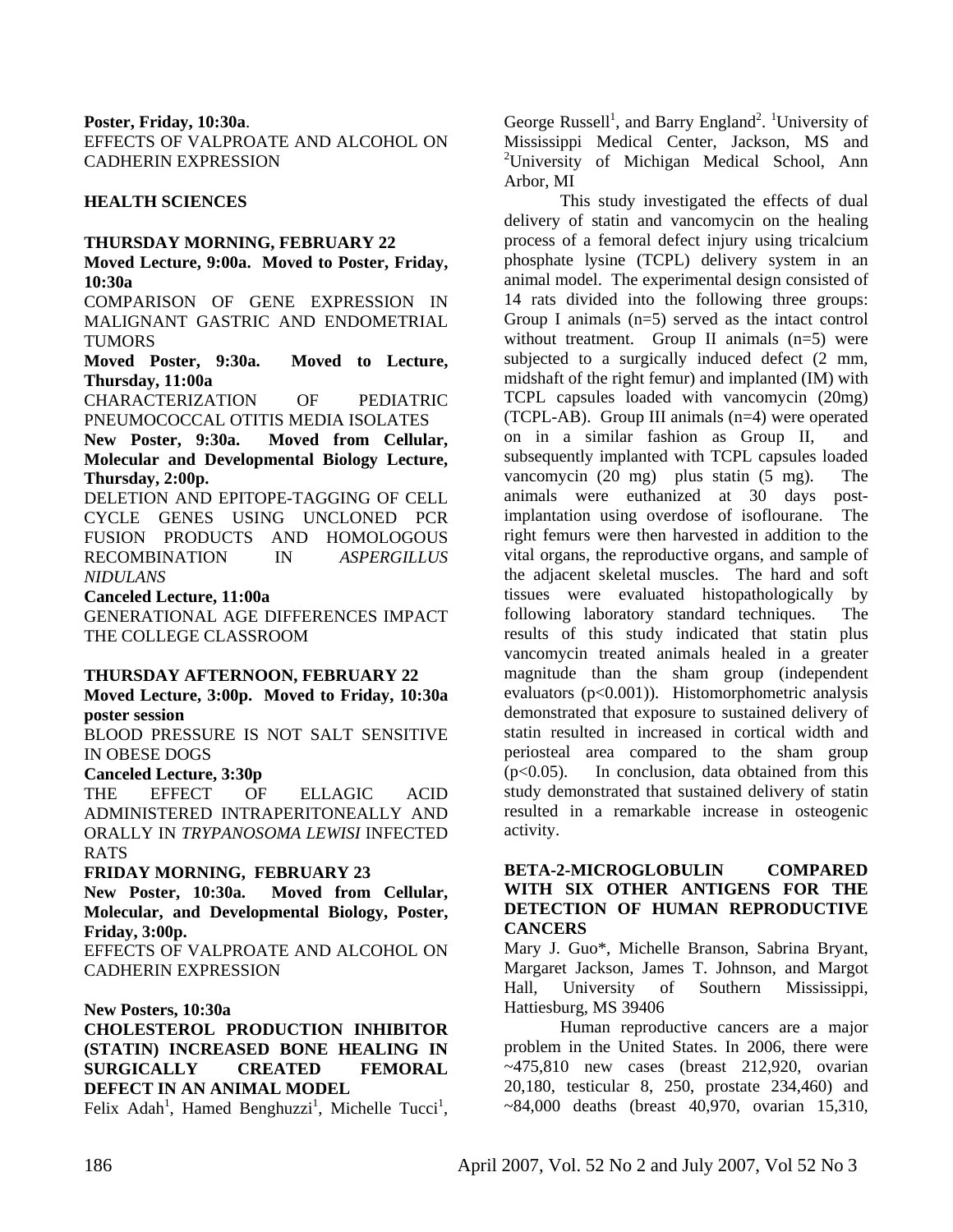testicular 370, prostate 27,350) from reproductive cancers in the US. Tumor antigens are used for therapeutic monitoring and have been used in combination with other methods for the diagnosis of cancer. In this continuing study, our new goal was to compare the diagnostic potential of beta-2 microglobulin (\$2M) with that of six other tumor antigens for breast, ovarian, testicular and prostate cancers. Sera from 554 patients (87 breast cancer, 6 ovarian cancer, 20 testicular cancer, 17 prostate cancer, 229 other cancers, and 195 non-cancer) were assayed for the presence of tumor antigens and the results correlated with diagnoses established pathologically. Immunoassay test kits from Diagnostic Automation (\$2M, Ferritin), Hybritech (CEA), Centocor/Fugirebio Diagnostics (CA125, CA15-3, CA27.29), and Abbott (AFP) were used to test for the concentration of these antigens. Using the manufacturers= decision values the following diagnostic sensitivities were obtained: (Breast CA) \$2M 77.3%, Ferritin 40.0%, CA 15-3 63.4%, CA27.29 39.3%, CEA 22.4%, CA125 12.1%, AFP 21.8%, (Ovarian CA) \$2M: 50.0%, Ferritin 25.0%, CA 15-3 0.0%, CA27.29 0.0%, CEA 0.0%, CA125 16.7%, AFP 0.0%, (Testicular CA) \$2M: 50.0%, Ferritin 31.3%, CA 15-3 30.0%, CA27.29 15.8%, CEA 20.0%, CA125 0.0%, AFP 23.5%. (Prostate CA) \$2M: 57.1%, Ferritin 17.7%, CA 15-3 11.8%, CA27.29 17.7%, CEA 11.8%, CA125 5.9%, AFP 20.0%. We hypothesized that \$2M would prove superior to the other markers and this hypothesis was accepted for all of the cancers.

#### **BETA-2-MICROGLOBULIN COMPARED WITH SIX OTHER TUMOR ANTIGENS FOR THE SERODIAGNOSIS OF PANCREATIC, GASTRIC, AND COLORECTAL CANCER**

Michelle Branson\*, Mary Guo, Sabrina Bryant, Margaret Jackson, James T. Johnson, and Margot Hall, University of Southern Mississippi, Hattiesburg, MS 39406.

 With 33,730 (pancreatic), 22,280 (gastric), and 106,680 (colorectal) new cases and 32,300 (pancreatic), 11,430 (gastric), and 55,170 (colorectal) deaths estimated during 2006, pancreatic, gastric, and colorectal cancers are important pathologies in the USA. Tumor antigens have been used in combination with other methods for diagnosis. The objective of this study was the comparison of beta-2-microglobulin (\$2M) with six other tumor antigens for diagnostic efficacy in

pancreatic, gastric, and colorectal cancer. We hypothesized that \$2M would be the best tumor marker for these cancers. Sera from 554 patients (16 pancreatic cancer, 12 gastric cancer, 101 colorectal cancer, 230 other cancers, and 195 non-cancer) were assayed for the presence of tumor antigens and the results correlated with diagnoses established pathologically. Immunoassay test kits from Diagnostic Automation (\$2M, CA242), Hybritech (CEA, CA195), Centocor/Fugirebio Diagnostics (CA19-9, CA72-4), and CIS Biointernational (CA50) were used to test for the concentration of these antigens. Using the manufacturers' decision values the following diagnostic sensitivities were obtained: Pancreatic CA: \$2M 58.3%, CEA 37.5%, CA19-9 66.7%, CA195 100.0%, CA50 66.7%, CA242 66.7% ,CA72-4 31.3% ; Gastric CA: \$2M 80.0%, CEA 50.0% , CA19-9 63.6%, CA195 58.3%, CA50 70.0%, CA242 70.0% , CA72-4 27.3%; Colorectal CA: \$2M 28.4%, CEA 26.7% , CA19-9 18.8%, CA195 36.6%, CA50 18.2%, CA242 16.7%, CA72-4 17.0%. Diagnostic specificities were >75%. From these data we conclude that \$2M was the best marker for gastric cancer supporting our hypothesis but that CA195 was superior for pancreatic cancer and colorectal cancer rejecting our hypothesis.

#### **FRIDAY AFTERNOON**, **FEBRUARY 23 Moved Poster, 1:15p. Moved to Lecture,**

**Thursday, 9:15a** 

SEASONAL VARIATION IN ANTI-CCV SERUM ACTIVITY IN CHANNEL CATFISH: IMPLICATION FOR BROODSTOCK SCREENING

**Moved Poster, 1:15p. Moved to Lecture, Thursday, 11:00a**

SELECTIVE HUMAN MELANIN-CONCENTRATING HORMONE RECEPTOR 1 AND MELANIN-CONCENTRATING HORMONE RECEPTOR 2 ANTAGONISTS FOR THE TREATMENT OF METABOLIC DISEASES **Moved Poster, 1:15p. Moved to Lecture,** 

IMMUNIZATION WITH PSPA INCORPORATED INTO A POLY(ETHYLENE OXIDE) MATRIX ELICITS PROTECTIVE IMMUNITY AGAINST *STREPTOCOCCUS PNEUMONIAE*

**Moved Poster, 1:15. Moved to Lecture, Thursday 2:30p**

DOES YOUR IMMUNE SYSTEM HAVE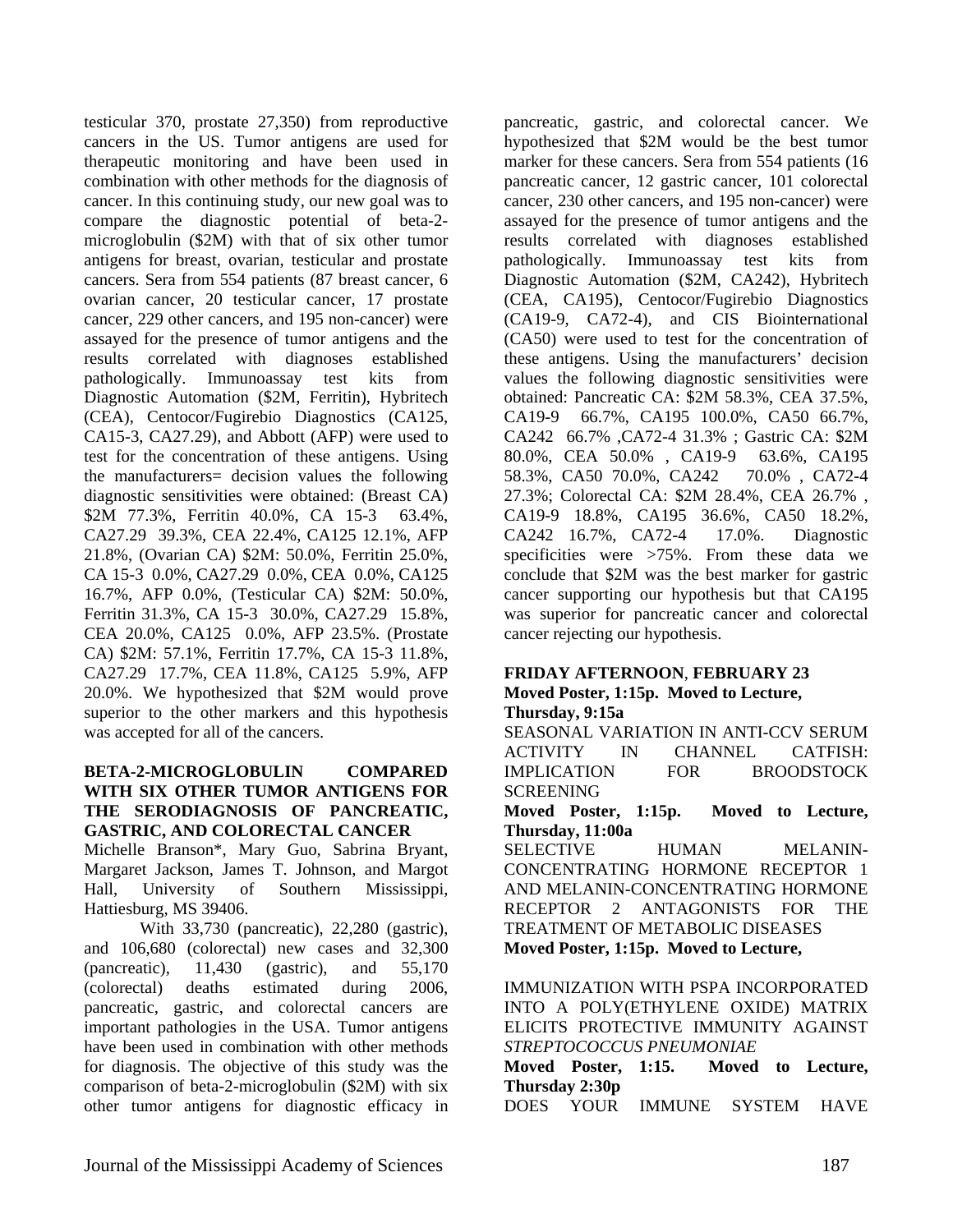STRIPES? INVESTIGATING THE SIMILARITIES AND DIFFERENCES BETWEEN THE IMMUNE SYSTEM OF MAN AND ZEBRAFISH

#### **Moved Poster, 1:15. Moved to Lecture, Thursday 3:00p**

BUTORPHANOL-INDUCED NEURONAL ACTIVATION WITHIN THE PARAVENTRICULAR NUCLEUS (PVN) OF THE HYPOTHALAMUS AND RESULTING ACTIVATION OF THE HYPOTHALAMIC-PITUITARYADRENAL (HPA) AXIS

#### **MATHEMATICS, COMPUTER SCIENCE AND STATISTICS**

#### **THURSDAY AFTERNOON, FEBRUARY 22 New Poster, 6:00p**

#### **A COMPARATIVE STUDY OF NORMALIZATION METHODS USED IN STATISTICAL ANALYSIS OF CDNA MICROARRAY DATA**

Dharmendra K. Singh, Deborah L. Boykin, Abigail S. Newsom, Mississippi Valley State University, Itta Bena, MS 38941

 Normalization methods used in the statistical analysis of cDNA microarray data are evaluated. The cDNA microarray is considered an efficient analytical tool for analyzing thousands of genes simultaneously in a single experiment. However, systematic variation in microarray, originating from various sources, affects the measurement of gene expression levels. The purpose of normalization methods is to identify and eliminate any systematic variance in the measurements. Several normalization methods, such as total intensity normalization, intensity-dependent normalization, and global normalization are studied. Our choice for the normalization method would depend on the nature of experiments, and the type of data set being used. Different normalization methods are compared to determine the most suitable method for achieving greatest precision and eliminate spatially dependent variability. Precision will be evaluated using analysis of variance procedure and measuring the rate of erroneous decisions. A Type I error occurs when significance is falsely declared and a Type II error occurs when important differences are not detected. Decreasing variability using these normalization and statistical analysis

methods will decrease Type I and Type II error rates. Minimization in Type II error signifies grater precision or higher power of study. A lower Type I error, in the microarray case, results in a lower false discovery rate of responsible genes. Spatial patterns in variability will be detected by plotting residuals from analysis of variance using the x,y coordinates from the microarray slide. Our method will be focused on a maize research project to look at gene expression related to disease resistance.

#### **PSYCHOLOGY AND SOCIAL SCIENCES**

#### **THURSDAY MORNING, FEBRUARY 22 New Presenter**

Dr. Shaila Kahn's lectures will be given by Dr. Abu Khan.

#### **THURSDAY AFTERNOON, FEBRUARY 22 Division Business Meeting, New Time, 3:15p Division Poster Session**, **moved from Thursday, 3:20p to Thursday 6:00p in Bost Auditorium New Posters, 6:00p.**

#### **ELMO EATS BROCCOLI: A COMPARISON OF ACTUAL VERSUS REPORTED FOOD CHOICES**

Christy Jayne\* & Karen Christoff\*, University of Mississippi, University, MS 38677

 The prevalence of childhood obesity has continued to grow over past decades and is reaching epidemic proportions. While decreasing the prevalence of overweight children is important, prevention is essential. Understanding ways that children develop eating habits is crucial to prevention efforts. Children can be picky eaters and reluctant to try new foods. However, there are ways to impact on food choices. Birch and Fisher (1997) found that children base their food decisions on someone that is in a similar or more powerful position to them. Others have found that exposing children to food advertisements can impact later food choices (e.g., Halford et al., 2004; Borzekowski & Robinson, 2001). The present study examined children's beliefs about healthy eating as well as factors that impact children's food choices. We looked at the impact of pairing foods with familiar images on children's reported and actual food choices. Food choices were recorded over three sessions. In the first session, food choices were not paired with images. In the second two sessions the food choices were paired with either a Muppet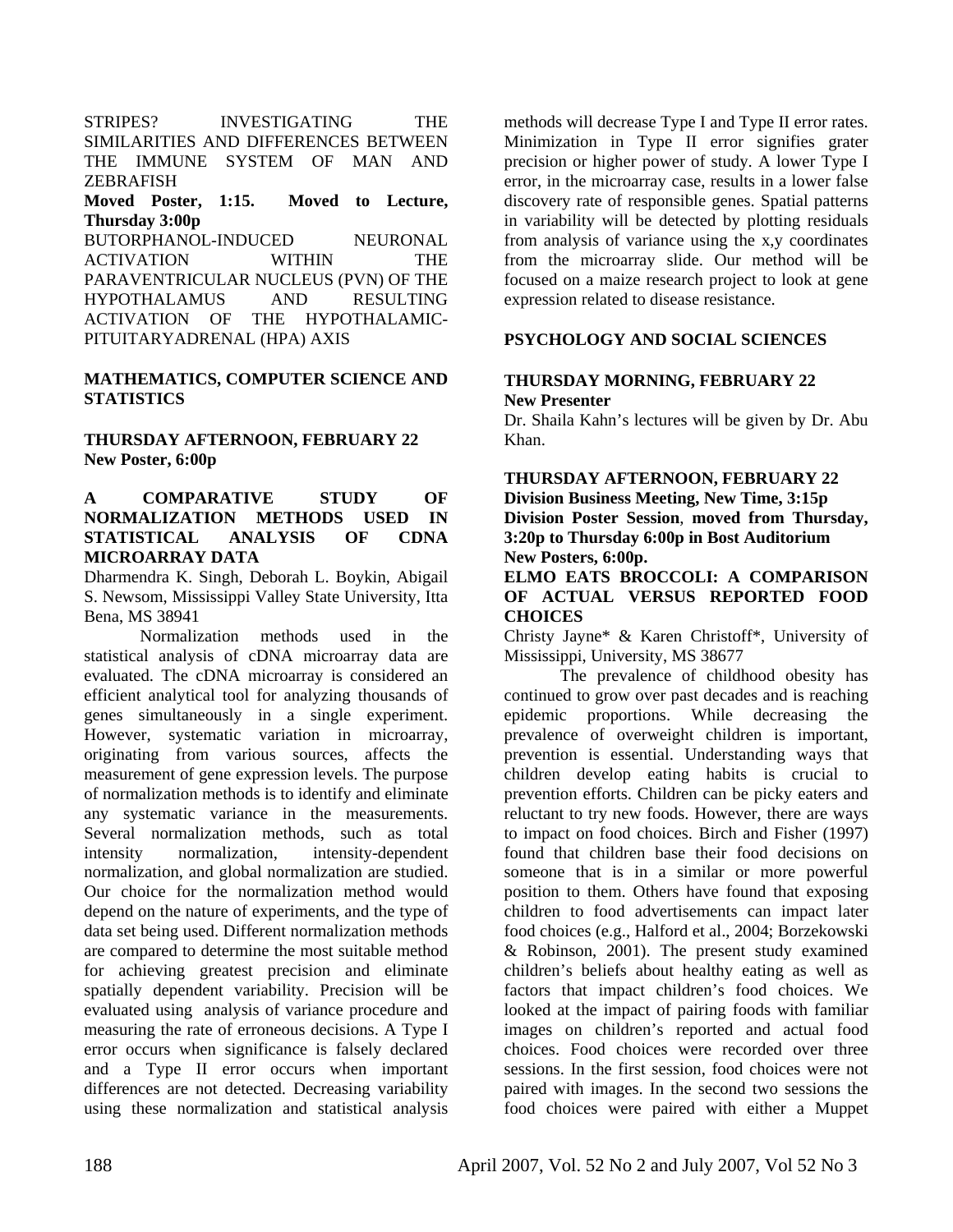character or a shape. Examining frequencies of food choices showed that for children that picked the Muppet character as their favorite, pairing a food with a Muppet character increased the likelihood that those children would report that food as the favorite of a pair in a forced-choice protocol. However, the relationship was less strong when children actually got to eat the food they picked. Additional results and implications of the findings will be discussed. With special thanks to David Cohen and Jennifer Kotler of the Sesame Street Workshop

#### **AN EXAMINATION OF THE RELATIONSHIPS AMONG GREEK STATUS, SOCIAL BEHAVIOR, ALCOHOL/SUBSTANCE USE, AND ASSOCIATED RISK BEHAVIOR**

Kristen Sellers\*, Carly Green\*, and Karen Christoff, University of Mississippi, University, MS 38677

 The current study examined the relationship between social Greek organization membership, risk behavior, and a variety of social variables known to be associated with substance use. Approximately 300 undergraduate students at the University of Mississippi were administered the Texas Social Behavior Inventory, the UCLA Loneliness Scale, CDC's Youth's Risk Behavioral Surveillance Survey, a risk behavior checklist, and a demographic questionnaire. Our sample consisted of 161 Greek students and 139 non-Greeks. A series of ANOVA's were computed to assess between group differences. Data indicate that non-Greek students report having significantly fewer friends than Greeks (F=11.7987, p=.001) and experiencing significantly greater loneliness than Greek students (F=4.972, p=.027). However, there were no differences in their selfperceived social competence. Therefore, their perceived ability to establish social relationships may not account for the differences in their actual social involvement. In addition, Greek students reported significantly more overall substance use (F=5.373, p=.021), in particular, alcohol (F=25.33,  $p=.000$  and amphetamine  $(F=9.16, p=.003)$  use. Greeks also reported having engaged in risk behaviors associated with alcohol and substance use significantly more often than non-Greeks (F=30.191, p=.000). The data are consistent with the literature suggesting that students who are members of social Greek organizations engage in alcohol/substance

use, as well as their associated risk behaviors, more often than non-Greeks. Risk behaviors may be seen as social in nature and depicting more social students as more likely to engage in more frequent risk behavior.

#### **INTEGRATED FRUIT PRODUCTION IN BRAZIL**

Paulo R. C. Lopes\* and Juan L. Silva, Embrapa Semi-Arido, Petrolina, PE 56300-000, Brazil and Mississippi State University, Mississippi State, MS 39762

 Integrated (fruit) production, IFP is defined by the International Organization for Biological Control as a "farming system that produces high quality food and other products by using natural resources and regulating mechanisms to replace polluting inputs and to secure sustainable farming." Emphasis is placed on a holistic systems approach involving the entire farm as the basic unit, on the central role of agroecosystems, on balanced nutrient cycles, on the welfare of all species in animal husbandry, on the safety of the product, and the economic feasibility. Brazil optimized this system and has been able to apply it to more than 20 fruit crops and other agricultural commodities. The system is implemented by developing and adapting technologies needed, selecting production/packing facilities, changing the conventional practices into this system's approach, training of technicians and growers/packers. IFP includes the adaptation of Integrated Pest Management practices, use of GPS technology, monitoring and records, and continuous evaluation to improve and insure that the system is working. This system has resulted in over 80% reduction in chemical usage and a significant decrease in costs of production, development of guides specific to each fruit (product), and a stamp to identify the product satisfies IFP guidelines. This system also satisfies the new traceability requirements placed by buyers and regulators around the world. Today there are over 13,000 ha of mangoes and 6,000 ha of grapes under IFP.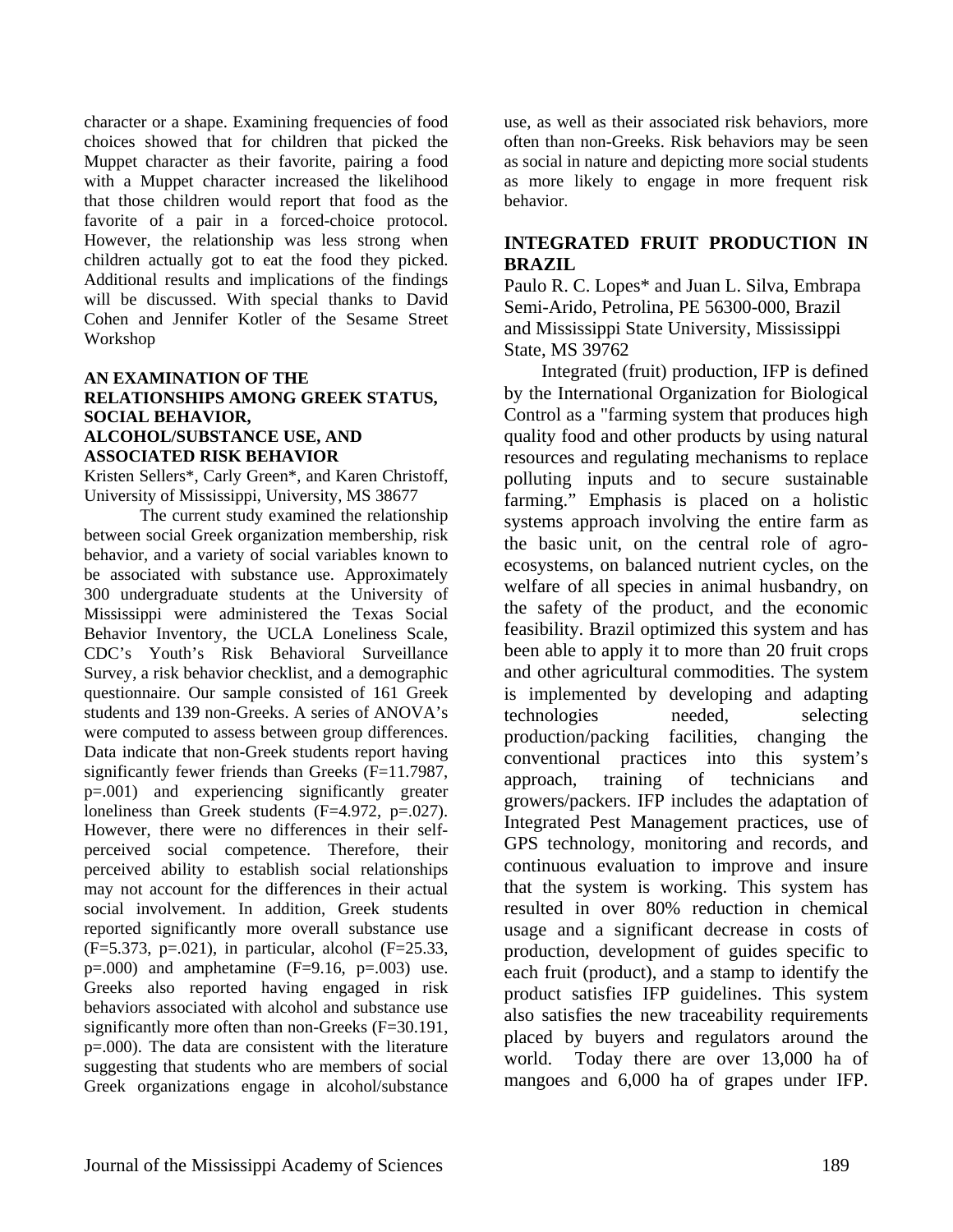# **DIVISIONAL REPORTS**

**The divisional reports will be featured in the October issue of the journal. If you are divisional chair, and have not sent in your conference report you have until the August 23, 2007 to e-mail mtucci@orthopedics.umsmed.edu to be included in the special Katrina issue.** 

# **The October issue will focus on the recovery of science on the Mississippi Gulf Coast.**



**We are interested in your science!!!!! The editorial board is ready to review your papers.**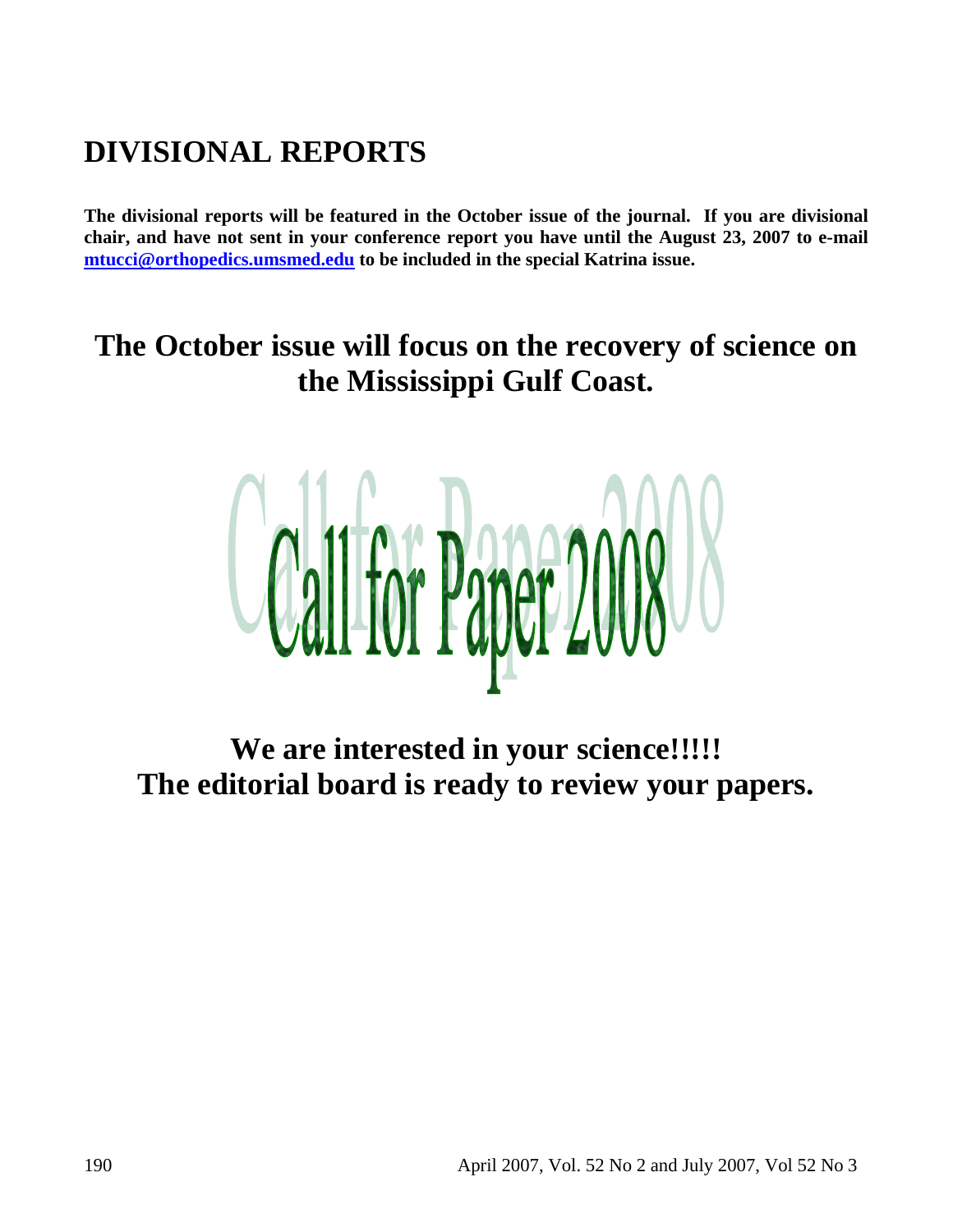# **President 2006-2007**



**Dr. Juan L. Silva**  Office Location: 205 Herzer Building Address: Box 9805, Mississippi State, MS 39762 Email: jls@ra.msstate.edu Phone: 662/325-3200 Fax: 662/325-8728 Homepage: http://www2.msstate.edu/~jls/ Research group page: http://www.msstate.edu/org/silvalab/

## **President's Column**

I will like to thank each and every one of you for your support and dedication and for the tremendous success of our 2007 annual meeting, held at Mississippi State University this past February 23-24, 2007.

Thanks to your effort, we have had the most successful meeting ever in the history of the Academy. We had a total of 430 abstracts presented, with a total of 692 participants. The number of student participants outnumbered the number of professional registered participants by 55.5 to 44.5 %. In terms of abstracts accepted, 53% were oral and 47% posters. This is a great accomplishment for a two day meeting, with great balance and outstanding student participation. I hope to have an article in the near future in your journal, the Journal of the Mississippi Academy of Sciences, on the achievements we have made in our short history and the challenges we have to make the Academy the major venue for scientists, researchers, engineers and alike, in Mississippi. I want to thank the Division chairs for their efforts. In addition to our program, we had the Dodgen lecture given by Dr. Ramish Patel, Professor of Radiology and Director of the Diagnostics Imaging Center at UMC, a plenary lecture on Obesity and Health by Dr. Mary Schmidl, former President of the Institute of Food Technologists and renowned in her field. The divisions also had excellent programs and many had student competitions.

However, this would not have been possible without the financial and logistic support of my alma mater. Mississippi State University contributed over \$ 20,000 to the meeting, in addition to our loyal suppliers (over \$6,000) and others like the Magnolia section of the Institute of Food Technologists. We were able to have a positive balance in terms of meeting costs and expenses. The facilities were outstanding, most of the rooms had the support equipment and assistance needed by the presenters. Mississippi State University also contributed by providing wireless access, parking, shuttle services and many other services.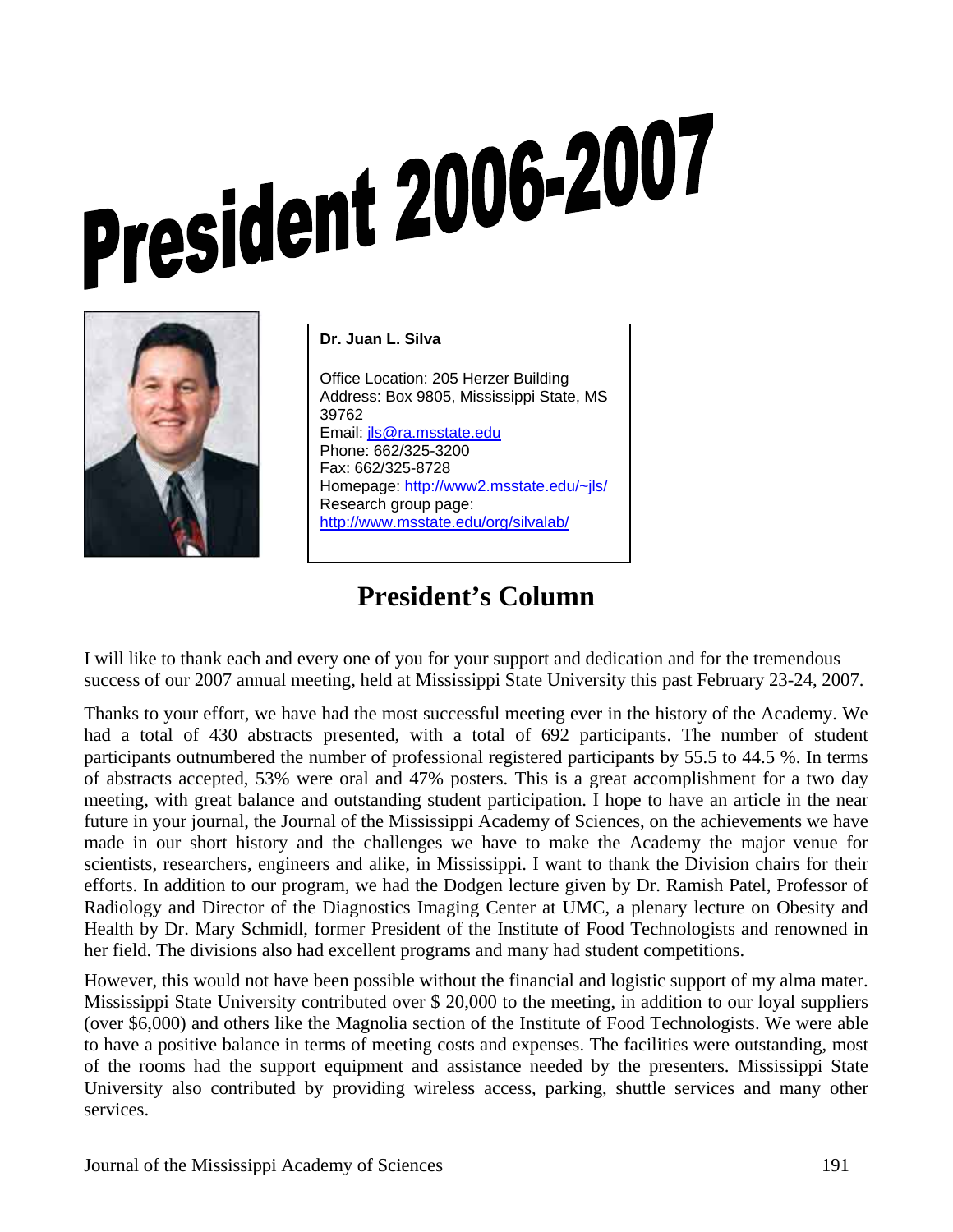I want to thank the MSU Vice-President for Agriculture, Forestry and Veterinary Medicine, Dr. Vance Watson for his financial and moral support, the former and present Vice President for the Office of Research and Economic Development, Drs. Colin Scannes and Kirk Schulz, the former Dean of Engineering, Dr. Kirk Schulz, the interim Director of Graduate Studies, Dr. William Person, and my department head, Dr. Benjy Mikel, for their financial and logistics support. In addition, I want to thank Drs. Charles Lee and Robert Foglesong, past and present Presidents of MSU, for their support and encouragement. There were many people at MSU that were supportive and made the meetings run smoothly and flawlessly. I also want to thank Ms. Armaruth Salazar of the Greater Starkville Partnership Development for hosting a table with information and goodies for the attendants.

I also owe much of the success of this meeting to Dr. John Boyle, Board Director, Abstracts editor, webmaster and supporter of science in our state; Mr. William Holmes, Exhibits Chair, who along with his research group was instrumental in the exhibits logistic, food, and beverages; Dr. Taejo Kim, Poster Chair, the other members of the annual meeting committee, Ms Cynthia Huff and our Program chair, Dr. Anne Marie Kinnell. I also want to thank many other people, including my research group, for their dedication and hard work.

I want to thank especially Dr. Ham Benghuzzi, now our Executive Director, the person responsible for nominating me and for supporting and guiding me through this year. I also want to thank our esteemed Board members and journal editors, Drs. Michelle Tucci and Edwin Swiatlo, our longtime supporters including Dr. Rob Rockhold, and the many others that have contributed to a successful and growing academy.

Finally, thank all of you for your support and cooperation. You and your division chairs and other division volunteers make the meeting and the academy a success story in our state and our nation. It is the dedication of the many volunteers and the support of my institution and other higher education institutions in the state that have made this a successful and most meaningful meeting. There are not many meetings where we can say that the students are the majority participants, where the students are able to present in oral or poster forms their scientific findings, and where the state can come together to showcase science, engineering and technology.

I look forward to your continues participation and support of the academy and to see you next year (February  $21^{st}$ -22<sup>nd</sup>) at Whispering Woods Conference Center in Olive Branch, MS.

Sincerely,

Juan L. Silva President, MAS 2006-2007 Professor, Mississippi State University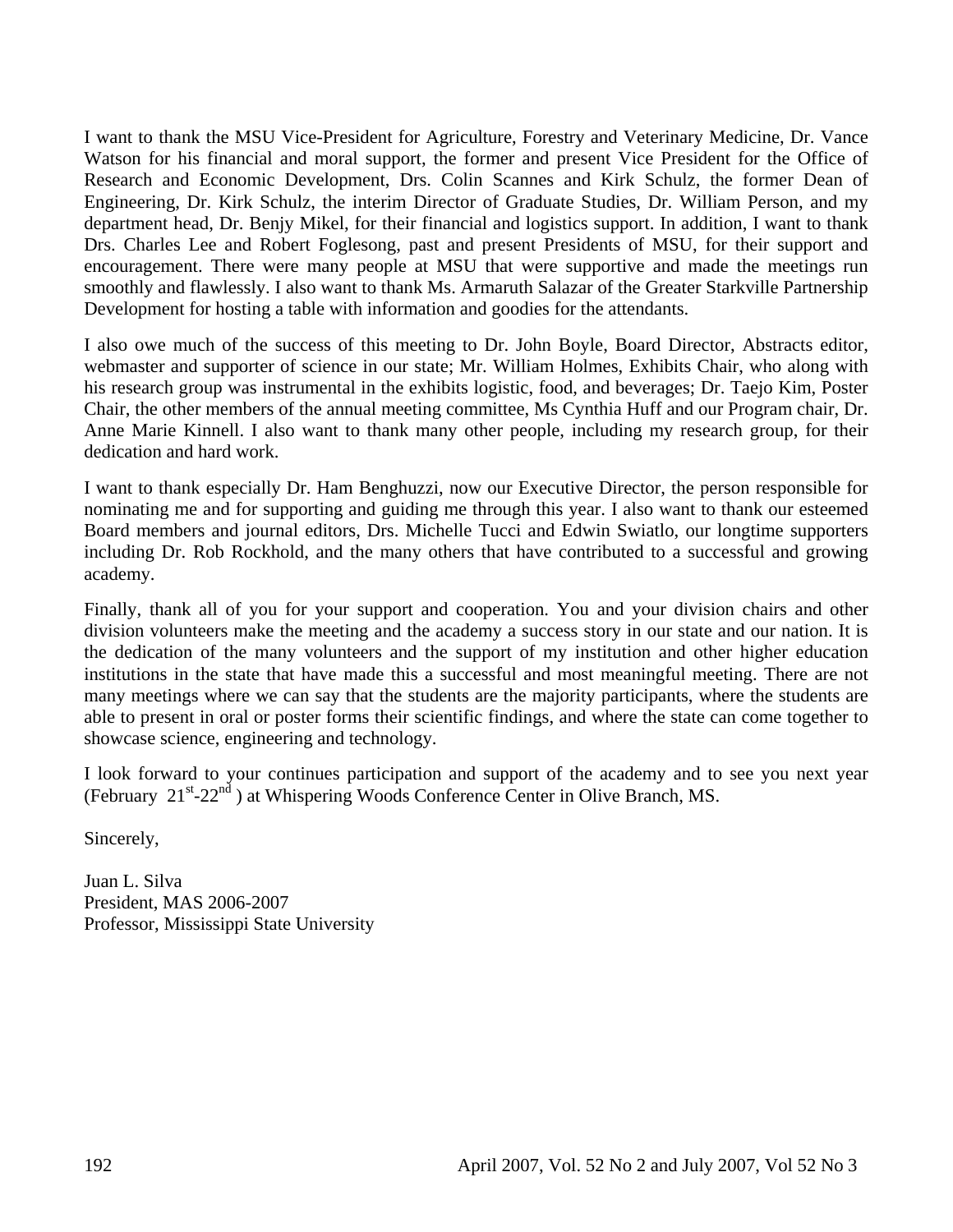

**Dr. Joseph A. Cameron Department of Biology, Jackson State University Professor and Director of Graduate Program Former Director of Minority Institutional Research Training Program Former Director of Community Mobilization, Jackson Heart Study Director of the Bridges to the Baccalaureate Degree Program Coordinator of the Bridges to the Doctorate Program with Indiana University Purdue University at Indianapolis** 

# **BRIDGES TO THE BACCALAUREATE DEGREE PROGRAM (BBDP)**

**A Biomedical Research Training Program offered by the Department of Biology at Jackson State University in collaboration with the Biology Department at Hinds Community College and the University of Mississippi Medical Center Mentors.** 

**Sponsored by the National Institute of General Medical Sciences, National Institutes of Health** 

|                                            | <b>Contact Information:</b> |  |
|--------------------------------------------|-----------------------------|--|
| Dr. Joseph A. Cameron, Director            | $(601)$ 979-3470 $(0)$      |  |
| P.O. Box 18630, Jackson State University   | $(601)$ 979-2950 (F)        |  |
| 1400 J.R. Lynch Street                     | joseph.a.cameron@jsums.edu  |  |
| Jackson, MS 39217                          |                             |  |
| Sharon Feaster, Coordinator                |                             |  |
| <b>Hinds Community College Raymond, MS</b> | $(601)$ 857-3294            |  |
| Hilda Wells, Co-coordinator                |                             |  |
| <b>Hinds Community College Jackson, MS</b> | (601) 987-8174              |  |

Jackson State University recruits, admits and provide services, financial aid and instructions to all students without regard to race, religion, sex, age, color or national origin.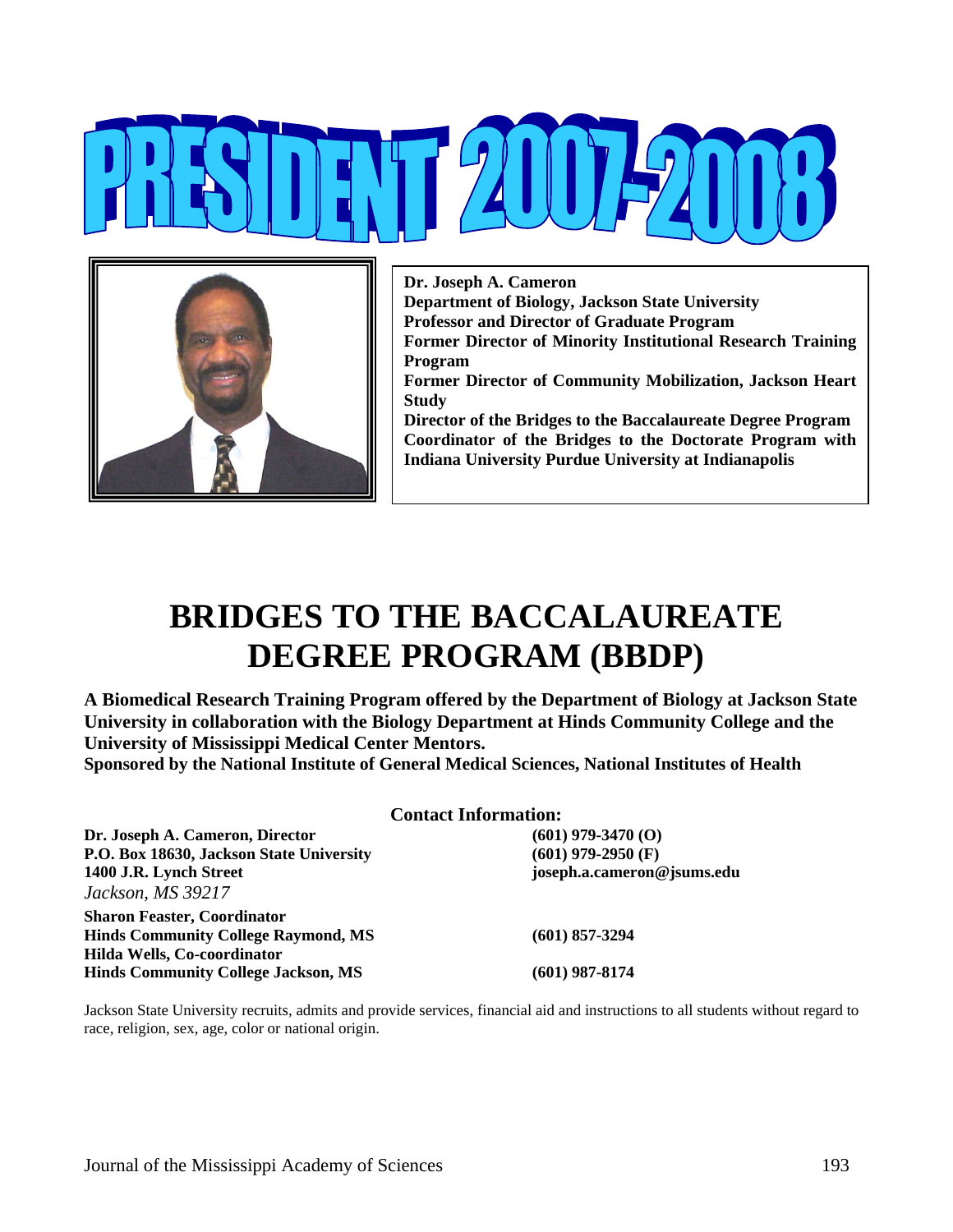

#### **Executive Director Column**

#### **by**

#### **Dr. Ham Benghuzzi**

It is with pleasure to share with you the positive direction that the Academy is headed. First, it is imperative that we recognize Dr. Juan Silva for taking the challenge to lead the Academy and for making last year's meeting a true success in terms of funding, student participation, and the number of abstracts and presenters. We also want to thank the Mississippi State University for their contributions as well as hosting our program on their campus. We are truly indebted to their immeasurable support. We anticipate that this year's meeting will follow in the success of the previous meeting. Dr. Cameron is drumming up support for this year's meeting from his colleagues at Jackson State University in addition to beating on the doors of outside industry. Now, it is up to us to send in our contributions in terms of abstracts to support the academy. This February, we will hold the meeting for the first time in Olive Branch, MS at the Whispering Woods Conference Center. It is a beautiful location, and the conference center looks as if it was designed especially for our academy needs. The information for reservations and abstracts can be found on pages 195 and 196 of this issue.

Dr. Baker has been affiliated with the University of Mississippi Medical Center as a professor in the Department of Pharmacology since 1993. He has trained Ph.D students and has hosted several post doctoral fellows through out this tenure. He was a recipient of the **Mississippi Academy of Sciences-Outstanding Contributions to Science-award (2005).** Dr. Baker has received funding from granting agencies such as NIH, NIAAA, and various foundations over the years. Dr. Baker is well recognized in his field and has been invited to lecture at 27 national and international symposiums and institutions on topics ranging from Alcohol and Immunology to lipid metabolism. Let us all offer our support to Dr. Baker and help make the MAS 2009 meeting a success. We also are happy to announce the appointment of Dr. Ann Marie Kinnell to the MAS Board of Directors.

I now challenge you, my friends and colleagues, to put forth the efforts to become involved and help the leadership to advance **our** MAS. Our goal as educators and scientists should be to provide a conduit for the dissemination of ideas and a forum for their presentation and discussions. Each of us has a lot to offer, and it should be our duty and responsibility as well as an honor to serve as an **active** member in the Academy. Our membership continues to grow, but the rate is not fast enough. We all need to be aware of young talent in our state and encourage them to participate. I leave you with a quote from -- Albert Gyorgyi - **Discovery consists of seeing what everybody has seen and thinking what nobody has thought**.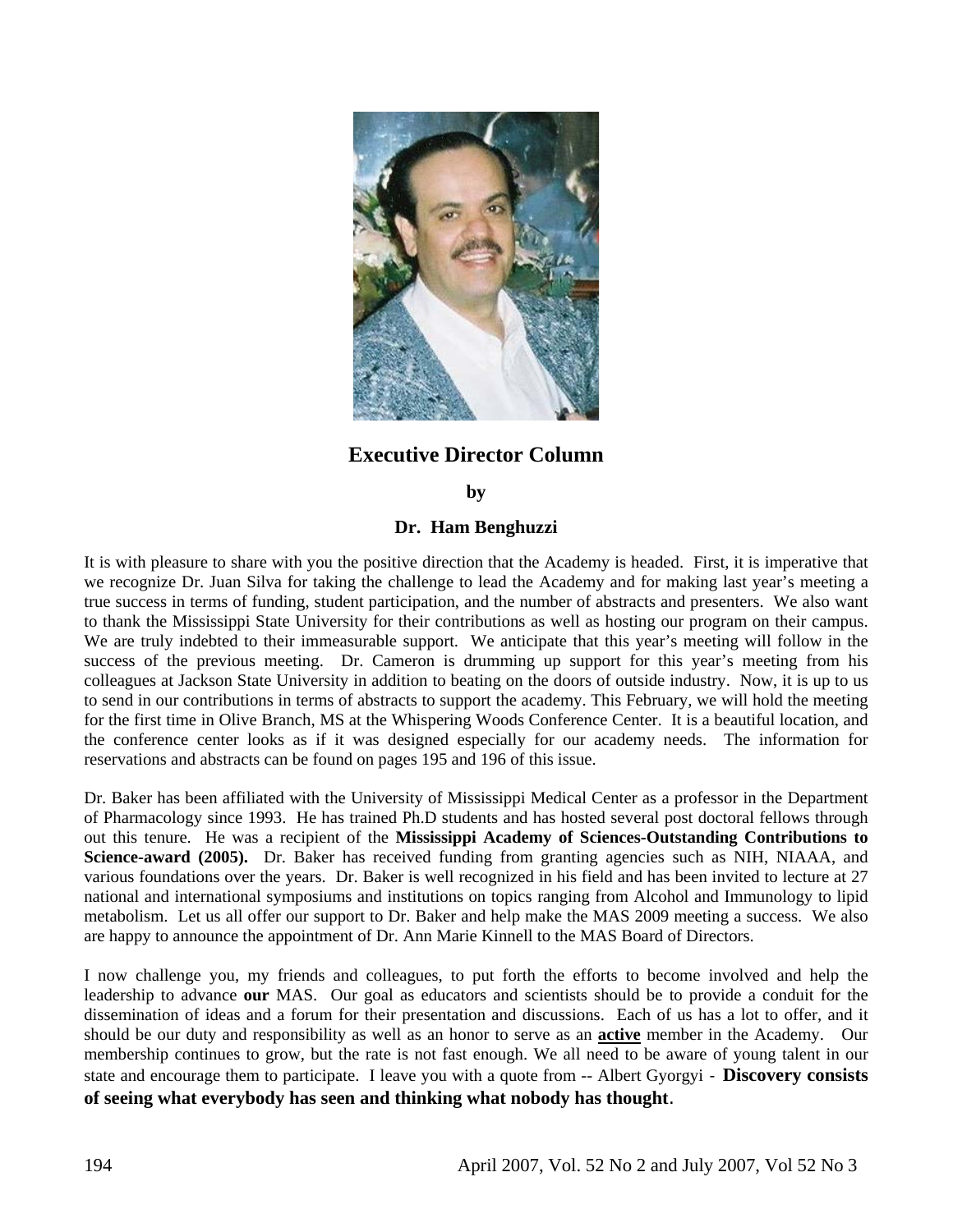



# Whispering Woods Hotel and Conference Center

**11200 East Goodman Road Olive Branch, MS 38654** 

**Telephone:** (662) 895-2941 **Fax:** (662) 895-1590

# CALL FOR ABSTRACTS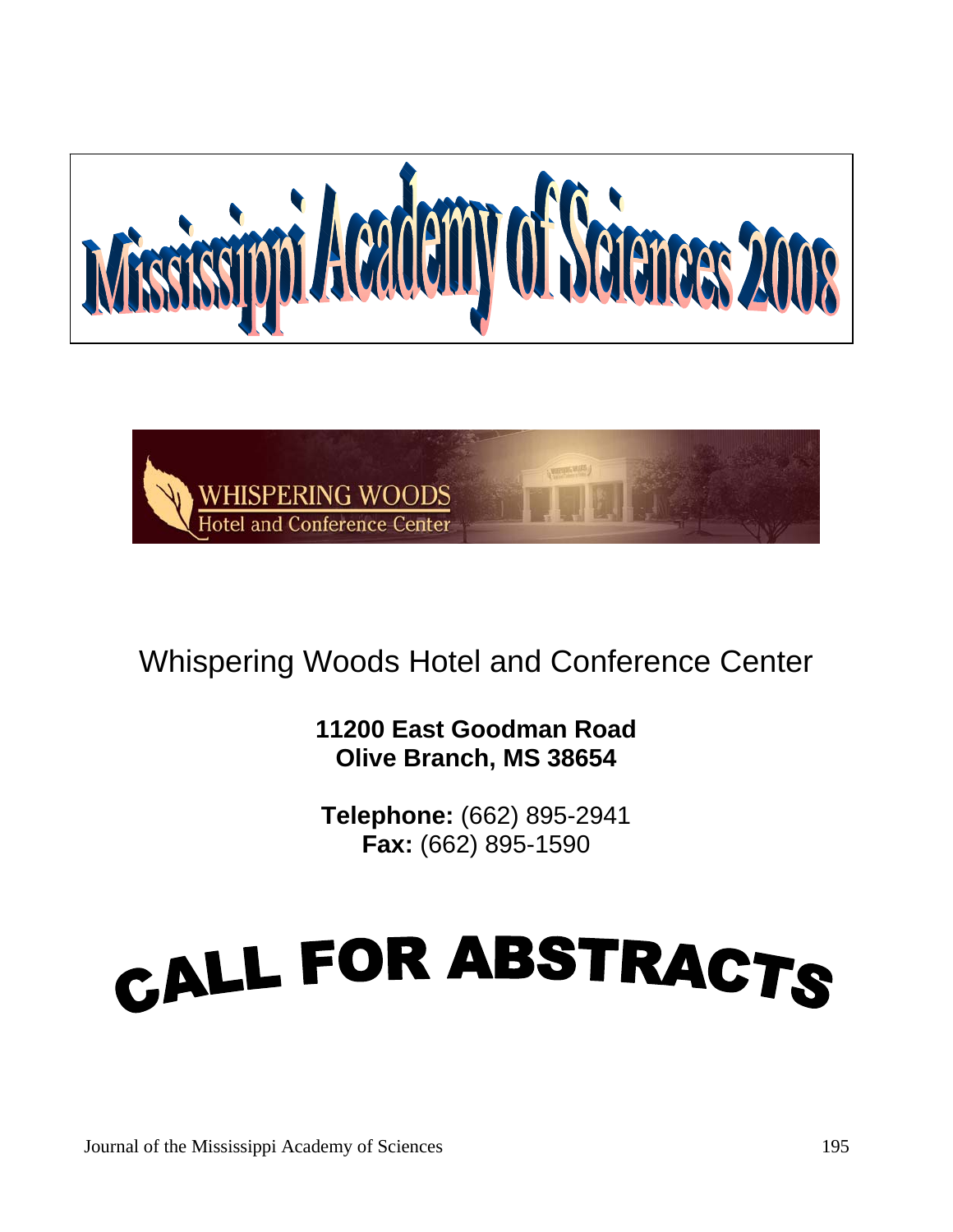#### **MISSISSIPPI ACADEMY OF SCIENCES ABSTRACT FORM/MEMBERSHIP FORM**

#### **ABSTRACT INFORMATION**

| <b>Abstract title:</b>                                                                                                | <u> 2000 - 2000 - 2000 - 2000 - 2000 - 2000 - 2000 - 2000 - 2000 - 2000 - 2000 - 2000 - 2000 - 2000 - 2000 - 200</u>                                                                                                                 |                                                                                                                        |  |
|-----------------------------------------------------------------------------------------------------------------------|--------------------------------------------------------------------------------------------------------------------------------------------------------------------------------------------------------------------------------------|------------------------------------------------------------------------------------------------------------------------|--|
|                                                                                                                       |                                                                                                                                                                                                                                      |                                                                                                                        |  |
|                                                                                                                       |                                                                                                                                                                                                                                      | (Presenter must be current (i.e., 2007 membership dues must be paid), student member, regular member or life member of |  |
| the MAS)                                                                                                              |                                                                                                                                                                                                                                      |                                                                                                                        |  |
|                                                                                                                       |                                                                                                                                                                                                                                      |                                                                                                                        |  |
|                                                                                                                       |                                                                                                                                                                                                                                      |                                                                                                                        |  |
| Check the division in which you are presenting                                                                        |                                                                                                                                                                                                                                      |                                                                                                                        |  |
| _ Agriculture and Plant Science<br>_ Geology and Geography                                                            | - Health Sciences                                                                                                                                                                                                                    | _ Physics and Engineering<br>_Psychology and Social Sciences<br>Science Education<br>- Zoology and Entomology          |  |
| <b>Type of presentation</b>                                                                                           |                                                                                                                                                                                                                                      |                                                                                                                        |  |
|                                                                                                                       | _ Poster presentation _ Workshop _ _ Lecture presentation _ Invited Symposium                                                                                                                                                        | If the presenting author for this paper will also present in another division, please list the other                   |  |
| <b>Audiovisual Equipment needs:</b><br>$2" X 2"$ slide projector Powerpoint                                           |                                                                                                                                                                                                                                      | _ Overhead projector                                                                                                   |  |
| <b>MEMBERSHIP INFORMATION</b>                                                                                         |                                                                                                                                                                                                                                      |                                                                                                                        |  |
| $New \_\_$                                                                                                            | Renewal___                                                                                                                                                                                                                           |                                                                                                                        |  |
|                                                                                                                       | Mr. Ms. Dr.                                                                                                                                                                                                                          |                                                                                                                        |  |
|                                                                                                                       | Address <b>contract and the contract of the contract of the contract of the contract of the contract of the contract of the contract of the contract of the contract of the contract of the contract of the contract of the cont</b> |                                                                                                                        |  |
|                                                                                                                       |                                                                                                                                                                                                                                      |                                                                                                                        |  |
|                                                                                                                       |                                                                                                                                                                                                                                      |                                                                                                                        |  |
|                                                                                                                       |                                                                                                                                                                                                                                      |                                                                                                                        |  |
|                                                                                                                       | PLEASE INDICATE DIVISION YOU WISH TO BE AFFILIATED _______________________                                                                                                                                                           |                                                                                                                        |  |
| <b>Regular Member \$25</b><br><b>Educational Member \$150</b>                                                         | <b>Student Member \$5</b><br><b>Corporate Patron \$1000</b>                                                                                                                                                                          | Life Member \$250<br><b>Corporate Donor \$500</b>                                                                      |  |
| <b>CHECKLIST</b>                                                                                                      |                                                                                                                                                                                                                                      |                                                                                                                        |  |
| Please complete the following:                                                                                        |                                                                                                                                                                                                                                      |                                                                                                                        |  |
|                                                                                                                       | _ Enclose copy of abstract (even if abstract has been submitted electronically)                                                                                                                                                      |                                                                                                                        |  |
|                                                                                                                       | _ Complete and enclose abstract/membership form (this form)                                                                                                                                                                          |                                                                                                                        |  |
| $\equiv$ \$25 per abstract                                                                                            | _ Enclose the following payments (Make checks payable to Mississippi Academy of Sciences)                                                                                                                                            |                                                                                                                        |  |
|                                                                                                                       |                                                                                                                                                                                                                                      | _ \$25 regular membership fee OR \$5 student membership fee (2007 membership must be paid for abstract to be           |  |
| accepted)                                                                                                             | You must supply a check #_______ or P.O. #_____________________(credit cards are not accepted)                                                                                                                                       |                                                                                                                        |  |
|                                                                                                                       | In addition, you MAY preregister at this time to take advantage of the saving                                                                                                                                                        |                                                                                                                        |  |
| _ Enclose the following payments:                                                                                     |                                                                                                                                                                                                                                      |                                                                                                                        |  |
| $\frac{1}{2}$ \$75 regular member (after 23 Jan)<br>$\frac{1}{2}$ \$50 regular member (Preregistration before Jan 23) |                                                                                                                                                                                                                                      |                                                                                                                        |  |
| \$35 student member (after 23 Jan)<br>_\$20 student member (Preregistration before Jan 23)                            |                                                                                                                                                                                                                                      |                                                                                                                        |  |
| \$100 nonmember                                                                                                       | \$80 nonmember<br>(after 23 Jan)                                                                                                                                                                                                     | (Preregistration before Jan 23)                                                                                        |  |

**Note:** Abstracts that are resubmitted for changes will incur a \$10 resubmission fee. Late abstracts will be accepted with a \$10 late fee during November increased to \$25 after that. Late abstracts will be accepted only if there is room in the appropriate division. They will be published in the April issue of the MAS JOURNAL.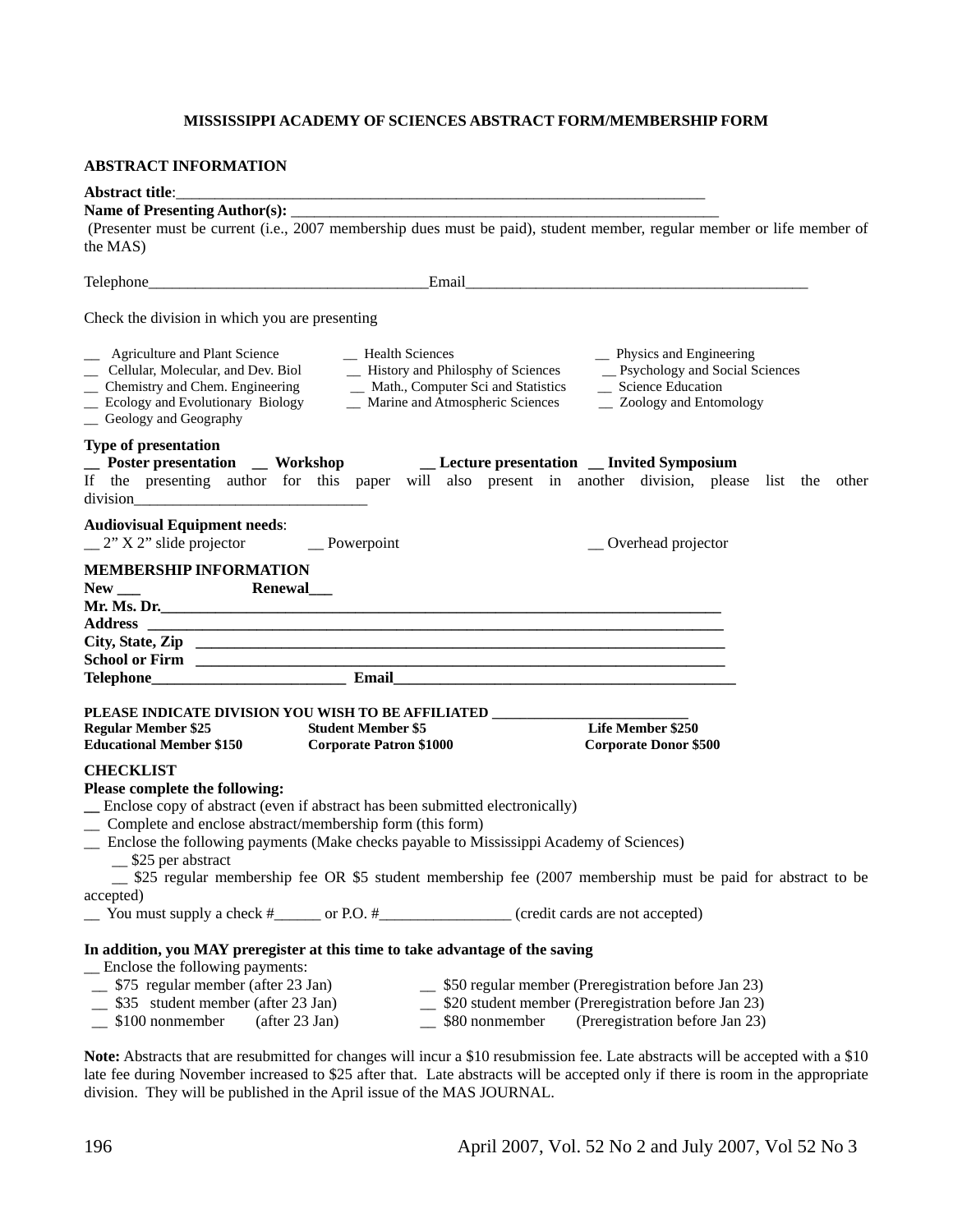#### **MISSISSIPPI ACADEMY OF SCIENCES—ABSTRACT INSTRUCTIONS PLEASE READ ALL INSTRUCTIONS BEFORE YOU SUBMIT YOUR ABSTRACT**

- Your paper may be presented orally or as a poster. Oral presentations are generally 15 minutes. The speaker should limit the presentation to 10-12 minutes to allow time for discussion; longer presentations should be limited accordingly. Instructions for poster presentations are linked here.
- Enclose a personal check, money order, institutional check, or purchase order for \$25 publication charge for each abstract to be published, payable to the Mississippi Academy of Sciences. The publication charge will be refunded if the abstract is not accepted.
- The presenting author must be a member of the Academy at the time the paper/poster is presented. Payment for membership of one author must be sent for the abstract to be accepted.
- Attendance and participation at all sessions requires payment of registration.
- Note that three separate fees are associated with submitting and presenting a paper at the annual meeting of the Mississippi Academy of Sciences.
	- 1. An abstract fee is assessed to defray the cost of publishing abstracts and
	- 2. a membership fee is assessed to defray the costs of running the Academy.
	- 3. Preregistration payment (\$20 regular; \$10 student) may accompany the abstract, or you may elect to pay this fee before February 1, or pay full registration fees at the meeting.
- Abstracts may be submitted by e-mail or entered directly through the MAS website. The URL is http://www.msacad.org/index.html (case sensitive). This abstract submission form and the appropriate fees should be sent by US mail even if the abstract has been submitted electronically.
- **Abstracts that are resubmitted for changes will incur a \$10 resubmission fee.**
- Late abstracts will be accepted with a \$10 late fee during November increased to \$25 after that. **Late abstracts will be accepted only if there is room in the appropriate division. They will be published in the April issue of the MAS JOURNAL.**
- Submit your abstract and appropriate fees to the Abstracts' Editor, John Boyle, TO BE RECEIVED NO LATER THAN NOVEMBER 1, 2006.

Dr. John Boyle Mississippi State University Dept. of Biochemistry P.O. Drawer 9650 Mississippi State, MS 39762

jab@ra.msstate.edu

#### **FORMAT FOR ABSTRACT**

¾ Your abstract should be informative, containing: (a) a sentence statement of the study's specific objectives, unless this is given in the title;

(b) brief statement of methods, if pertinent; (c) summary of the results obtained; (d) statement of the conclusions. It is not satisfactory to state, "The results will be discussed."

- $\triangleright$  Your abstract, including a concise, descriptive title, author(s), location where work was done, text and acknowledgment, may not exceed 250 words. **Excessively long abstracts will be truncated***.*
- $\triangleright$  The title should be all capital letters. Use significant words descriptive of subject content.
- $\triangleright$  Authors' names start a new line.
- ¾ The institution where your research was done should include city, state, and zip code. Do not include institutional subdivisions such as department.

Journal of the Mississippi Academy of Sciences 197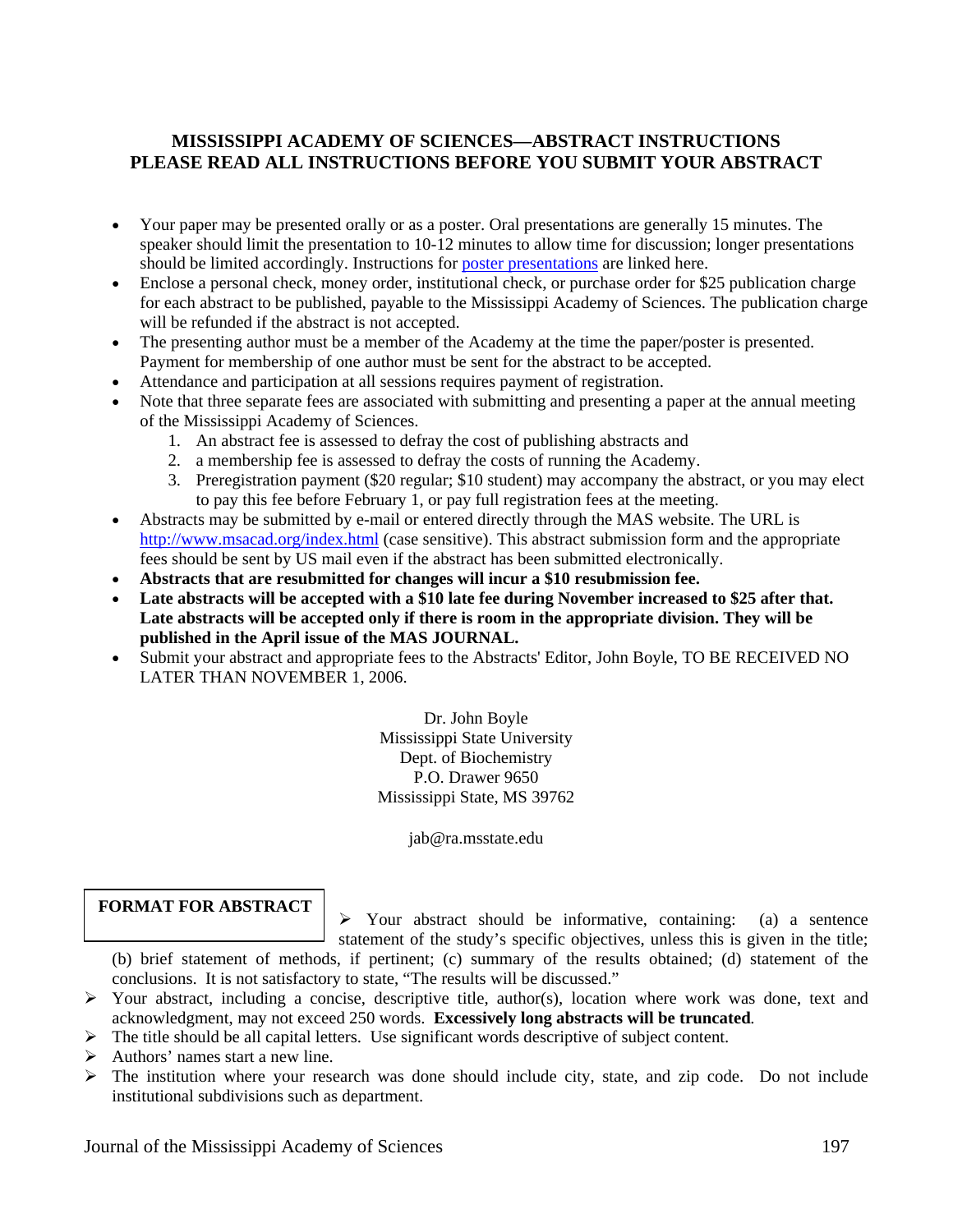- $\triangleright$  The abstract should be one paragraph, single spaced, starting with a 3-space indentation.
- $\triangleright$  Use standard abbreviations for common units of measure. Other words to be abbreviated, such as chemical names, should be spelled out in full for the first use, followed by the abbreviation in parenthesis. Do not abbreviate in the abstract title.
- ¾ Special symbols not on your printer or typewriter must be in black ink.
- $\triangleright$  Use italics for scientific names of organisms.
- $\triangleright$  Begin authors' names on a new line. Place an asterisk (\*) after the presenter(s), if there are multiple authors.
- $\triangleright$  Use superscripts for institutional affiliations where necessary to avoid ambiguity.
- $\triangleright$  Refer to these examples as guides.

#### **EXAMPLES OF TITLES AND AUTHORS:**

[single author, no ambiguity about designated speaker or affiliation]

AN EXPERIMENTAL MODEL FOR CHEMO-THERAPY ON DORMANT TUBERCULOUS INFECTION WITH PARTICULAR REFERENCE TO RIFAMPICIN

Joe E. Jones, Mississippi State University, Mississippi State, MS 39762

Abstract body starts here . . .

[two authors, one designated speaker, different affiliations, but no ambiguity]

AN EXPERIMENTAL MODEL FOR CHEMO-THERAPY ON DORMANT TUBERCULOUS INFECTION WITH PARTICULAR REFERENCE TO RIFAMPICIN

Joe E. Jones and Ralph A. Smith\*, Mississippi State University, Mississippi State, MS 39762, and University of Mississippi Medical Center, Jackson, MS 39216

Abstract body starts here . . .

[two authors, both designated as speakers, different affiliations, but no ambiguity]

AN EXPERIMENTAL MODEL FOR CHEMO-THERAPY ON DORMANT TUBERCULOUS INFECTION WITH PARTICULAR REFERENCE TO RIFAMPICIN

Joe E. Jones\* and Ralph A. Smith\*, Mississippi State University, Mississippi State, MS 39762, and University of Mississippi Medical Center, Jackson, MS 39216 Abstract body starts here . . .

[three authors, one designated speaker, different affiliations]

AN EXPERIMENTAL MODEL FOR CHEMO-THERAPY ON DORMANT TUBERCULOUS INFECTION WITH PARTICULAR REFERENCE TO RIFAMPICIN

Joe E. Jones<sup>1</sup>, Ralph A. Smith<sup>1\*</sup>, and Alice D. Doe<sup>2</sup>,  $\frac{1 \text{Maclidean}}{S}$ <sup>1</sup>Mississippi State University, Mississippi State, MS 39762, and <sup>2</sup>University of Mississippi Medical Center, Jackson, MS 39216

Abstract body starts here . . .